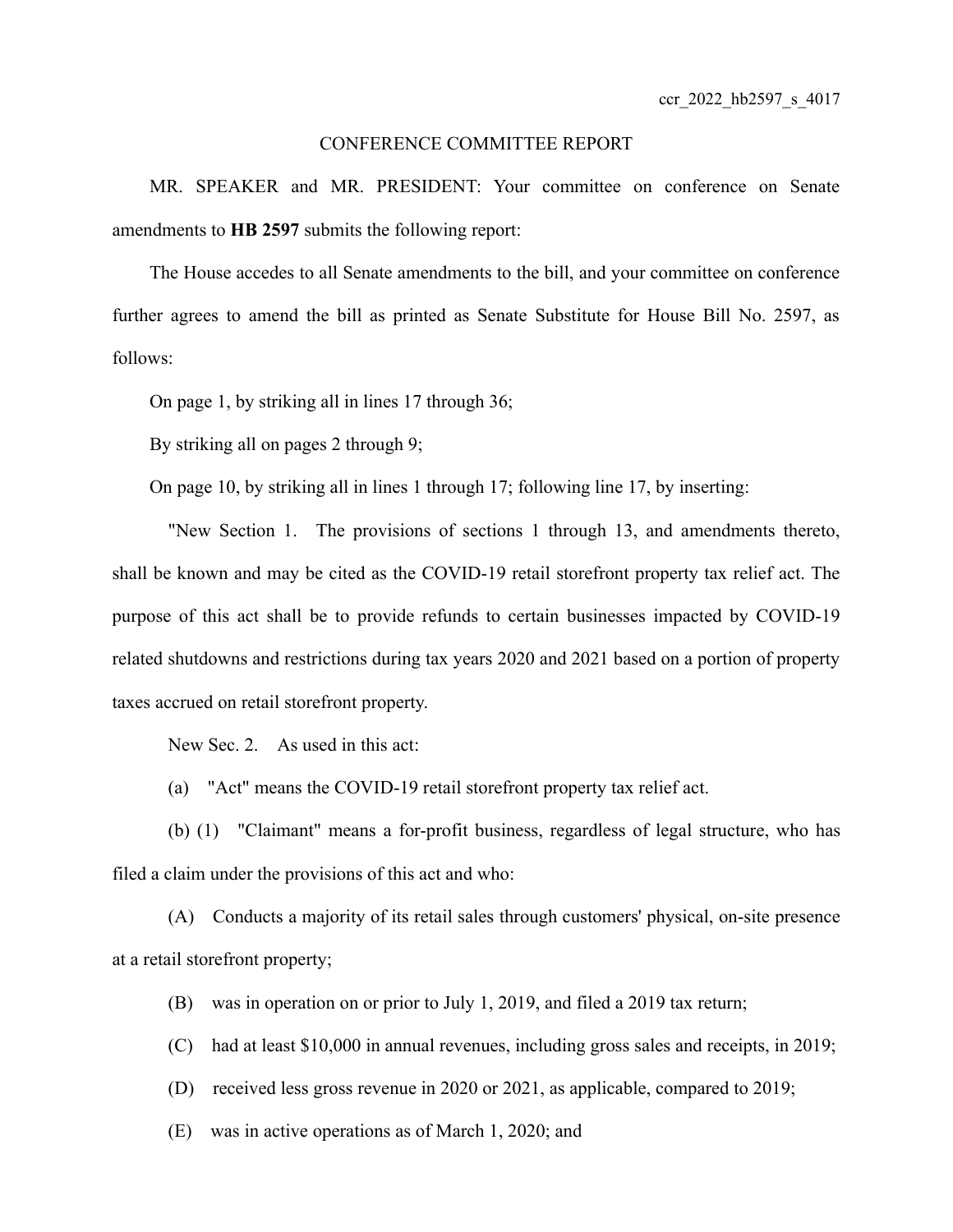(F) has not received more than a total of \$150,000 in prior COVID-19-related local, state or federal funding or any combination thereof.

(2) "Claimant" shall not include:

(A) Grocery stores and pharmacies;

(B) hardware stores and home improvement businesses;

(C) retail liquor stores;

(D) manufacturers and food processors;

(E) schools, such as pre-kindergarten, kindergarten through grade 12, post-secondary, higher education, technical education and training;

(F) hospitals and healthcare providers, including, but not limited to, physicians, surgeons, psychologists and psychoanalysts, but not including personal services providers such as massage therapists and chiropractors;

(G) property management and real estate services, including owners or operators of short-term rental properties;

(H) professional services, including, but not limited to, accounting, insurance, legal, financial services and firms, information technology, engineering and architecture;

(I) agriculture and aquaculture producers, including farms, ranches and fisheries, but not including their retail storefronts used to conduct retail sales to customers;

(J) hosts or operators of a vacation or short-term rental unit;

(K) passive businesses, investment companies and investors who file a schedule E on their individual tax returns;

(L) financial businesses primarily engaged in the business of lending, such as banks, finance companies and factoring companies;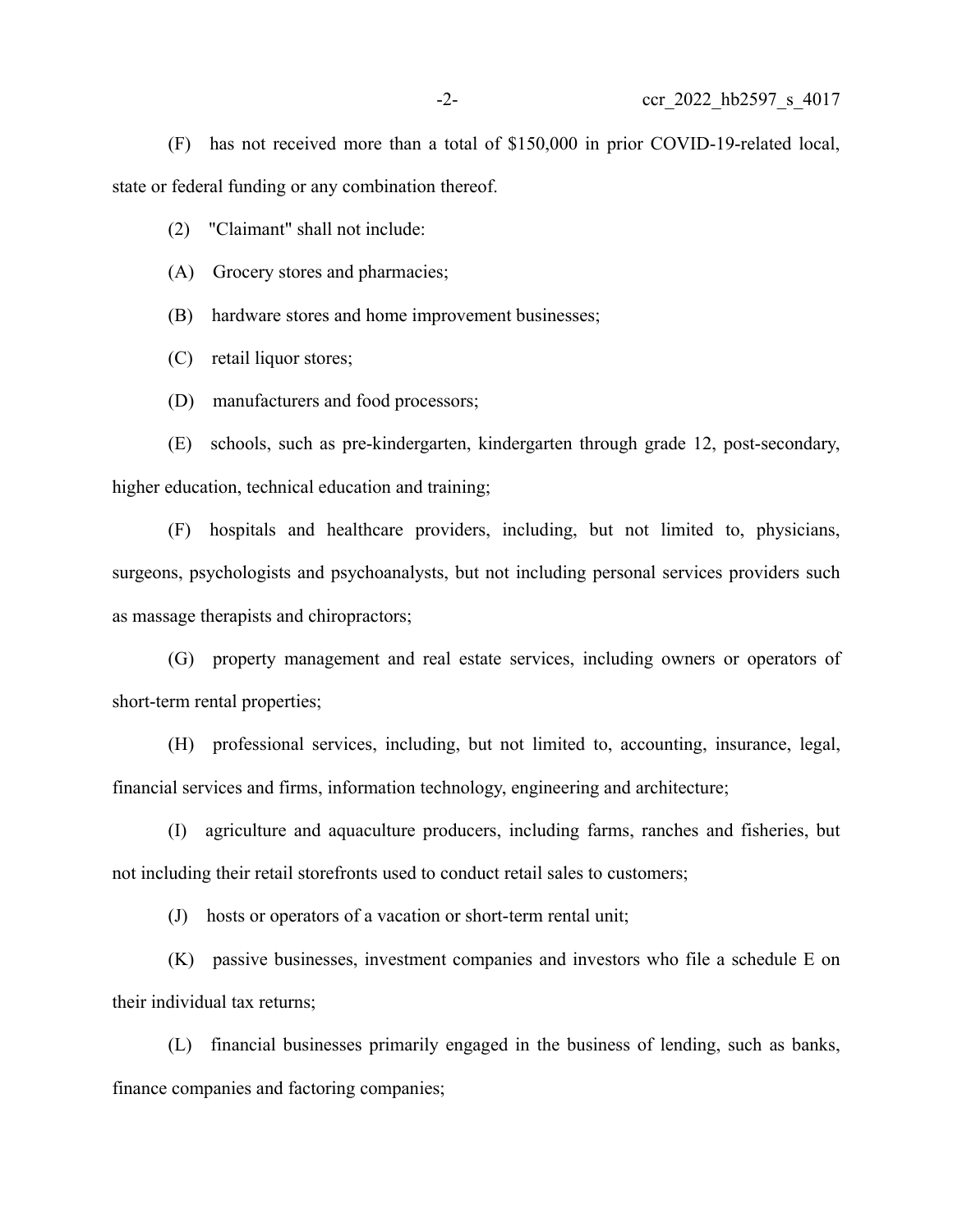- (M) cable companies, telephone companies, utilities and other similar businesses; and
- (N) energy production, generation and distribution companies.

(3) When a retail storefront is occupied by two or more businesses and more than one of the businesses is able to qualify as a claimant, the businesses may determine between them as to whom the claimant will be. If they are unable to agree, the matter shall be referred to the secretary of revenue whose decision shall be final.

(c) "Gross rent" means the rental paid at arm's length solely for the right of occupancy of a retail storefront paid to a landlord, as expressly set out in the rental agreement, exclusive of charges for any utilities, services, furniture and furnishings or personal property appliances furnished by the landlord as a part of the rental agreement, whether or not expressly set out in the rental agreement. Whenever the director of taxation finds that the landlord and tenant have not dealt with each other at arm's length and that the gross rent charge was excessive, the director may adjust the gross rent to a reasonable amount for the purpose of the claim.

(d) "Property taxes accrued" means property taxes, exclusive of special assessments, delinquent interest and charges for service, levied on a claimant's retail storefront in 2020 or 2021, as applicable, by the state of Kansas and the political and taxing subdivisions of the state. When a retail storefront is owned by two or more persons or entities as joint tenants ortenants in common and one or more of the persons or entities is not a part of claimant's business, "property taxes accrued" is that part of property taxes levied on the retail storefront that reflects the ownership percentage of the claimant's business. For purposes of this act, property taxes are "levied" when the tax roll is delivered to the local treasurer with the treasurer's warrant for collection. When a claimant owns its retail storefront part of a calendar year, "property taxes accrued" means only taxes levied on the retail storefront when both owned and occupied as a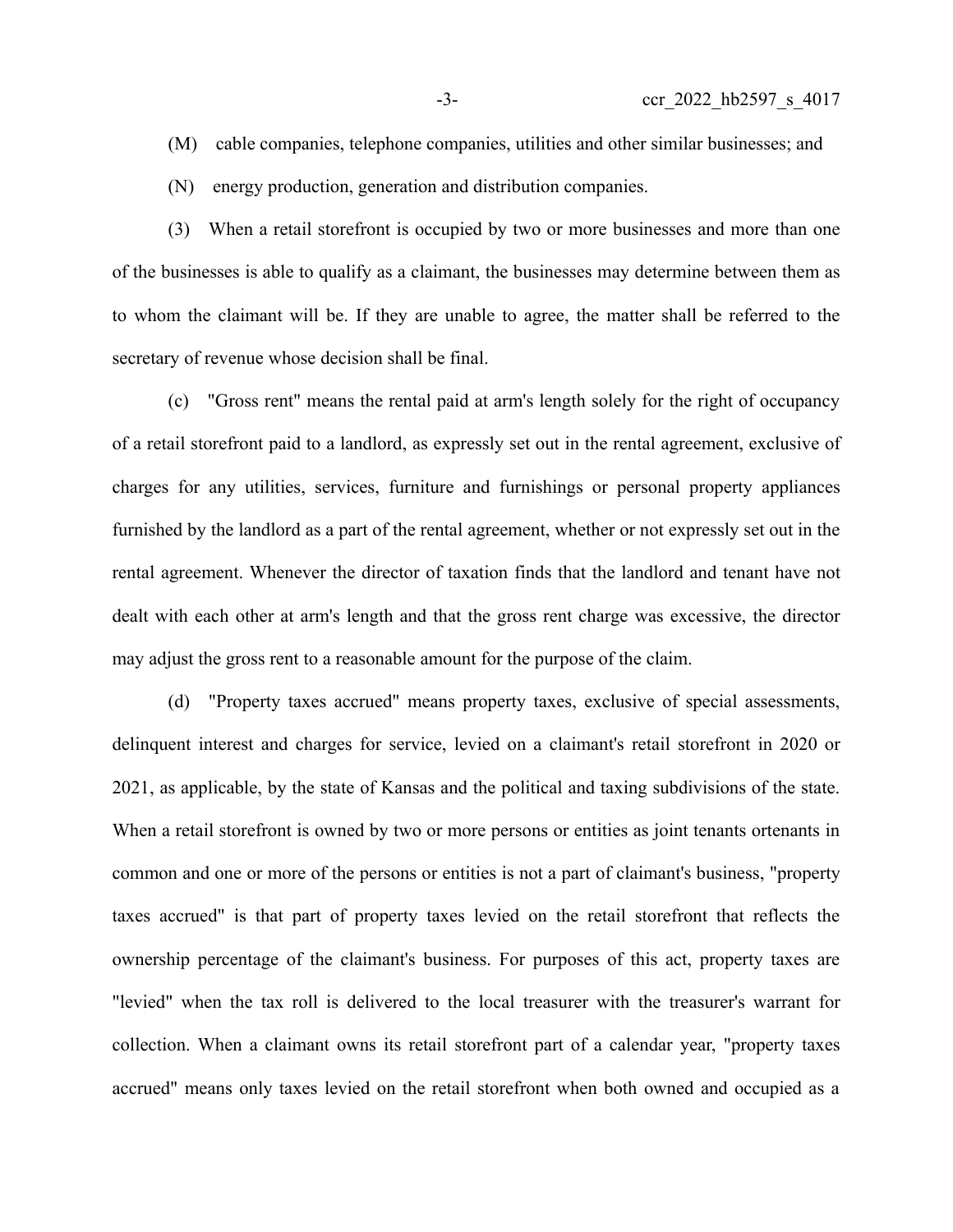retail storefront by the claimant's business at the time of the levy, multiplied by the percentage of 12 months that the property was owned and occupied by the business as its retail storefront in the year. When a business owns and occupies two or more different retail storefronts in the same calendar year, property taxes accrued shall be the sum of the taxes allocable to those several properties while occupied by the business as its retail storefront during the year. Whenever a retail storefront is an integral part of a larger unit such as a multi-purpose or multi-retail storefront building, property taxes accrued shall be that percentage of the total property taxes accrued as the value of the retail storefront is of the total value. For the purpose of this act, the word "unit" refers to that parcel of property covered by a single tax statement of which the retail storefront is a part.

(e) "Rent constituting property taxes accrued" means 15% of the gross rent actually paid in cash or its equivalent in 2020 or 2021, as applicable, by a claimant solely for the right of occupancy of a retail storefront on which ad valorem property taxes were levied in full for that year. When a claimant occupies two or more different retail storefronts in the same calendar year, rent constituting property taxes accrued shall be computed by adding the rent constituting property taxes accrued for each property rented by the claimant while occupied by the claimant as its retail storefront during the year.

(f) "Retail storefront" means the real property in this state, whether owned or rented, that is occupied by the claimant's business and where the claimant conducts retail sales through customers' physical, on-site presence. "Retail storefront" may consist of a part of a multi-purpose or multi-retail storefront building. "Owned" includes a vendee in possession under a land contract, a life tenant, a beneficiary under a trust and one or more joint tenants or tenants in common.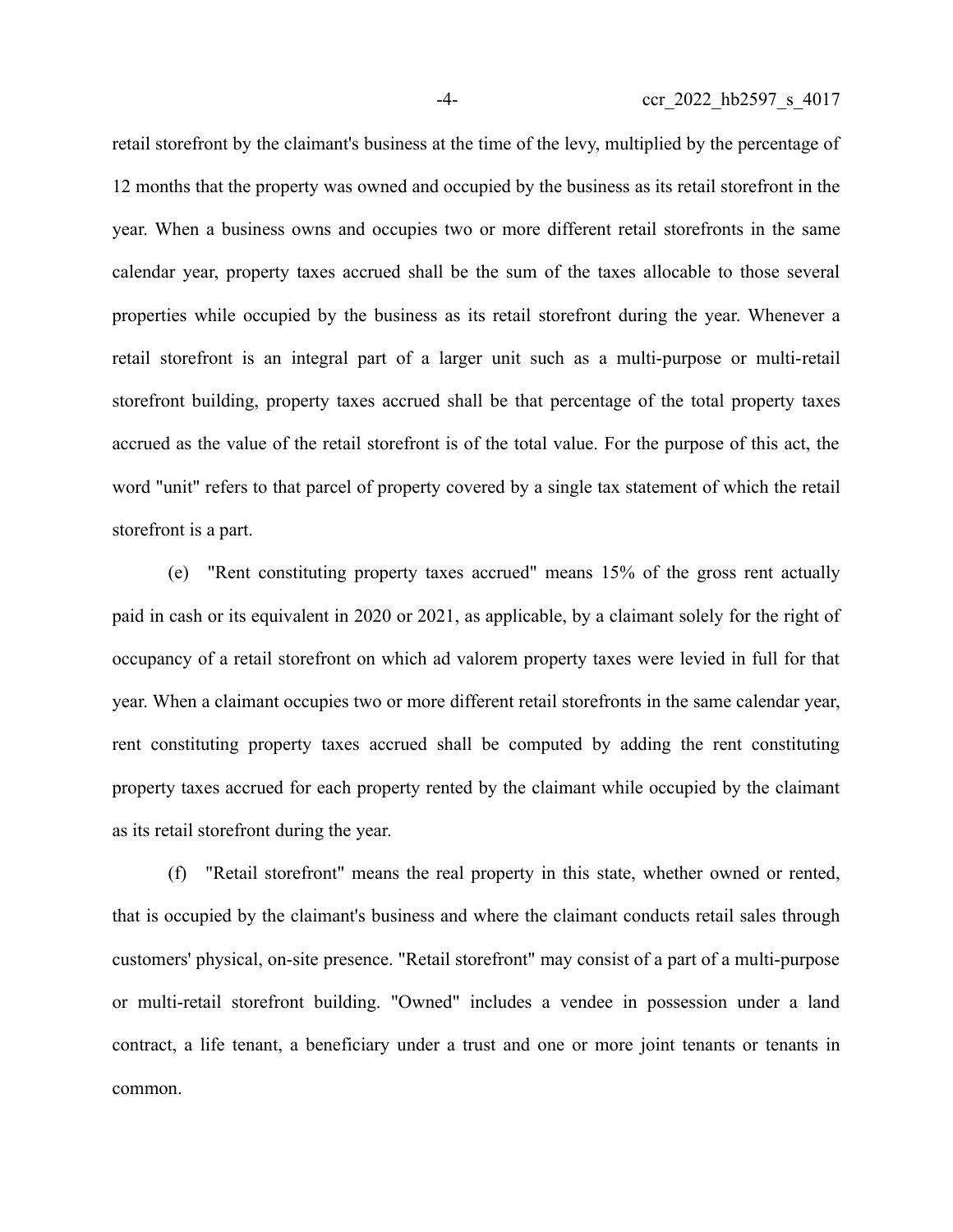New Sec. 3. (a) For tax years 2020 and 2021, a claimant shall be eligible for a claim for refund under this act if the claimant's eligible business operated at the retail storefront was operationally shut down or restricted by a COVID-19-related order or action imposed by the state, a local unit of government or a local health officer, including, but not limited to, by an executive order issued by the governor pursuant to K.S.A. 48-925, and amendments thereto, or any action taken by a local unit of government related to a state of disaster emergency declared pursuant to K.S.A. 48-924, and amendments thereto, or a state of local disaster emergency declared pursuant to K.S.A. 48-932, and amendments thereto.

(b) The amount of refund under this act shall be equal to 33% of the COVID-19 qualifying sum. The COVID-19 qualifying sum shall be the sum of the COVID-19 ordered shutdown days gross rebate amount calculated pursuant to subsection (c) and the COVID-19 ordered restricted operations days gross rebate amount calculated pursuant to subsection (d).

(c) The COVID-19 ordered shutdown days gross rebate amount shall be the amount of the claimant's property taxes accrued or rent constituting property taxes accrued for the tax year divided by the applicable factor set forth in the following schedule:

| Number of ordered<br>shutdown days | Divide property taxes accrued<br>or rent constituting property<br>taxes accrued by: |
|------------------------------------|-------------------------------------------------------------------------------------|
| 91 or more                         | 3                                                                                   |
| 61 to 90                           | 4                                                                                   |
| 31 to 60                           | 6                                                                                   |
| 1 to $30$                          | 12                                                                                  |

(d) The COVID-19 ordered restricted operations days gross rebate amount shall be the amount of the claimant's property taxes accrued or rent constituting property taxes accrued for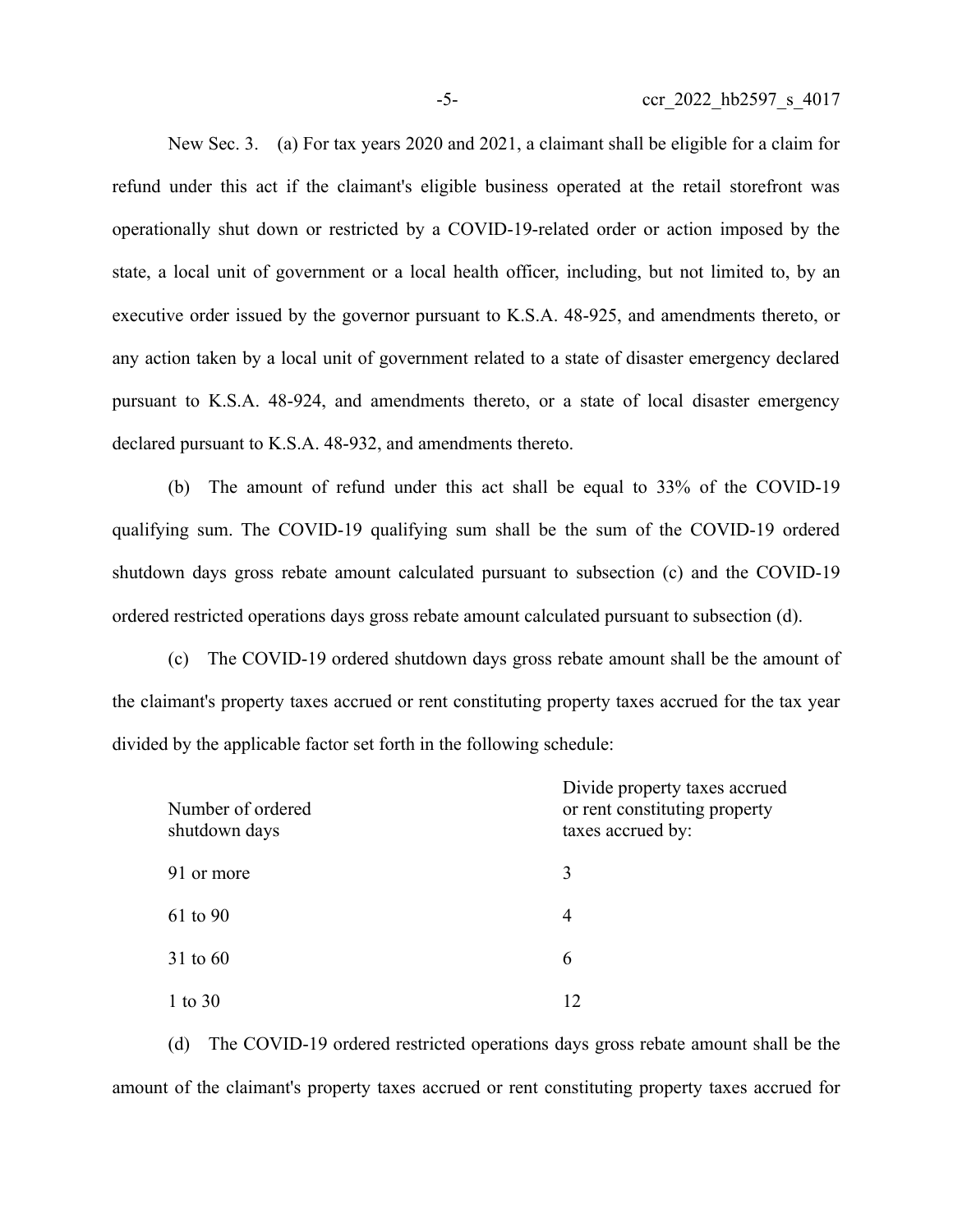the tax year divided by the applicable factor set forth in the following schedule:

| Number of ordered<br>restricted operations days | Divide property taxes accrued<br>or rent constituting property<br>taxes accrued by: |
|-------------------------------------------------|-------------------------------------------------------------------------------------|
| 211 or more                                     | $\overline{2}$                                                                      |
| 181 to 210                                      | 2.289                                                                               |
| 151 to 180                                      | 2.667                                                                               |
| 121 to 150                                      | 3.2                                                                                 |
| 91 to 120                                       | $\overline{4}$                                                                      |
| 61 to 90                                        | 5.333                                                                               |
| 31 to 60                                        | 8                                                                                   |
| $1$ to $30$                                     | 16                                                                                  |

(e) For purposes of subsections (c) and (d), an eligible calendar day may be counted only once as either an ordered shutdown day or an ordered restricted operations day.

(f) A claimant with a qualifying business at a retail storefront that ceased operations after March 1, 2020, and before January 1, 2021, is eligible for a rebate only for tax year 2020.

(g) The maximum amount of a refund that may be claimed by a claimant in any single tax year pursuant to this act shall be \$5,000 per retail storefront.

New Sec. 4. A claimant may claim property tax relief under this act with respect to property taxes accrued or rent constituting property taxes accrued and, after audit by the director of taxation with respect to this act, the allowable amount of such claim shall be paid, except as otherwise provided in section 9, and amendments thereto, to the claimant from the American rescue plan-state fiscal relief-federal fund. Such payment shall be made upon warrants of the director of accounts and reports pursuant to vouchers approved by the director of taxation, but no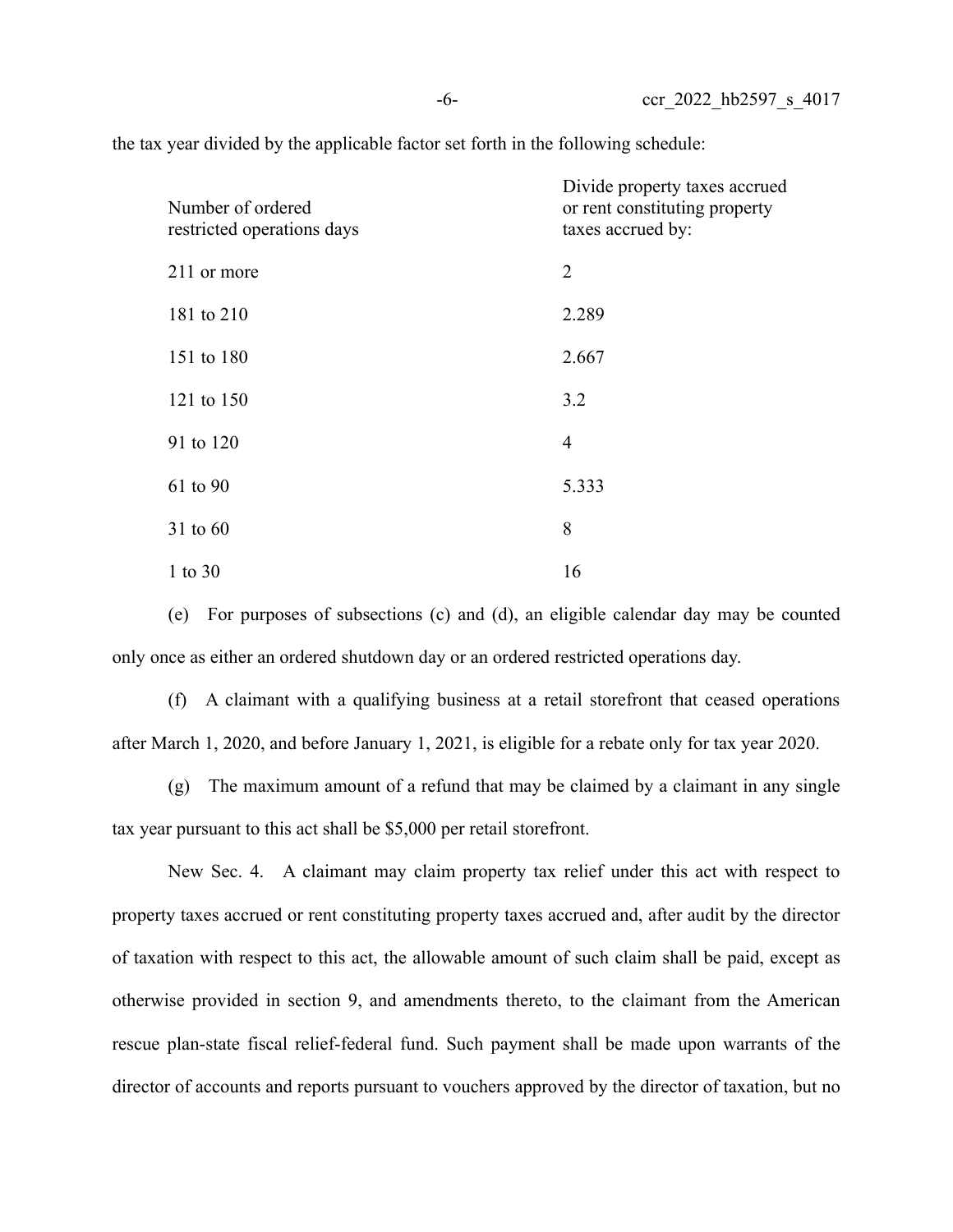warrant issued shall be drawn in an amount of less than \$5. No interest shall be allowed on any payment made to a claimant pursuant to this act.

New Sec. 5. Only one claimant per retail storefront per year shall be entitled to relief under this act.

New Sec. 6. For tax years 2020 and 2021, no claim shall be paid or allowed unless such claim is filed with and in the possession of the department of revenue on or before April 15, 2023, except that the director of taxation may extend the time for filing any claim or accept a claim filed after the filing deadline when good cause exists, if the claim has been filed within four years of the deadline.

New Sec. 7. (a) In administering this act, the director of taxation shall make available suitable forms with instructions for claimants.

(b) The secretary of revenue is hereby authorized to adopt such rules and regulations as may be necessary for the administration of the provisions of this act.

New Sec. 8. (a) Every claimant under this act shall provide to the director of taxation, in support of a claim, reasonable proof of eligibility for the refund.

(b) Every claimant who is a retail storefront owner, or whose claim is based wholly or partly upon retail storefront ownership at some time during the calendar year, shall supply to the director of taxation, in support of a claim, the amount of property taxes levied upon the property claimed as a retail storefront and a statement that the property taxes accrued used for purposes of this act have been or will be paid by the claimant. Upon request by the director, such claimant shall provide a copy of the statement of property taxes levied upon the property claimed as a retail storefront.

(c) Every claimant who is a retail storefront renter, or whose claim is based wholly or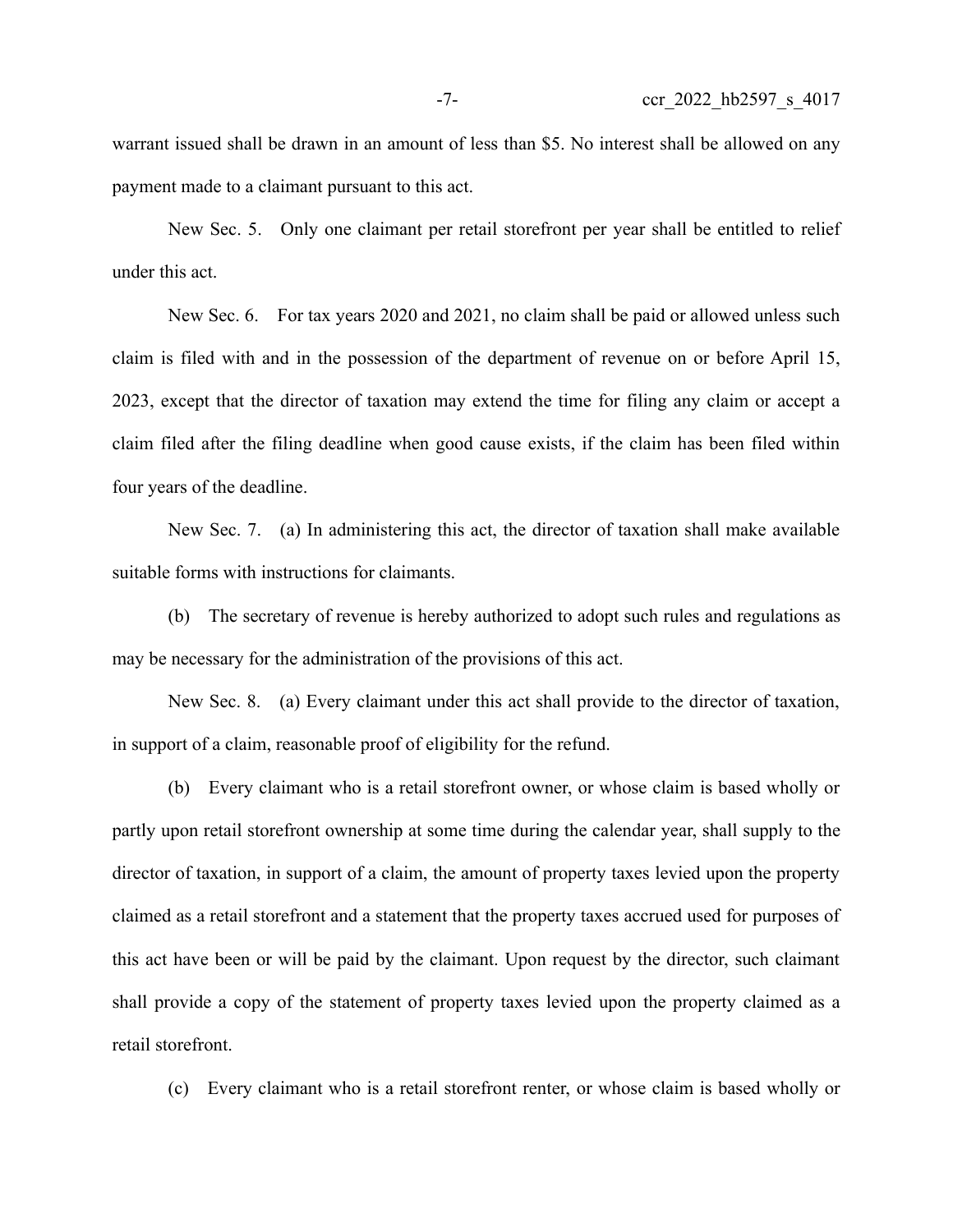partly upon retail storefront rental at some time during the calendar year, shall supply to the division, in support of a claim, a statement prescribed by the director certifying the amount of gross rent paid and that ad valorem property taxes were levied in full for that year on the property, all or a part of which was rented by the claimant.

(d) The information required to be furnished under subsection (b) or (c) shall be in addition to that required under subsection (a).

New Sec. 9. (a) The amount of any claim otherwise payable under this act may be applied by the director of taxation against any liability outstanding on the books of the department of revenue against the claimant in the year that the claim relates.

(b) If there are delinquent property taxes for tax year 2020 or 2021 on a retail storefront owned by the claimant, the refund shall be paid to the county treasurer of the county in which such retail storefront is located and applied to such delinquent property taxes.

New Sec. 10. If there are delinquent property taxes for a tax year commencing prior to January 1, 2020, on a retail storefront owned by the claimant, the claimant shall not be eligible for the refund pursuant to this act for such retail storefront.

New Sec. 11. In any case in which it is determined that a claim is or was excessive and was filed with fraudulent intent, the claim shall be disallowed in full, and, if the claim has been paid, the amount paid may be recovered by assessment as income taxes are assessed, and such assessment shall bear interest from the date of payment or credit of the claim, until recovered, at the rate of 1% per month. The claimant in such case and any person who assisted in the preparation or filing of such excessive claim or supplied information upon which such excessive claim was prepared, with fraudulent intent, shall be guilty of a class B misdemeanor. In any case in which it is determined that a claim is or was excessive and was negligently prepared, 10% of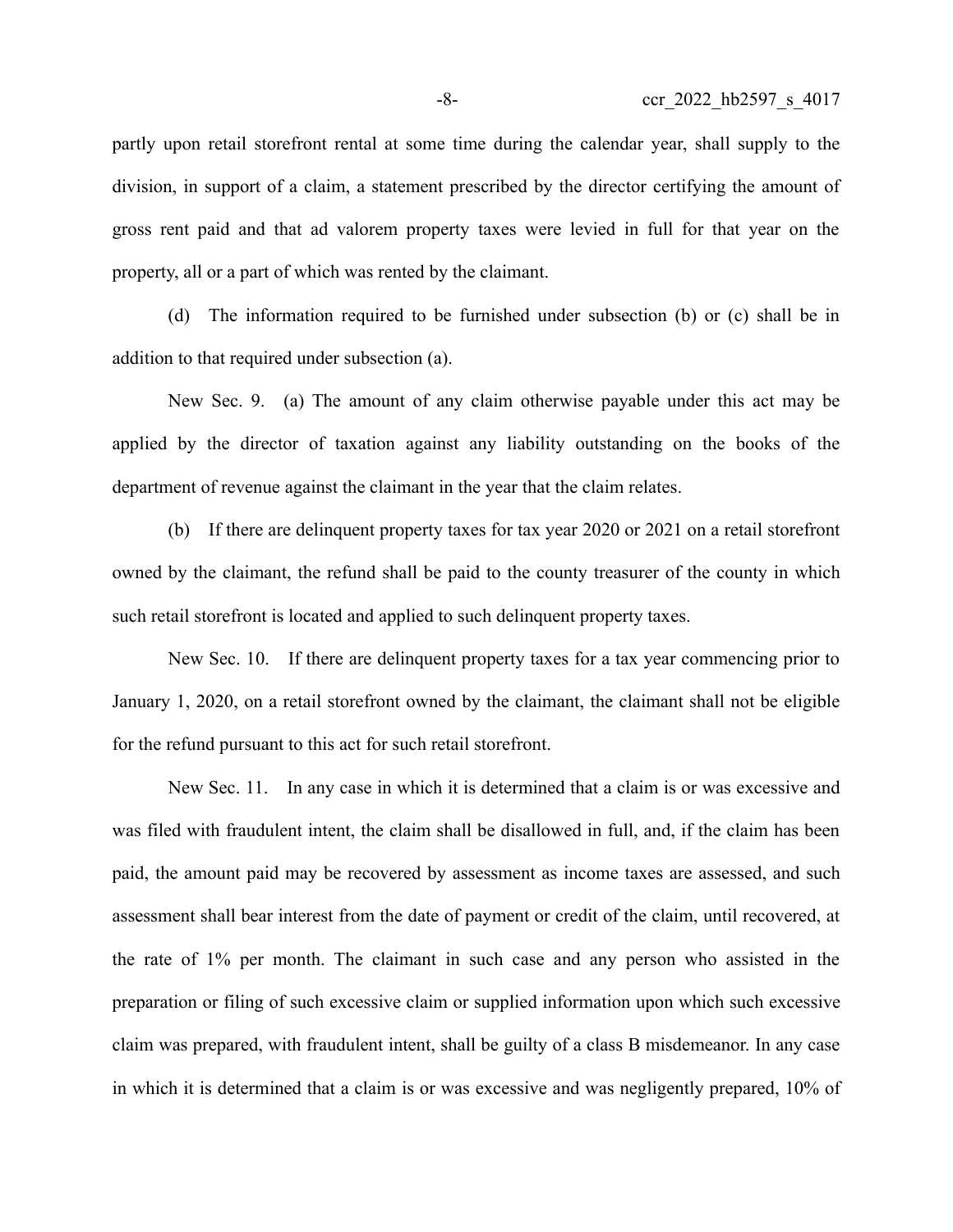the corrected claim shall be disallowed, and, if the claim has been paid, the proper portion of any amount paid shall be similarly recovered by assessment as income taxes are assessed, and such assessment shall bear interest at the rate of 1% per month from the date of payment until recovered. In any case in which it is determined that a claim is or was excessive due to the fact that the claimant neglected to include certain income received during the year, the claim shall be corrected and the excess disallowed, and, if the claim has been paid, the proper portion of any amount paid shall be similarly recovered by assessment as income taxes are assessed.

New Sec. 12. A claim shall be disallowed if the director of taxation finds that the claimant received title to such claimant's retail storefront primarily for the purpose of receiving benefits under this act.

New Sec. 13. To the extent applicable, the provisions of K.S.A. 79-3226, and amendments thereto, shall apply to claims for refunds allowable pursuant to this act that may become in dispute.

Sec. 14. K.S.A. 2021 Supp. 12-187 is hereby amended to read as follows: 12-187. (a) No city shall impose a retailers' sales tax under the provisions of this act without the governing body of such city having first submitted such proposition to and having received the approval of a majority of the electors of the city voting thereon at an election called and held therefor. The governing body of any city may submit the question of imposing a retailers' sales tax and the governing body shall be required to submit the question upon submission of a petition signed by electors of such city equal in number to not less than 10% of the electors of such city.

(b) (1) The board of county commissioners of any county may submit the question of imposing a countywide retailers' sales tax to the electors at an election called and held thereon, and any such board shall be required to submit the question upon submission of a petition signed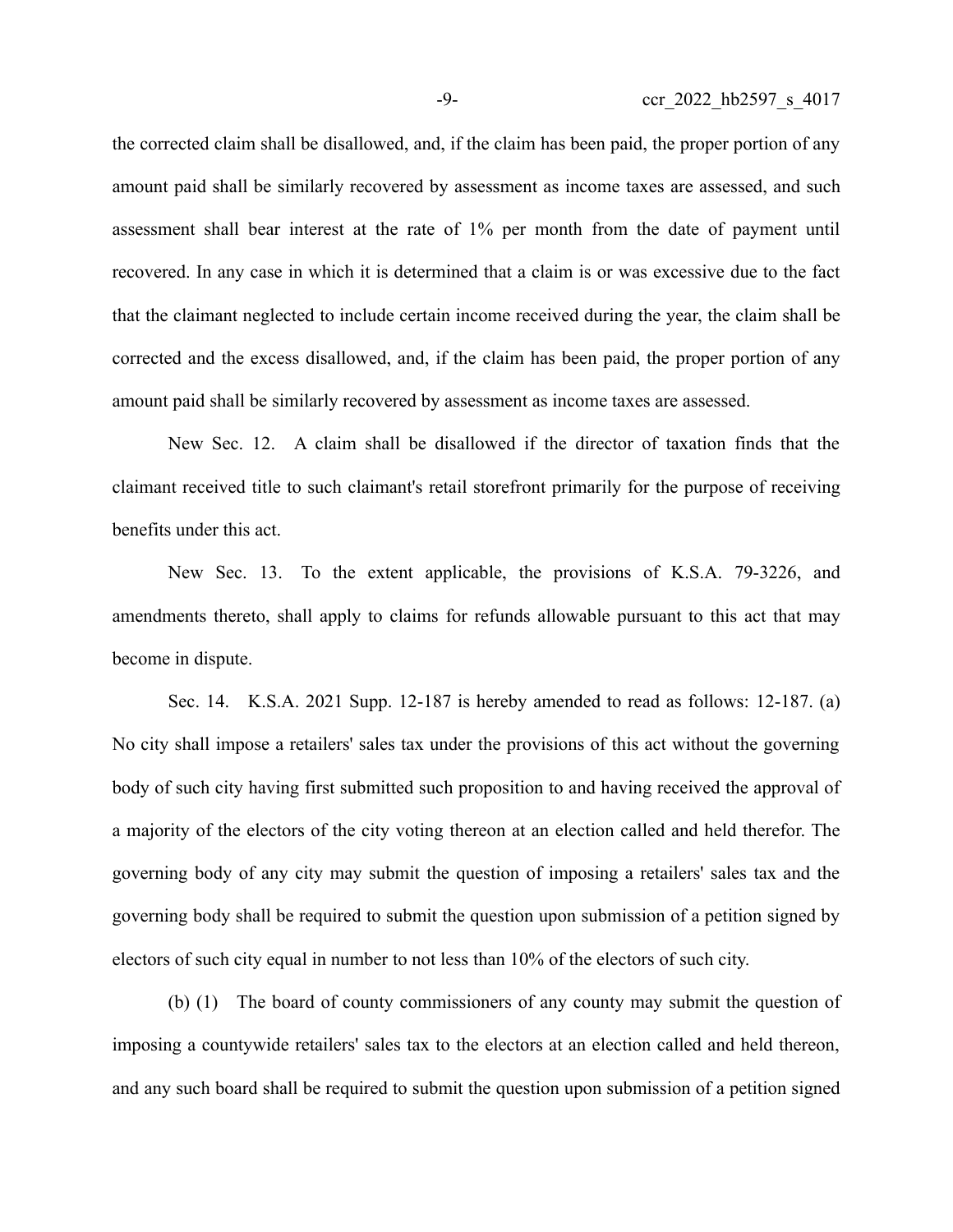by electors of such county equal in number to not less than 10% of the electors of such county who voted at the last preceding general election for the office of secretary of state, or upon receiving resolutions requesting such an election passed by not less than  $\frac{2}{3}$  of the membership of the governing body of each of one or more cities within such county that contains a population of not less than 25% of the entire population of the county, or upon receiving resolutions requesting such an election passed by  $\frac{2}{3}$  of the membership of the governing body of each of one or more taxing subdivisions within such county that levy not less than 25% of the property taxes levied by all taxing subdivisions within the county.

(2) The board of county commissioners of Anderson, Atchison, Barton, Brown, Butler, Chase, Cowley, Cherokee, Crawford, Ford, Franklin, Jefferson, Linn, Lyon, Marion, Miami, Montgomery, Neosho, Osage, Ottawa, Reno, Riley, Saline, Seward, Sumner, Thomas, Wabaunsee, Wilson and Wyandotte counties may submit the question of imposing a countywide retailers' sales tax and pledging the revenue received therefrom for the purpose of financing the construction or remodeling of a courthouse, jail, law enforcement center facility or other county administrative facility, to the electors at an election called and held thereon. The tax imposed pursuant to this paragraph shall expire when sales tax sufficient to pay all of the costs incurred in the financing of such facility has been collected by retailers as determined by the secretary of revenue. Nothing in this paragraph shall be construed to allow the rate of tax imposed by Butler, Chase, Cowley, Lyon, Montgomery, Neosho, Riley, Sumner or Wilson county pursuant to this paragraph to exceed or be imposed at any rate other than the rates prescribed in K.S.A. 12-189, and amendments thereto.

(3) (A) Except as otherwise provided in this paragraph, the result of the election held on November 8, 1988, on the question submitted by the board of county commissioners of Jackson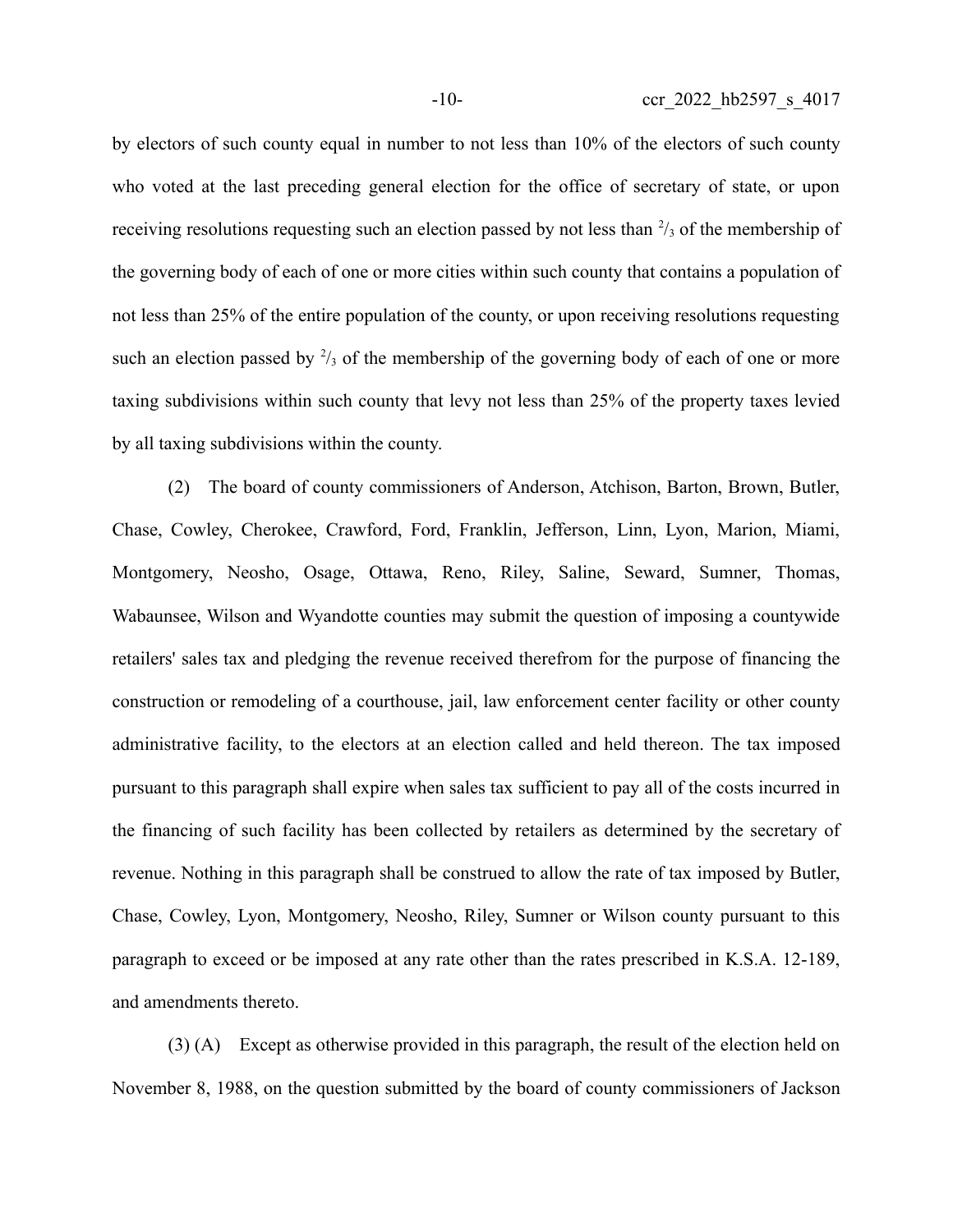county for the purpose of increasing its countywide retailers' sales tax by 1% is hereby declared valid, and the revenue received therefrom by the county shall be expended solely for the purpose of financing the Banner Creek reservoir project. The tax imposed pursuant to this paragraph shall take effect on the effective date of this act and shall expire not later than five years after such date.

(B) The result of the election held on November 8, 1994, on the question submitted by the board of county commissioners of Ottawa county for the purpose of increasing its countywide retailers' sales tax by 1% is hereby declared valid, and the revenue received therefrom by the county shall be expended solely for the purpose of financing the erection, construction and furnishing of a law enforcement center and jail facility.

(C) Except as otherwise provided in this paragraph, the result of the election held on November 2, 2004, on the question submitted by the board of county commissioners of Sedgwick county for the purpose of increasing its countywide retailers' sales tax by 1% is hereby declared valid, and the revenue received therefrom by the county shall be used only to pay the costs of: (i) Acquisition of a site and constructing and equipping thereon a new regional events center, associated parking and infrastructure improvements and related appurtenances thereto, to be located in the downtown area of the city of Wichita, Kansas, (the "downtown arena"); (ii) design for the Kansas coliseum complex and construction of improvements to the pavilions; and (iii) establishing an operating and maintenance reserve for the downtown arena and the Kansas coliseum complex. The tax imposed pursuant to this paragraph shall commence on July 1, 2005, and shall terminate not later than 30 months after the commencement thereof.

(D) Except as otherwise provided in this paragraph, the result of the election held on August 5, 2008, on the question submitted by the board of county commissioners of Lyon county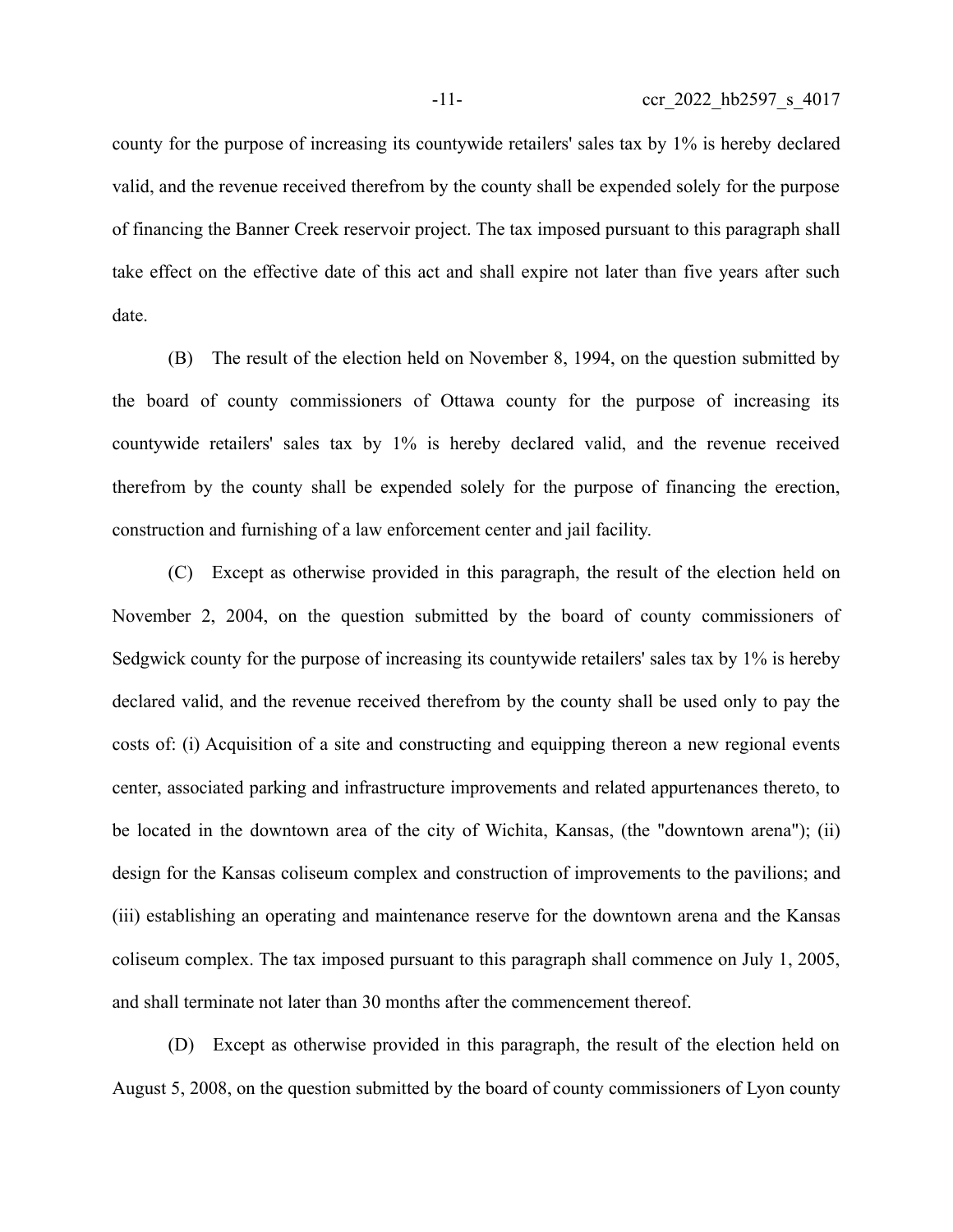for the purpose of increasing its countywide retailers' sales tax by 1% is hereby declared valid, and the revenue received therefrom by the county shall be expended for the purposes of ad valorem tax reduction and capital outlay. The tax imposed pursuant to this paragraph shall terminate not later than five years after the commencement thereof.

(E) Except as otherwise provided in this paragraph, the result of the election held on August 5, 2008, on the question submitted by the board of county commissioners of Rawlins county for the purpose of increasing its countywide retailers' sales tax by 0.75% is hereby declared valid, and the revenue received therefrom by the county shall be expended for the purposes of financing the costs of a swimming pool. The tax imposed pursuant to this paragraph shall terminate not later than 15 years after the commencement thereof or upon payment of all costs authorized pursuant to this paragraph in the financing of such project.

(F) The result of the election held on December 1, 2009, on the question submitted by the board of county commissioners of Chautauqua county for the purpose of increasing its countywide retailers' sales tax by 1% is hereby declared valid, and the revenue received from such tax by the county shall be expended for the purposes of financing the costs of constructing, furnishing and equipping a county jail and law enforcement center and necessary improvements appurtenant to such jail and law enforcement center. Any tax imposed pursuant to authority granted in this paragraph shall terminate upon payment of all costs authorized pursuant to this paragraph incurred in the financing of the project described in this paragraph.

(G) The result of the election held on April 7, 2015, on the question submitted by the board of county commissioners of Bourbon county for the purpose of increasing its retailers' sales tax by 0.4% is hereby declared valid, and the revenue received therefrom by the county shall be expended solely for the purpose of financing the costs of constructing, furnishing and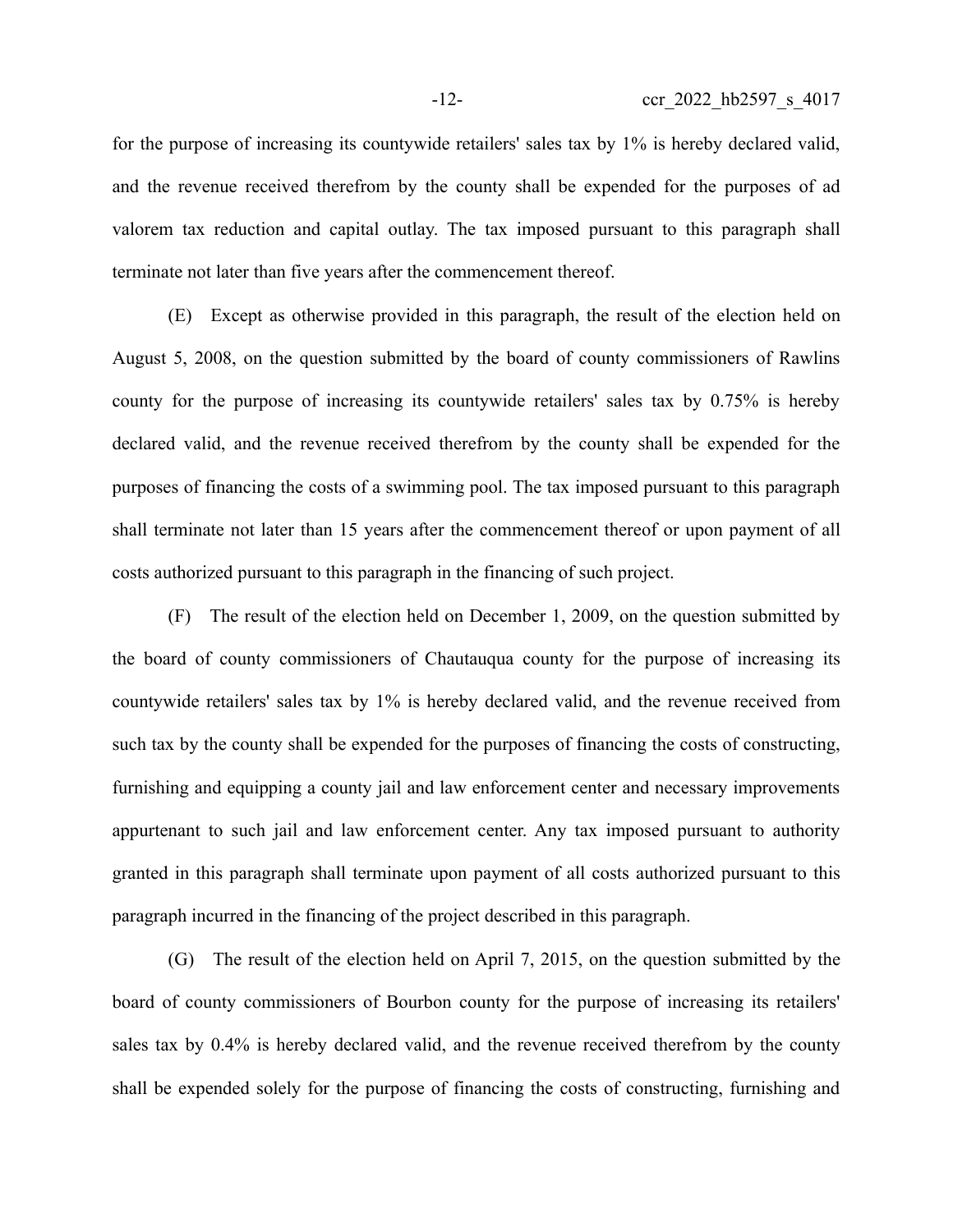operating a courthouse, law enforcement center or jail facility improvements. Any tax imposed pursuant to authority granted in this paragraph shall terminate upon payment of all costs authorized pursuant to this paragraph incurred in the financing of the project described in this paragraph.

(H) The result of the election held on November 7, 2017, on the question submitted by the board of county commissioners of Finney county for the purpose of increasing its countywide retailers' sales tax by 0.3% is hereby declared valid, and the revenues of such tax shall be used by Finney county and the city of Garden City, Kansas, as agreed in an interlocal cooperation agreement between the city and county, and as detailed in the ballot question approved by voters. The tax imposed pursuant to this subparagraph shall be levied for a period of 15 years from the date it is first levied.

(I) The result of the election held on November 3, 2020, on the question submitted by the board of county commissioners of Cherokee county for the purpose of increasing its retailers' sales tax by 0.5% is hereby declared valid, and the revenue received therefrom by the county shall be expended solely for the purpose of financing: (i) Ambulance services within the county; (ii) renovations and maintenance of county buildings and facilities; or (iii) any other projects within the county deemed necessary by the governing body of Cherokee county. The tax imposed pursuant to this subparagraph shall terminate prior to January 1, 2033.

(4) The board of county commissioners of Finney and Ford counties may submit the question of imposing a countywide retailers' sales tax at the rate of 0.25% and pledging the revenue received therefrom for the purpose of financing all or any portion of the cost to be paid by Finney or Ford county for construction of highway projects identified as system enhancements under the provisions of K.S.A. 68-2314(b)(5), and amendments thereto, to the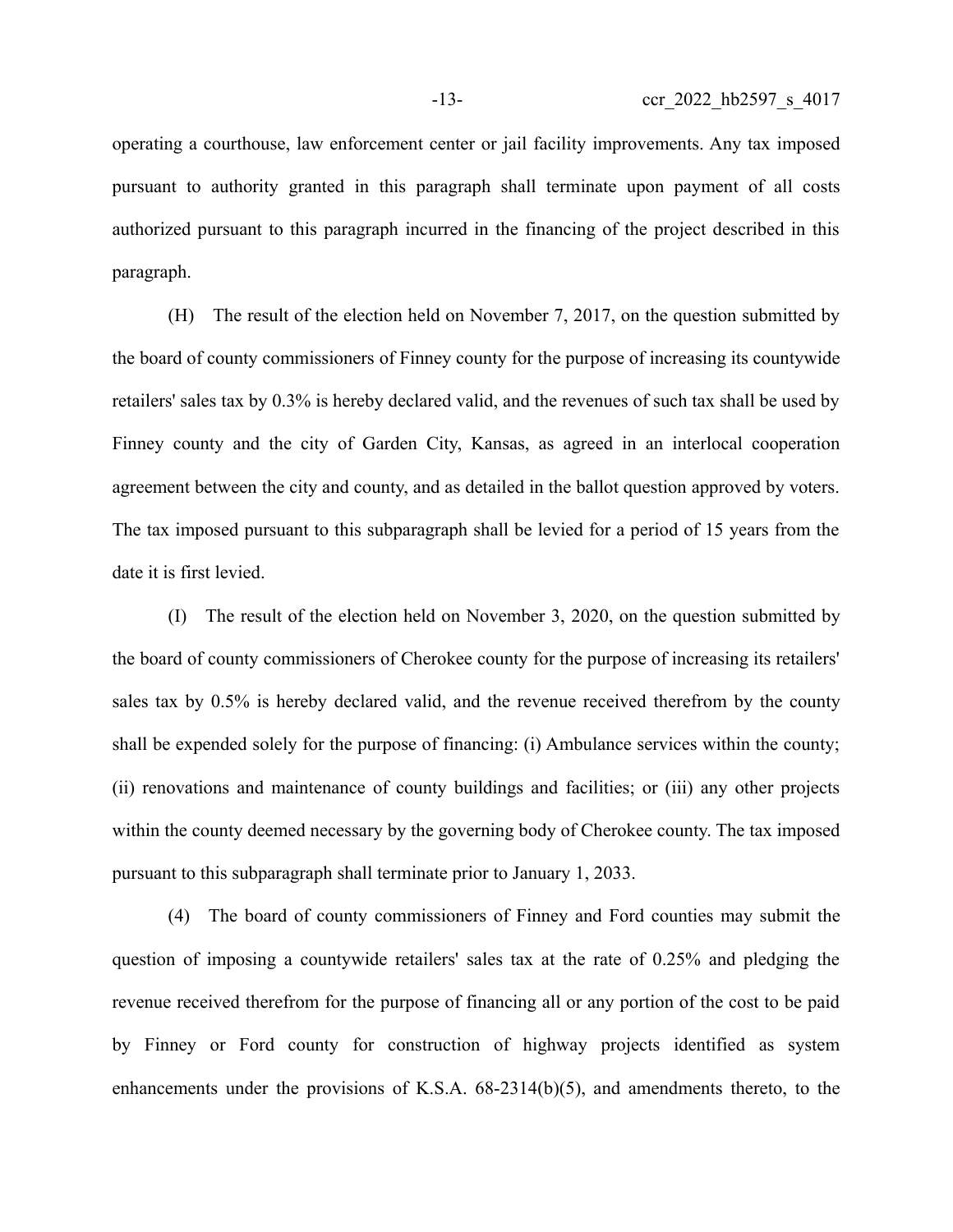electors at an election called and held thereon. Such election shall be called and held in the manner provided by the general bond law. The tax imposed pursuant to this paragraph shall expire upon the payment of all costs authorized pursuant to this paragraph in the financing of such highway projects. Nothing in this paragraph shall be construed to allow the rate of tax imposed by Finney or Ford county pursuant to this paragraph to exceed the maximum rate prescribed in K.S.A. 12-189, and amendments thereto. If any funds remain upon the payment of all costs authorized pursuant to this paragraph in the financing of such highway projects in Finney county, the state treasurer shall remit such funds to the treasurer of Finney county and upon receipt of such moneys shall be deposited to the credit of the county road and bridge fund. If any funds remain upon the payment of all costs authorized pursuant to this paragraph in the financing of such highway projects in Ford county, the state treasurer shall remit such funds to the treasurer of Ford county and upon receipt of such moneys shall be deposited to the credit of the county road and bridge fund.

(5) The board of county commissioners of any county may submit the question of imposing a retailers' sales tax at the rate of 0.25%, 0.5%, 0.75% or 1% and pledging the revenue received therefrom for the purpose of financing the provision of health care services, as enumerated in the question, to the electors at an election called and held thereon. Whenever any county imposes a tax pursuant to this paragraph, any tax imposed pursuant to subsection (a)(2) by any city located in such county shall expire upon the effective date of the imposition of the countywide tax, and thereafter the state treasurer shall remit to each such city that portion of the countywide tax revenue collected by retailers within such city as certified by the director of taxation. The tax imposed pursuant to this paragraph shall be deemed to be in addition to the rate limitations prescribed in K.S.A. 12-189, and amendments thereto. As used in this paragraph,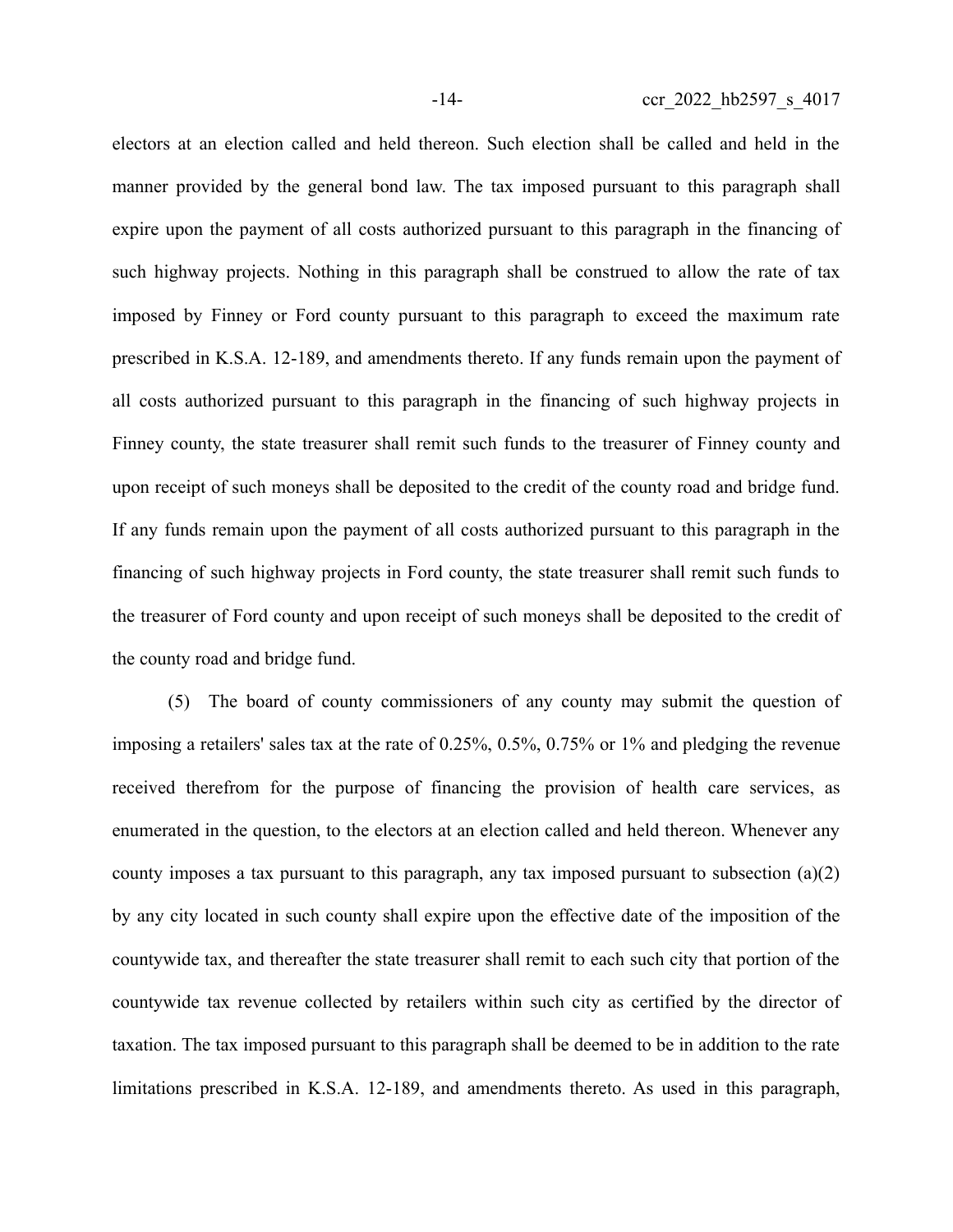health care services shall include, but not be limited to, the following: Local health departments, city or county hospitals, city or county nursing homes, preventive health care services including immunizations, prenatal care and the postponement of entry into nursing homes by home care services, mental health services, indigent health care, physician or health care worker recruitment, health education, emergency medical services, rural health clinics, integration of health care services, home health services and rural health networks.

(6) The board of county commissioners of Allen county may submit the question of imposing a countywide retailers' sales tax at the rate of 0.5% and pledging the revenue received therefrom for the purpose of financing the costs of operation and construction of a solid waste disposal area or the modification of an existing landfill to comply with federal regulations to the electors at an election called and held thereon. The tax imposed pursuant to this paragraph shall expire upon the payment of all costs incurred in the financing of the project undertaken. Nothing in this paragraph shall be construed to allow the rate of tax imposed by Allen county pursuant to this paragraph to exceed or be imposed at any rate other than the rates prescribed in K.S.A. 12- 189, and amendments thereto.

(7) (A) The board of county commissioners of Clay and Miami county may submit the question of imposing a countywide retailers' sales tax at the rate of 0.50% in the case of Clay county and at a rate of up to 1% in the case of Miami county, and pledging the revenue received therefrom for the purpose of financing the costs of roadway construction and improvement to the electors at an election called and held thereon. Except as otherwise provided, the tax imposed pursuant to this subparagraph shall expire after five years from the date such tax is first collected. The result of the election held on November 2, 2004, on the question submitted by the board of county commissioners of Miami county for the purpose of extending for an additional five-year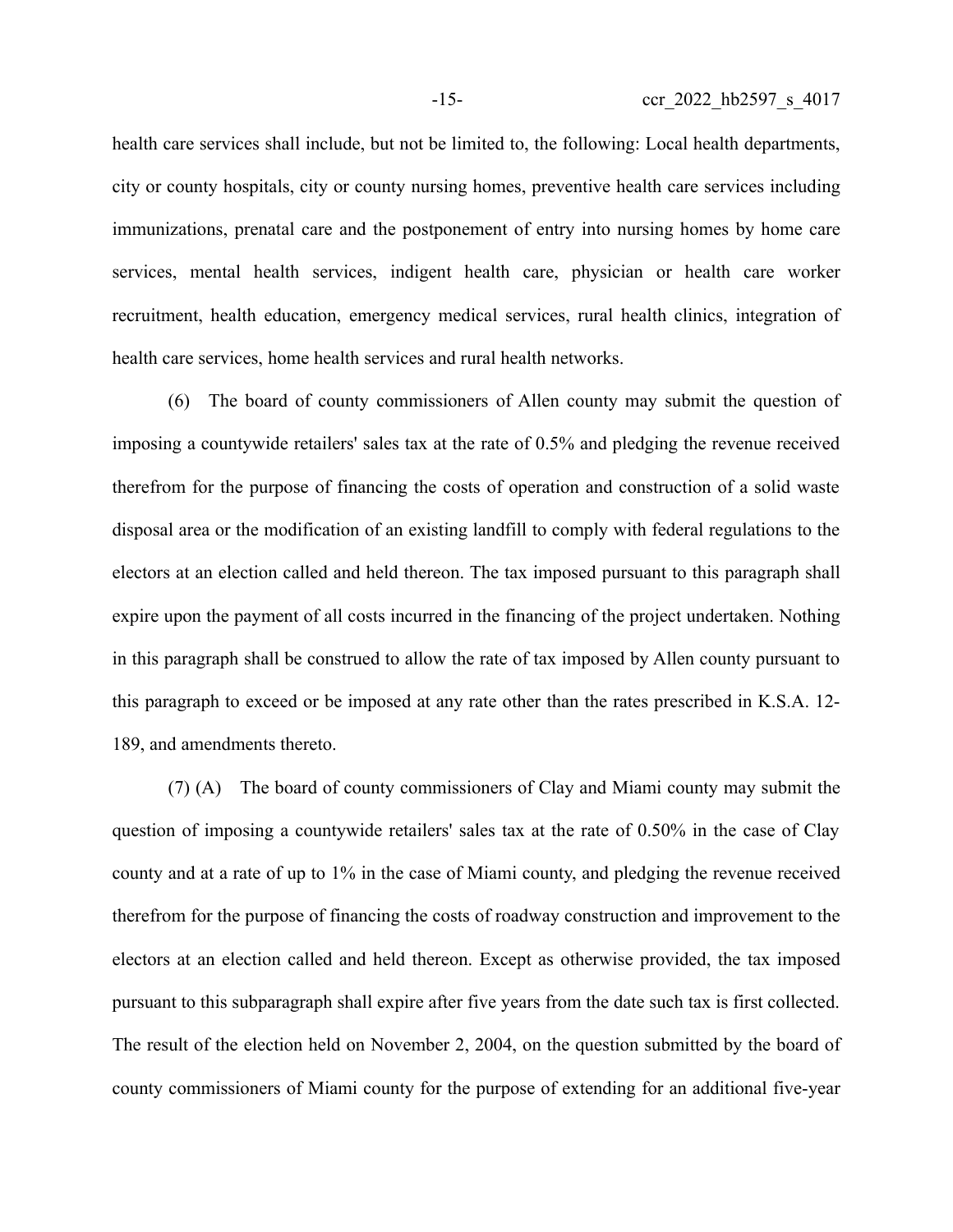period the countywide retailers' sales tax imposed pursuant to this subsection in Miami county is hereby declared valid. The countywide retailers' sales tax imposed pursuant to this subsection in Clay and Miami county may be extended or reenacted for additional five-year periods upon the board of county commissioners of Clay and Miami county submitting such question to the electors at an election called and held thereon for each additional five-year period as provided by law.

(B) The board of county commissioners of Dickinson county may submit the question of imposing a countywide retailers' sales tax at the rate of 0.5% and pledging the revenue received therefrom for the purpose of financing the costs of roadway construction and improvement to the electors at an election called and held thereon. The tax imposed pursuant to this subparagraph shall expire after 10 years from the date such tax is first collected.

(8) The board of county commissioners of Sherman county may submit the question of imposing a countywide retailers' sales tax at the rate of 1% and pledging the revenue received therefrom for the purpose of financing the costs of street and roadway improvements to the electors at an election called and held thereon. The tax imposed pursuant to this paragraph shall expire upon payment of all costs authorized pursuant to this paragraph in the financing of such project.

(9) (A) The board of county commissioners of Cowley, Crawford and Woodson county may submit the question of imposing a countywide retailers' sales tax at the rate of 0.5% in the case of Crawford and Woodson county and at a rate of up to 0.25%, in the case of Cowley county and pledging the revenue received therefrom for the purpose of financing economic development initiatives or public infrastructure projects. The tax imposed pursuant to this subparagraph shall expire after five years from the date such tax is first collected.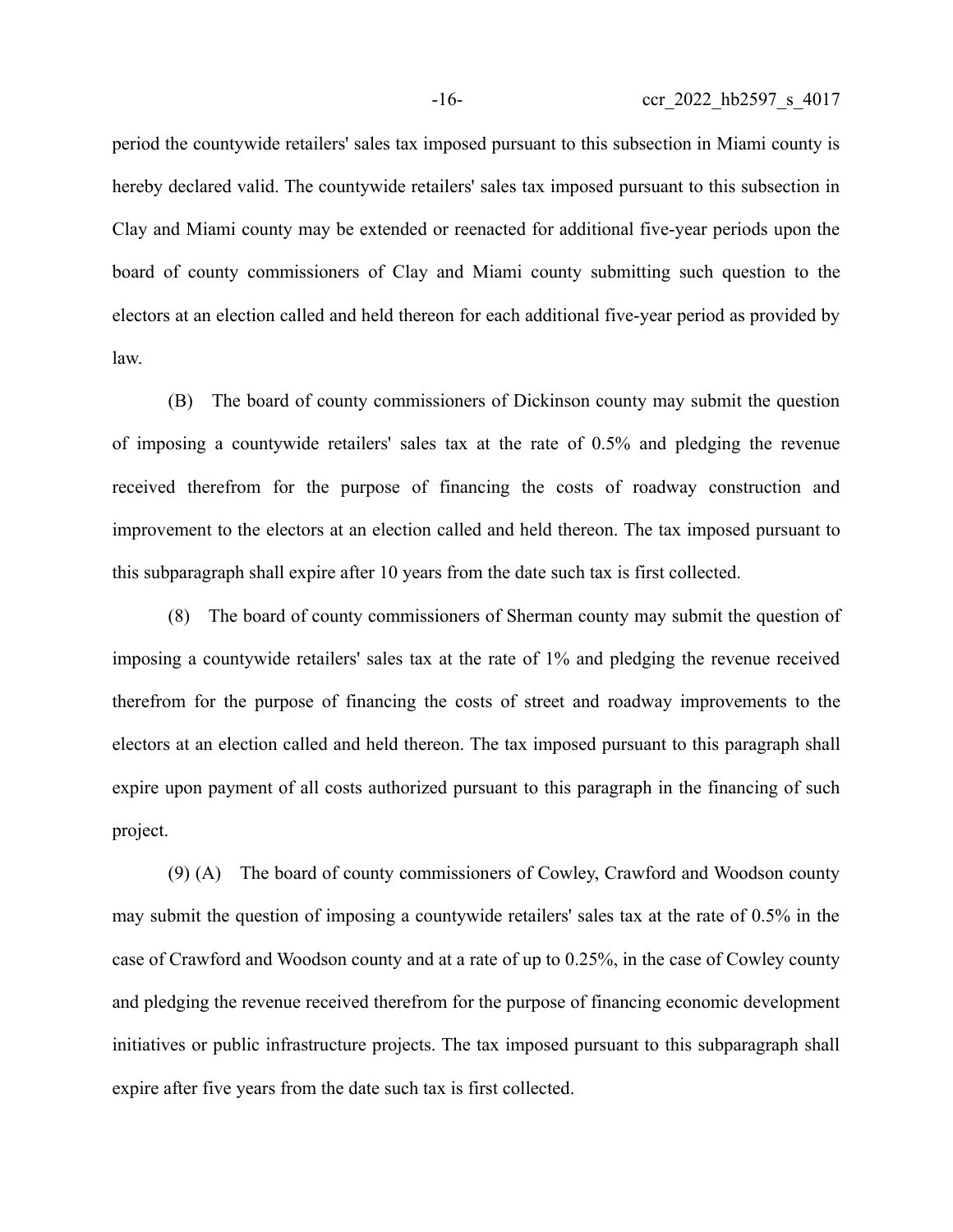(B) The board of county commissioners of Russell county may submit the question of imposing a countywide retailers' sales tax at the rate of 0.5% and pledging the revenue received therefrom for the purpose of financing economic development initiatives or public infrastructure projects. The tax imposed pursuant to this subparagraph shall expire after 10 years from the date such tax is first collected.

(10) The board of county commissioners of Franklin county may submit the question of imposing a countywide retailers' sales tax at the rate of 0.25% and pledging the revenue received therefrom for the purpose of financing recreational facilities. The tax imposed pursuant to this paragraph shall expire upon payment of all costs authorized in financing such facilities.

(11) The board of county commissioners of Douglas county may submit the question of imposing a countywide retailers' sales tax at the rate of 0.25% and pledging the revenue received therefrom for the purposes of conservation, access and management of open space; preservation of cultural heritage; and economic development projects and activities.

(12) The board of county commissioners of Shawnee county may submit the question of imposing a countywide retailers' sales tax at the rate of 0.25% and pledging the revenue received therefrom to the city of Topeka for the purpose of financing the costs of rebuilding the Topeka boulevard bridge and other public infrastructure improvements associated with such project to the electors at an election called and held thereon. The tax imposed pursuant to this paragraph shall expire upon payment of all costs authorized in financing such project.

(13) The board of county commissioners of Jackson county may submit the question of imposing a countywide retailers' sales tax at a rate of 0.4% and pledging the revenue received therefrom for the purpose of financing public infrastructure projects to the electors at an election called and held thereon. Such tax shall expire after seven years from the date such tax is first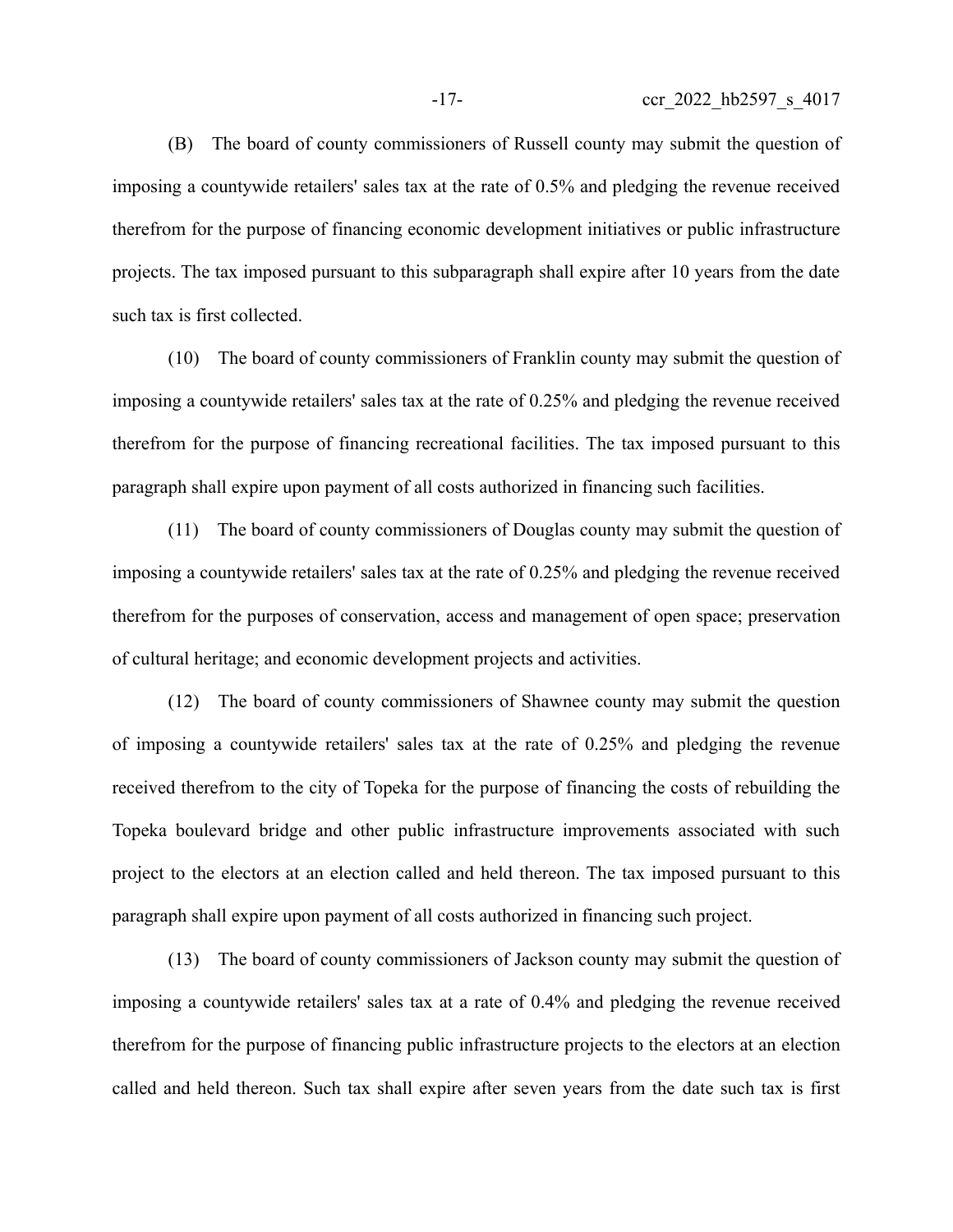collected.

(14) The board of county commissioners of Neosho county may submit the question of imposing a countywide retailers' sales tax at the rate of 0.5% and pledging the revenue received therefrom for the purpose of financing the costs of roadway construction and improvement to the electors at an election called and held thereon. The tax imposed pursuant to this paragraph shall expire upon payment of all costs authorized pursuant to this paragraph in the financing of such project.

(15) The board of county commissioners of Saline county may submit the question of imposing a countywide retailers' sales tax at the rate of up to 0.5% and pledging the revenue received therefrom for the purpose of financing the costs of construction and operation of an expo center to the electors at an election called and held thereon. The tax imposed pursuant to this paragraph shall expire after five years from the date such tax is first collected.

(16) The board of county commissioners of Harvey county may submit the question of imposing a countywide retailers' sales tax at the rate of 1.0% and pledging the revenue received therefrom for the purpose of financing the costs of property tax relief, economic development initiatives and public infrastructure improvements to the electors at an election called and held thereon.

(17) The board of county commissioners of Atchison county may submit the question of imposing a countywide retailers' sales tax at the rate of 0.25% and pledging the revenue received therefrom for the purpose of financing the costs of construction and maintenance of sports and recreational facilities to the electors at an election called and held thereon. The tax imposed pursuant to this paragraph shall expire upon payment of all costs authorized in financing such facilities.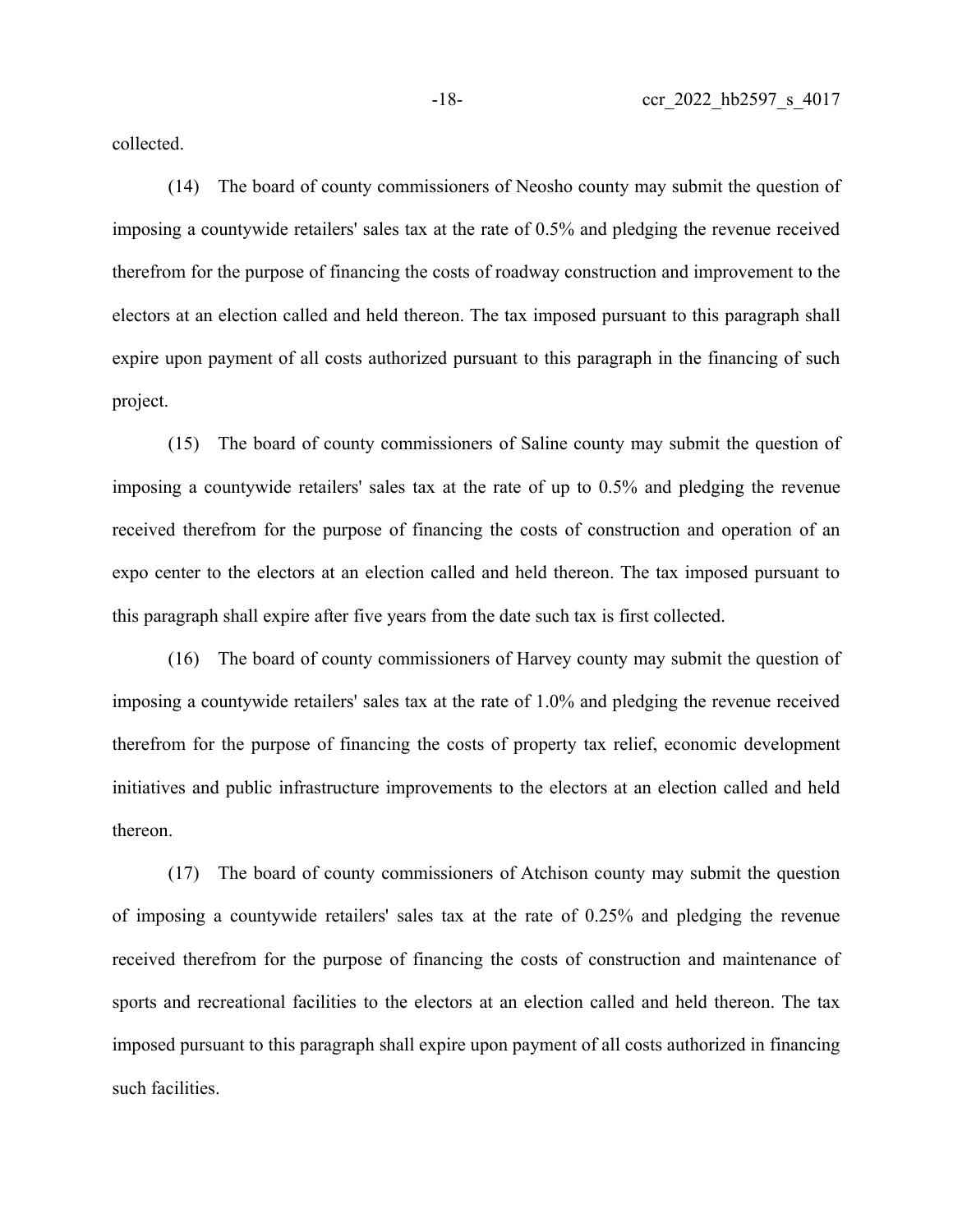(18) The board of county commissioners of Wabaunsee county may submit the question of imposing a countywide retailers' sales tax at the rate of 0.5% and pledging the revenue received therefrom for the purpose of financing the costs of bridge and roadway construction and improvement to the electors at an election called and held thereon. The tax imposed pursuant to this paragraph shall expire after 15 years from the date such tax is first collected. On and after July 1, 2019, the countywide retailers' sales tax imposed pursuant to this paragraph may be extended or reenacted for one additional period not to exceed 15 years upon the board of county commissioners of Wabaunsee county submitting such question to the electors at an election called and held thereon as provided by law. For any countywide retailers' sales tax that is extended or reenacted pursuant to this paragraph, such tax shall expire not later than 15 years from the date such tax is first collected.

(19) The board of county commissioners of Jefferson county may submit the question of imposing a countywide retailers' sales tax at the rate of 1% and pledging the revenue received therefrom for the purpose of financing the costs of roadway construction and improvement to the electors at an election called and held thereon. The tax imposed pursuant to this paragraph shall expire after six years from the date such tax is first collected. The countywide retailers' sales tax imposed pursuant to this paragraph may be extended or reenacted for additional six-year periods upon the board of county commissioners of Jefferson county submitting such question to the electors at an election called and held thereon for each additional six-year period as provided by law.

(20) The board of county commissioners of Riley county may submit the question of imposing a countywide retailers' sales tax at the rate of up to 1% and pledging the revenue received therefrom for the purpose of financing the costs of bridge and roadway construction and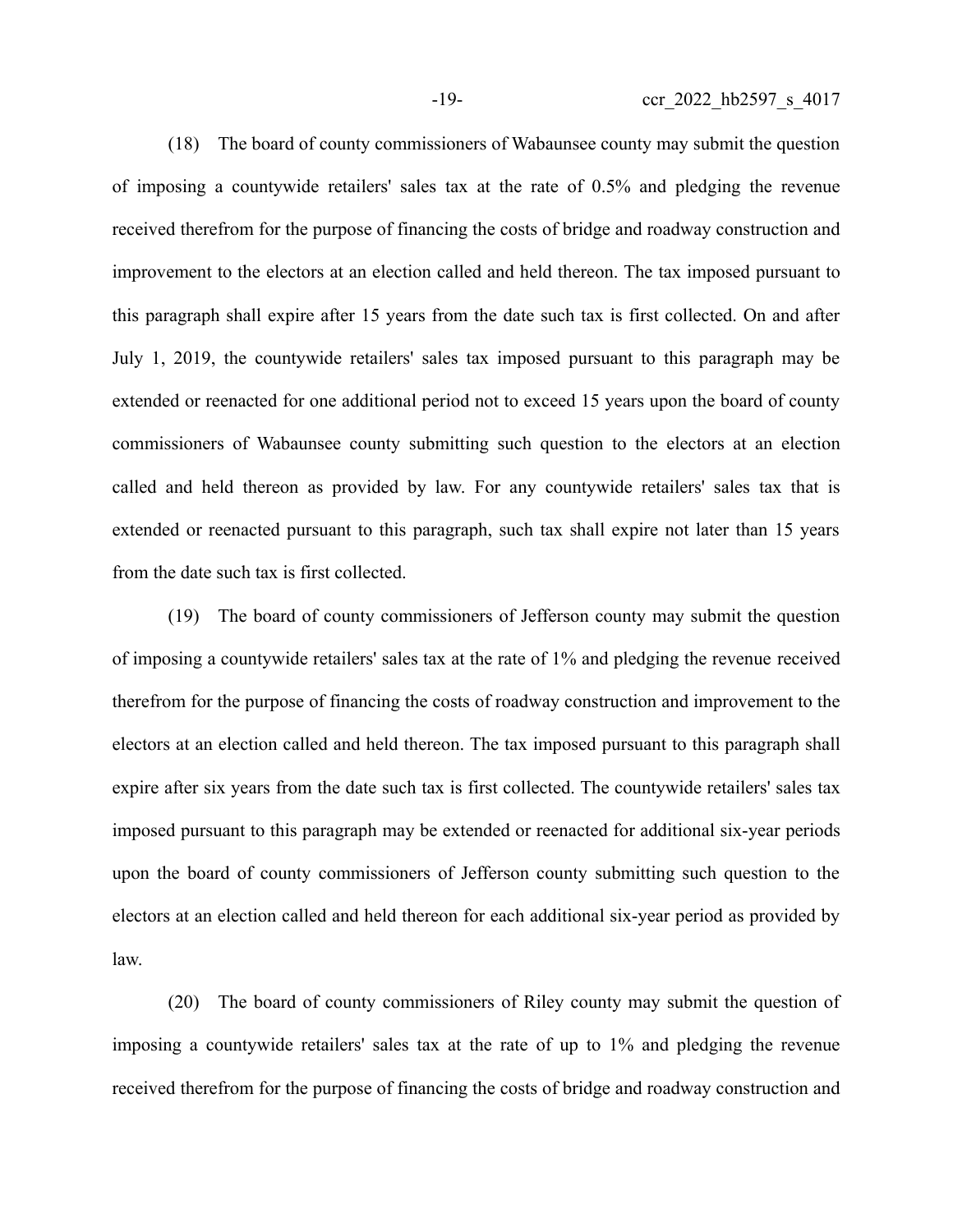improvement to the electors at an election called and held thereon. The tax imposed pursuant to this paragraph shall expire after five years from the date such tax is first collected.

(21) The board of county commissioners of Johnson county may submit the question of imposing a countywide retailers' sales tax at the rate of 0.25% and pledging the revenue received therefrom for the purpose of financing the construction and operation costs of public safety projects, including, but not limited to, a jail, detention center, sheriff's resource center, crime lab or other county administrative or operational facility dedicated to public safety, to the electors at an election called and held thereon. The tax imposed pursuant to this paragraph shall expire after 10 years from the date such tax is first collected. The countywide retailers' sales tax imposed pursuant to this subsection may be extended or reenacted for additional periods not exceeding 10 years upon the board of county commissioners of Johnson county submitting such question to the electors at an election called and held thereon for each additional ten-year period as provided by law.

(22) The board of county commissioners of Wilson county may submit the question of imposing a countywide retailers' sales tax at the rate of up to 1% and pledging the revenue received therefrom for the purpose of financing the costs of roadway construction and improvements to federal highways, the development of a new industrial park and other public infrastructure improvements to the electors at an election called and held thereon. The tax imposed pursuant to this paragraph shall expire upon payment of all costs authorized pursuant to this paragraph in the financing of such project or projects.

(23) The board of county commissioners of Butler county may submit the question of imposing a countywide retailers' sales tax at the rate of either 0.25%, 0.5%, 0.75% or 1% and pledging the revenue received therefrom for the purpose of financing the costs of public safety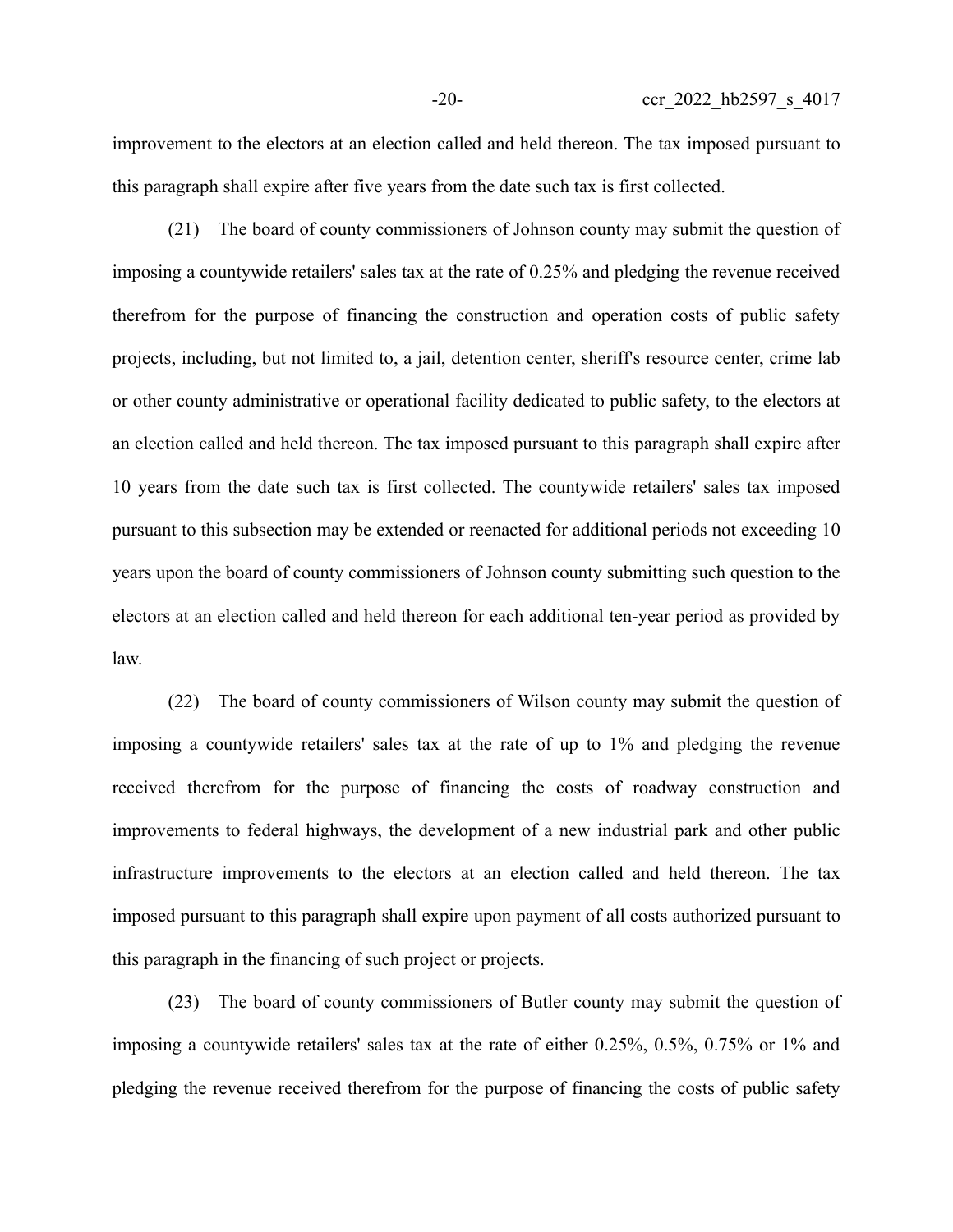capital projects or bridge and roadway construction projects, or both, to the electors at an election called and held thereon. The tax imposed pursuant to this paragraph shall expire upon payment of all costs authorized in financing such projects.

(24) The board of county commissioners of Barton county may submit the question of imposing a countywide retailers' sales tax at the rate of up to 0.5% and pledging the revenue received therefrom for the purpose of financing the costs of roadway and bridge construction and improvement and infrastructure development and improvement to the electors at an election called and held thereon. The tax imposed pursuant to this paragraph shall expire after 10 years from the date such tax is first collected.

(25) The board of county commissioners of Jefferson county may submit the question of imposing a countywide retailers' sales tax at the rate of 0.25% and pledging the revenue received therefrom for the purpose of financing the costs of the county's obligation as participating employer to make employer contributions and other required contributions to the Kansas public employees retirement system for eligible employees of the county who are members of the Kansas police and firemen's retirement system, to the electors at an election called and held thereon. The tax imposed pursuant to this paragraph shall expire upon payment of all costs authorized in financing such purpose.

(26) The board of county commissioners of Pottawatomie county may submit the question of imposing a countywide retailers' sales tax at the rate of up to 0.5% and pledging the revenue received therefrom for the purpose of financing the costs of construction or remodeling of a courthouse, jail, law enforcement center facility or other county administrative facility, or public infrastructure improvements, or both, to the electors at an election called and held thereon. The tax imposed pursuant to this paragraph shall expire upon payment of all costs authorized in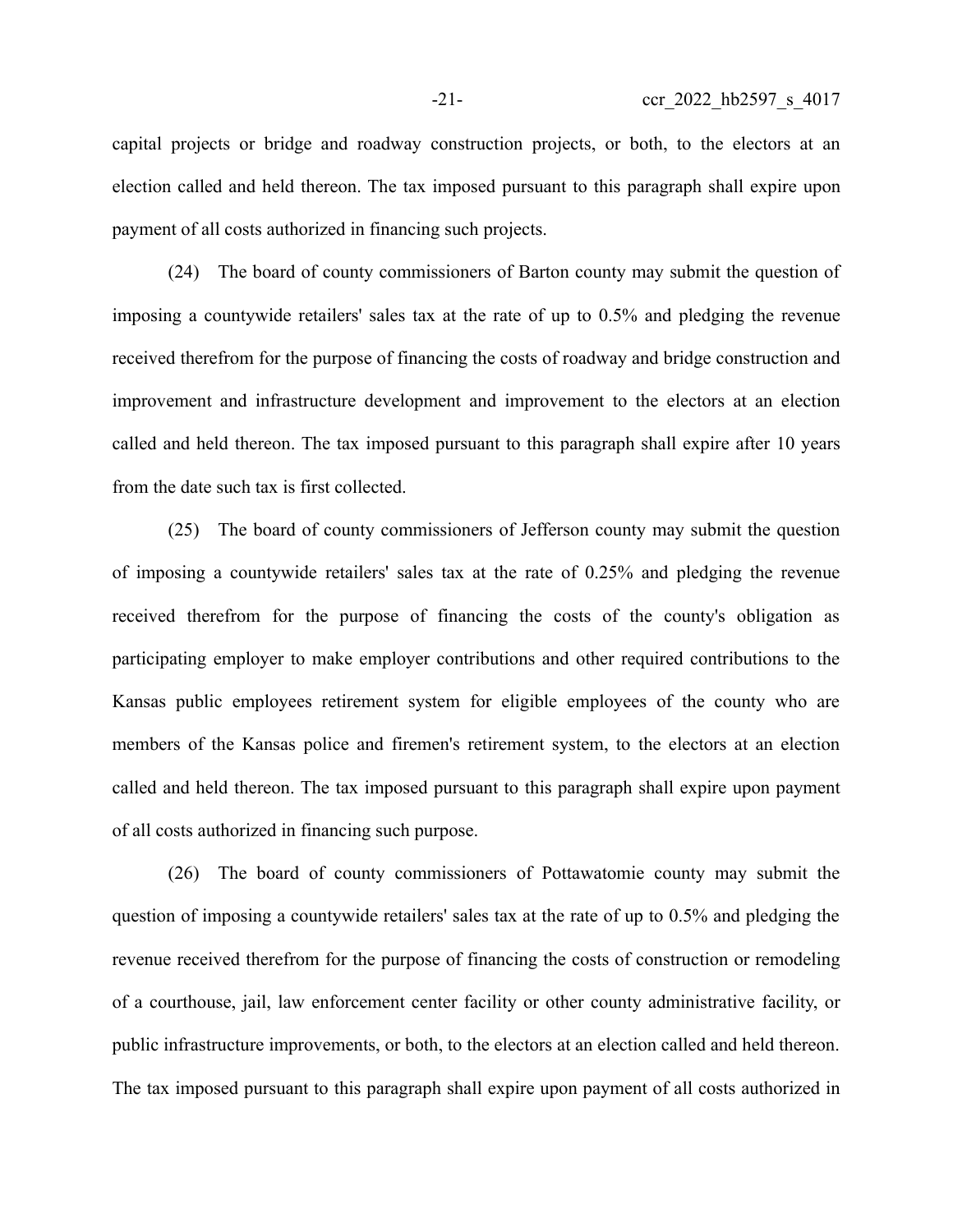financing such project or projects.

(27) The board of county commissioners of Kingman county may submit the question of imposing a countywide retailers' sales tax at the rate of 0.25%, 0.5%, 0.75% or 1% and pledging the revenue received therefrom for the purpose of financing the costs of constructing and furnishing a law enforcement center and jail facility and the costs of roadway and bridge improvements to the electors at an election called and held thereon. The tax imposed pursuant to this paragraph shall expire not later than 20 years from the date such tax is first collected.

(28) The board of county commissioners of Edwards county may submit the question of imposing a countywide retailers' sales tax at the rate of 0.375% and pledging the revenue therefrom for the purpose of financing the costs of economic development initiatives to the electors at an election called and held thereon.

(29) The board of county commissioners of Rooks county may submit the question of imposing a countywide retailers' sales tax at the rate of 0.5% and pledging the revenue therefrom for the purpose of financing the costs of constructing or remodeling and furnishing a jail facility to the electors at an election called and held thereon. The tax imposed pursuant to this paragraph shall expire upon the payment of all costs authorized in financing such project or projects.

(30) The board of county commissioners of Douglas county may submit the question of imposing a countywide retailers' sales tax at the rate of 0.5% and pledging the revenue received therefrom for the purpose of financing the construction or remodeling of a courthouse, jail, law enforcement center facility, detention facility or other county administrative facility, specifically including mental health and for the operation thereof.

(31) The board of county commissioners of Bourbon county may submit the question of imposing a countywide retailers' sales tax at the rate of up to 1%, in increments of 0.05%, and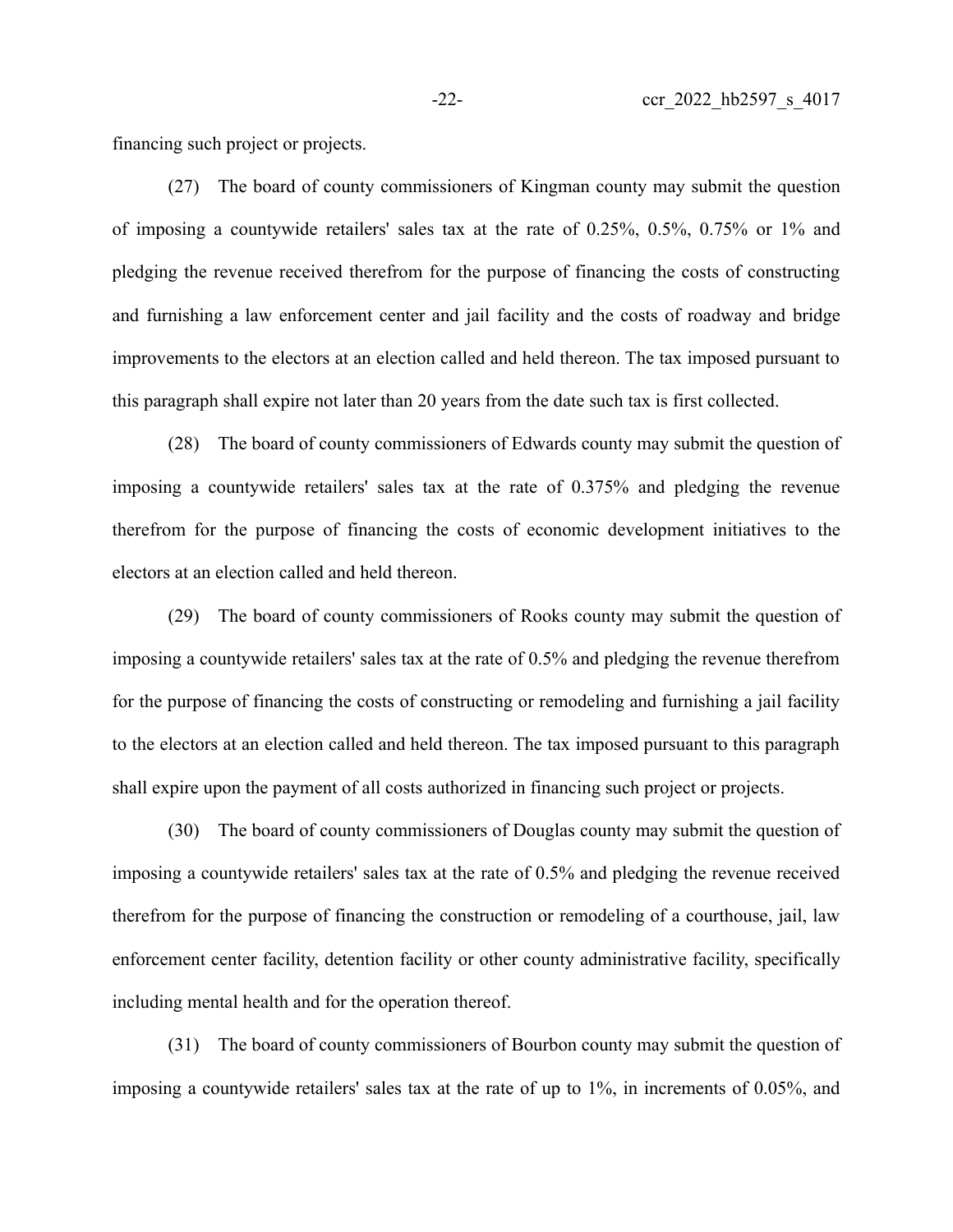pledging the revenue received therefrom for the purpose of financing the costs of constructing, furnishing and operating a courthouse, law enforcement center or jail facility improvements to the electors at an election called and held thereon.

(32) The board of county commissioners of Marion county may submit the question of imposing a countywide retailers' sales tax at the rate of 0.5% and pledging the revenue received therefrom for the purpose of financing the costs of property tax relief, economic development initiatives and the construction of public infrastructure improvements, including buildings, to the electors at an election called and held thereon.

(33) The board of county commissioners of Atchison county may submit the question of imposing a countywide retailers' sales tax at the rate of up to 1% and pledging the revenue received for the purpose of joint law enforcement communications and solid waste disposal in Atchison county to the electors at an election called and held thereon. The tax imposed pursuant to this paragraph shall expire after 10 years from the date such tax is first collected.

(c) The boards of county commissioners of any two or more contiguous counties, upon adoption of a joint resolution by such boards, may submit the question of imposing a retailers' sales tax within such counties to the electors of such counties at an election called and held thereon and such boards of any two or more contiguous counties shall be required to submit such question upon submission of a petition in each of such counties, signed by a number of electors of each of such counties where submitted equal in number to not less than 10% of the electors of each of such counties who voted at the last preceding general election for the office of secretary of state, or upon receiving resolutions requesting such an election passed by not less than  $\frac{2}{3}$  of the membership of the governing body of each of one or more cities within each of such counties that contains a population of not less than 25% of the entire population of each of such counties,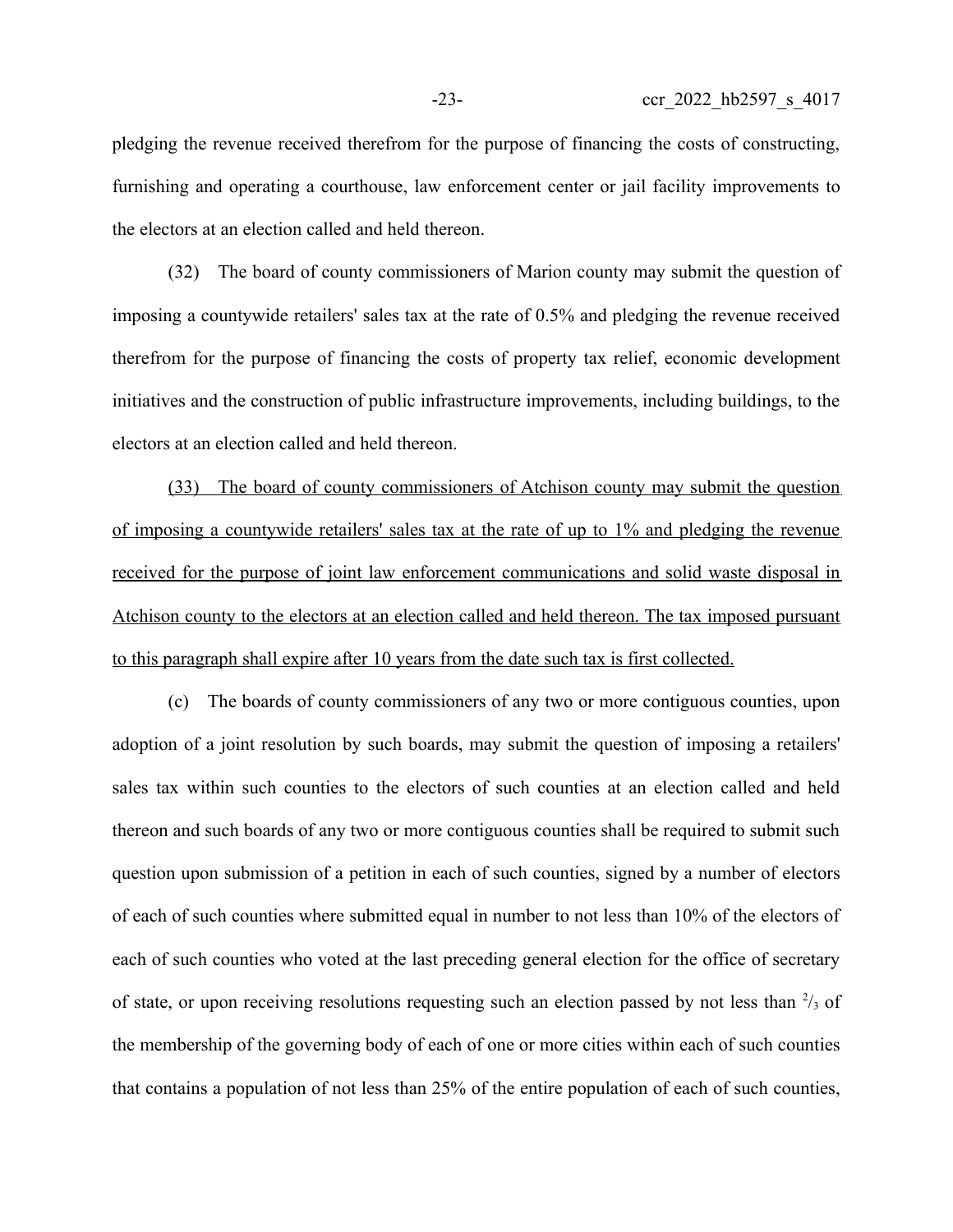or upon receiving resolutions requesting such an election passed by  $\frac{2}{3}$  of the membership of the governing body of each of one or more taxing subdivisions within each of such counties that levy not less than 25% of the property taxes levied by all taxing subdivisions within each of such counties.

(d) Any city retailers' sales tax being levied by a city prior to July 1, 2006, shall continue in effect until repealed in the manner provided herein for the adoption and approval of such tax or until repealed by the adoption of an ordinance for such repeal. Any countywide retailers' sales tax in the amount of 0.5% or 1% in effect on July 1, 1990, shall continue in effect until repealed in the manner provided herein for the adoption and approval of such tax.

(e) Any city or county proposing to adopt a retailers' sales tax shall give notice of its intention to submit such proposition for approval by the electors in the manner required by K.S.A. 10-120, and amendments thereto. The notices shall state the time of the election and the rate and effective date of the proposed tax. If a majority of the electors voting thereon at such election fail to approve the proposition, such proposition may be resubmitted under the conditions and in the manner provided in this act for submission of the proposition. If a majority of the electors voting thereon at such election shall approve the levying of such tax, the governing body of any such city or county shall provide by ordinance or resolution, as the case may be, for the levy of the tax. Any repeal of such tax or any reduction or increase in the rate thereof, within the limits prescribed by K.S.A. 12-189, and amendments thereto, shall be accomplished in the manner provided herein for the adoption and approval of such tax except that the repeal of any such city retailers' sales tax may be accomplished by the adoption of an ordinance so providing.

(f) The sufficiency of the number of signers of any petition filed under this section shall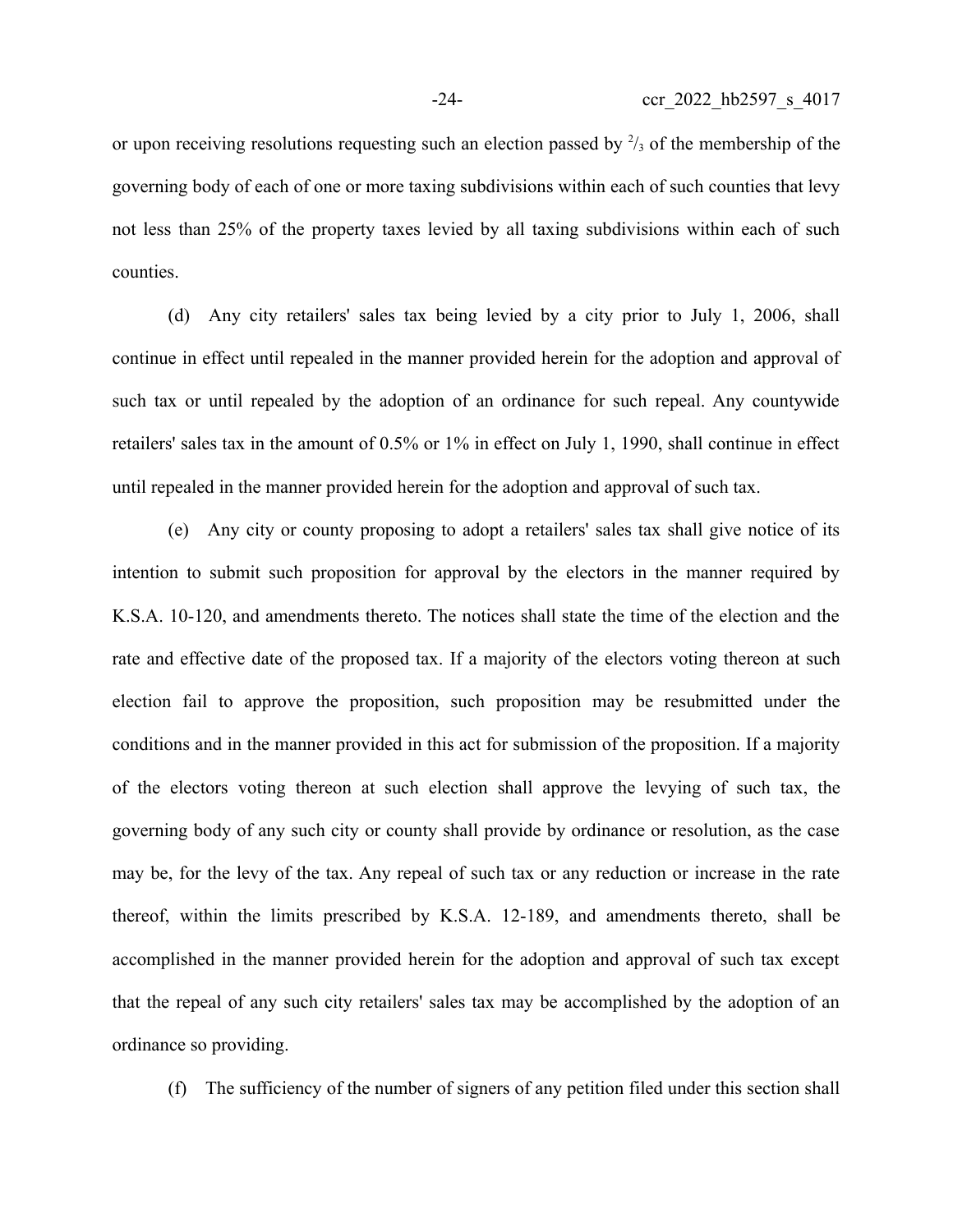be determined by the county election officer. Every election held under this act shall be conducted by the county election officer.

(g) The governing body of the city or county proposing to levy any retailers' sales tax shall specify the purpose or purposes for which the revenue would be used, and a statement generally describing such purpose or purposes shall be included as a part of the ballot proposition.

Sec. 15. K.S.A. 2021 Supp. 12-189 is hereby amended to read as follows: 12-189. The rate of any city retailers' sales tax shall be fixed in increments of 0.05% and in an amount not to exceed 2% for general purposes and not to exceed 1% for special purposes, which shall be determined by the governing body of the city. For any retailers' sales tax imposed by a city for special purposes, such city shall specify the purposes for which such tax is imposed. All such special purpose retailers' sales taxes imposed by a city shall expire after 10 years from the date such tax is first collected. The rate of any countywide retailers' sales tax shall be fixed in an amount not to exceed 1% and shall be fixed in increments of 0.25%, and which amount shall be determined by the board of county commissioners, except that:

(a) The board of county commissioners of Wabaunsee county, for the purposes of K.S.A. 12-187(b)(2), and amendments thereto, may fix such rate at 1.25%; the board of county commissioners of Osage or Reno county, for the purposes of K.S.A. 12-187(b)(2), and amendments thereto, may fix such rate at 1.25% or 1.5%; the board of county commissioners of Cherokee, Crawford, Ford, Saline, Seward or Wyandotte county, for the purposes of K.S.A. 12- 187(b)(2), and amendments thereto, may fix such rate at 1.5%; the board of county commissioners of Atchison or Thomas county, for the purposes of K.S.A. 12-187(b)(2), and amendments thereto, may fix such rate at 1.5% or 1.75%; the board of county commissioners of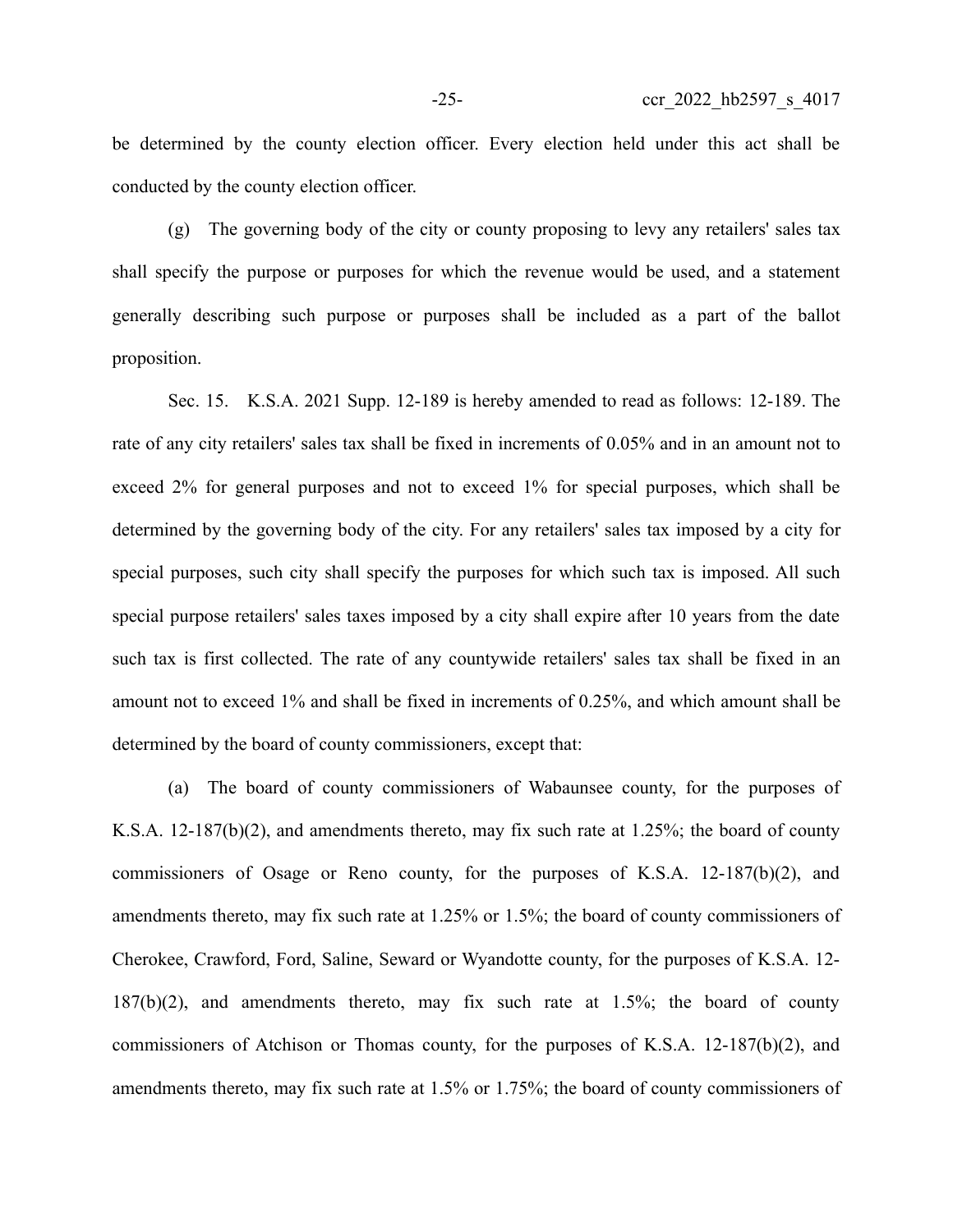Anderson, Barton, Jefferson or Ottawa county, for the purposes of K.S.A. 12-187(b)(2), and amendments thereto, may fix such rate at 2%; the board of county commissioners of Marion county, for the purposes of K.S.A.  $12-187(b)(2)$ , and amendments thereto, may fix such rate at 2.5%; the board of county commissioners of Franklin, Linn and Miami counties, for the purposes of K.S.A. 12-187(b)(2), and amendments thereto, may fix such rate at a percentage that is equal to the sum of the rate allowed to be imposed by the respective board of county commissioners on July 1, 2007, plus up to 1.0%; and the board of county commissioners of Brown county, for the purposes of K.S.A. 12-187(b)(2), and amendments thereto, may fix such rate at up to  $2\%$ ;

(b) the board of county commissioners of Jackson county, for the purposes of K.S.A. 12-187(b)(3), and amendments thereto, may fix such rate at  $2\%$ ;

(c) the boards of county commissioners of Finney and Ford counties, for the purposes of K.S.A. 12-187(b)(4), and amendments thereto, may fix such rate at 0.25%;

(d) the board of county commissioners of any county, for the purposes of K.S.A. 12- 187(b)(5), and amendments thereto, may fix such rate at a percentage that is equal to the sum of the rate allowed to be imposed by a board of county commissioners on the effective date of this act plus 0.25%, 0.5%, 0.75% or 1%, as the case requires;

(e) the board of county commissioners of Dickinson county, for the purposes of K.S.A.  $12-187(b)(7)$ , and amendments thereto, may fix such rate at  $1.5\%$ , and the board of county commissioners of Miami county, for the purposes of K.S.A. 12-187(b)(7), and amendments thereto, may fix such rate at 1.25%, 1.5%, 1.75% or 2%;

(f) the board of county commissioners of Sherman county, for the purposes of K.S.A. 12-187(b)(8), and amendments thereto, may fix such rate at  $2.25\%$ ;

(g) the board of county commissioners of Crawford or Russell county for the purposes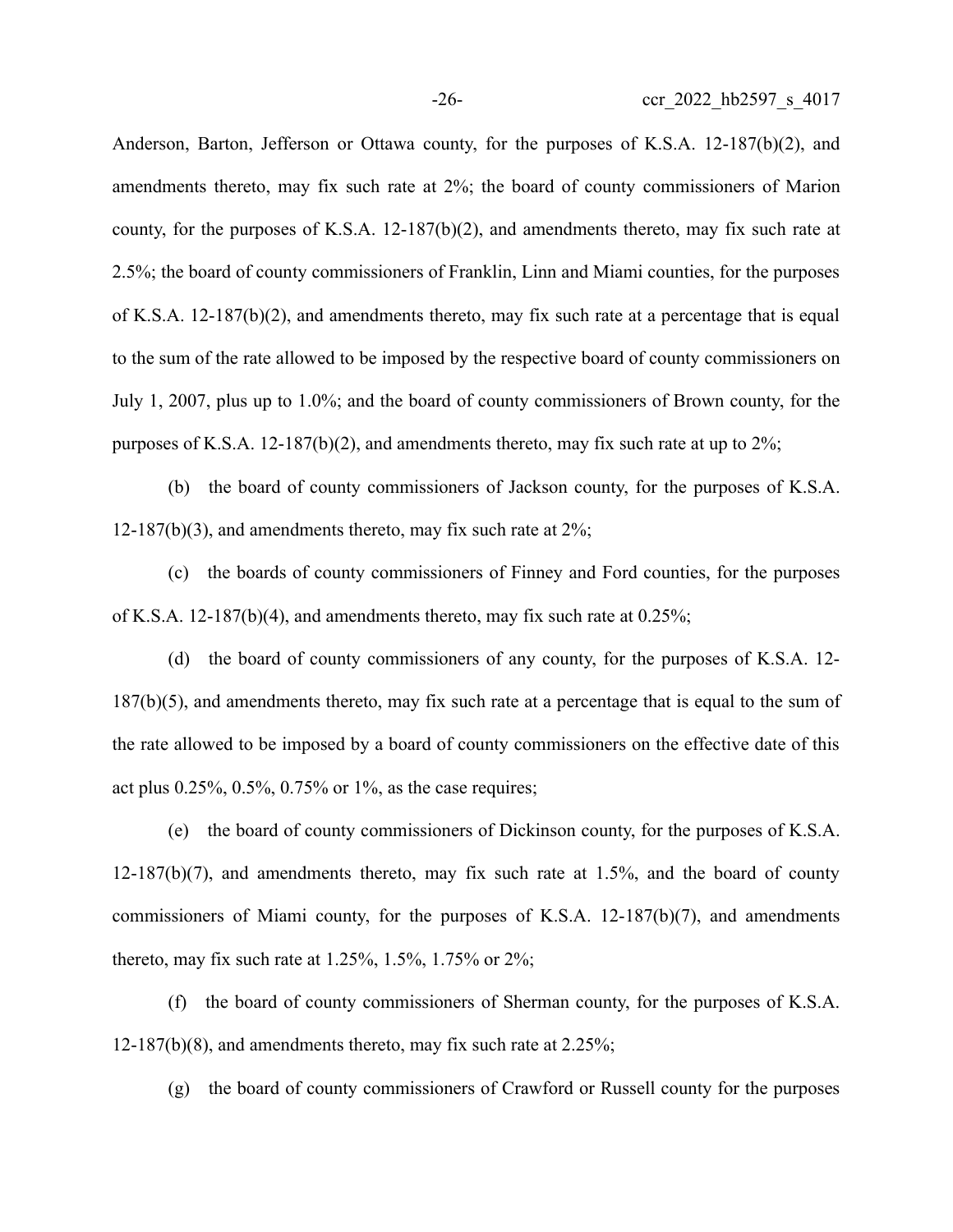of K.S.A. 12-187(b)(9), and amendments thereto, may fix such rate at  $1.5\%$ ;

(h) the board of county commissioners of Franklin county, for the purposes of K.S.A.  $12-187(b)(10)$ , and amendments thereto, may fix such rate at 1.75%;

(i) the board of county commissioners of Douglas county, for the purposes of K.S.A.  $12-187(b)(11)$  and (b)(30), and amendments thereto, may fix such rate at 1.75%;

(j) the board of county commissioners of Jackson county, for the purposes of K.S.A.  $12-187(b)(13)$ , and amendments thereto, may fix such rate at  $1.4\%$ ;

(k) the board of county commissioners of Sedgwick county, for the purposes of K.S.A.  $12-187(b)(3)(C)$ , and amendments thereto, may fix such rate at  $2\%$ ;

(l) the board of county commissioners of Neosho county, for the purposes of K.S.A. 12-  $187(b)(14)$ , and amendments thereto, may fix such rate at 1.0% or 1.5%;

(m) the board of county commissioners of Saline county, for the purposes of K.S.A. 12-  $187(b)(15)$ , and amendments thereto, may fix such rate at up to  $1.5\%$ ;

(n) the board of county commissioners of Harvey county, for the purposes of K.S.A.  $12-187(b)(16)$ , and amendments thereto, may fix such rate at  $2.0\%$ ;

(o) the board of county commissioners of Atchison county, for the purpose of K.S.A.  $12-187(b)(17)$ , and amendments thereto, may fix such rate at a percentage that is equal to the sum of the rate allowed to be imposed by the board of county commissioners of Atchison county on the effective date of this act plus 0.25%;

(p) the board of county commissioners of Wabaunsee county, for the purpose of K.S.A.  $12-187(b)(18)$ , and amendments thereto, may fix such rate at a percentage that is equal to the sum of the rate allowed to be imposed by the board of county commissioners of Wabaunsee county on July 1, 2007, plus 0.5%;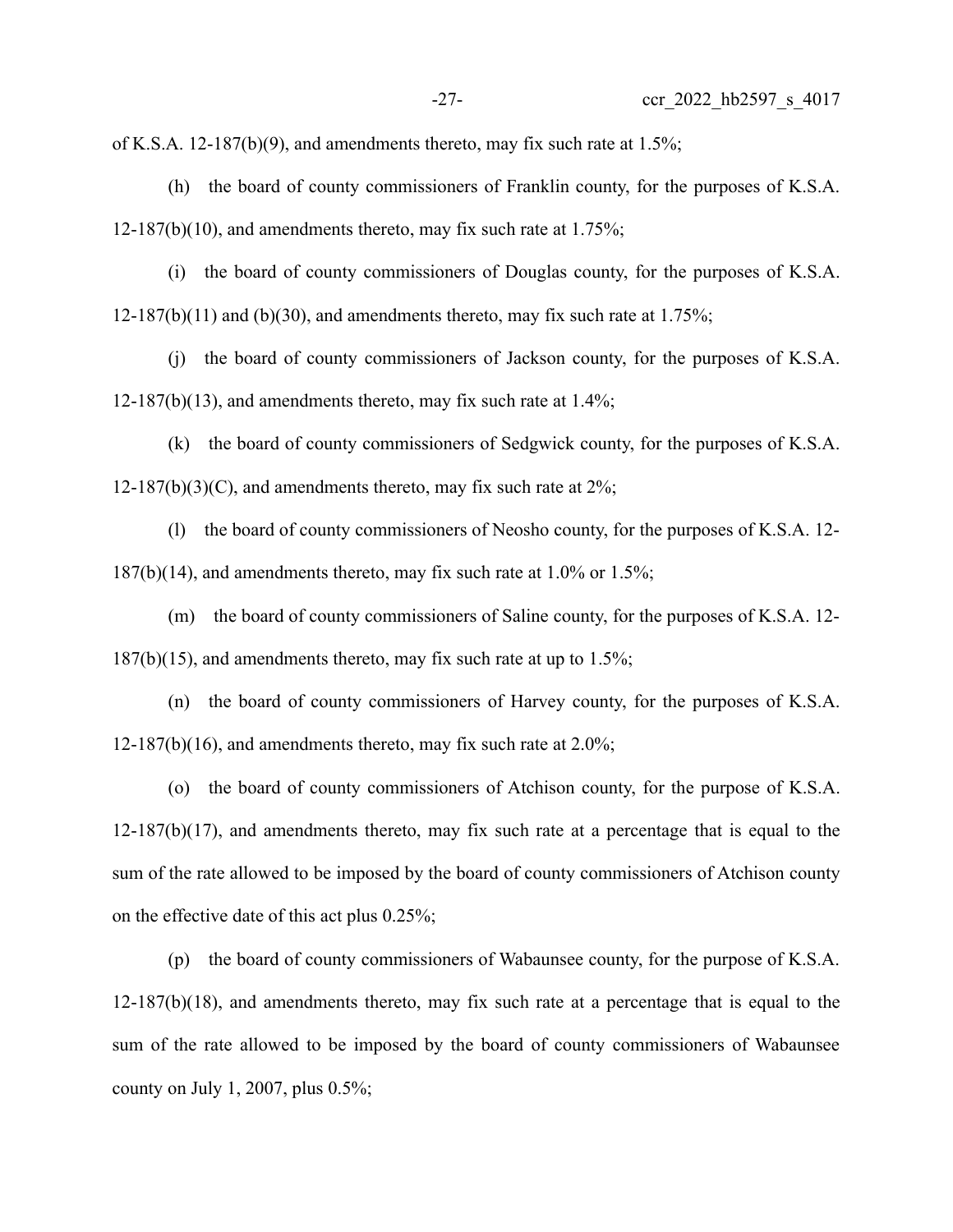(q) the board of county commissioners of Jefferson county, for the purpose of K.S.A.  $12-187(b)(19)$  and  $(25)$ , and amendments thereto, may fix such rate at  $2.25\%$ ;

(r) the board of county commissioners of Riley county, for the purpose of K.S.A. 12- 187(b)(20), and amendments thereto, may fix such rate at a percentage that is equal to the sum of the rate allowed to be imposed by the board of county commissioners of Riley county on July 1, 2007, plus up to  $1\%$ ;

(s) the board of county commissioners of Johnson county, for the purposes of K.S.A.  $12-187(b)(21)$ , and amendments thereto, may fix such rate at a percentage that is equal to the sum of the rate allowed to be imposed by the board of county commissioners of Johnson county on July 1, 2007, plus 0.25%;

(t) the board of county commissioners of Wilson county, for the purposes of K.S.A. 12-  $187(b)(22)$ , and amendments thereto, may fix such rate at up to  $2\%$ ;

(u) the board of county commissioners of Butler county, for the purposes of K.S.A. 12- 187(b)(23), and amendments thereto, may fix such rate at a percentage that is equal to the sum of the rate otherwise allowed pursuant to this section, plus 0.25%, 0.5%, 0.75% or 1%;

(v) the board of county commissioners of Barton county, for the purposes of K.S.A. 12-  $187(b)(24)$ , and amendments thereto, may fix such rate at up to  $1.5\%$ ;

(w) the board of county commissioners of Lyon county, for the purposes of K.S.A. 12-  $187(b)(3)(D)$ , and amendments thereto, may fix such rate at  $1.5\%$ ;

(x) the board of county commissioners of Rawlins county, for the purposes of K.S.A.  $12-187(b)(3)(E)$ , and amendments thereto, may fix such rate at  $1.75\%$ ;

(y) the board of county commissioners of Chautauqua county, for the purposes of K.S.A. 12-187(b)(3)(F), and amendments thereto, may fix such rate at  $2.0\%$ ;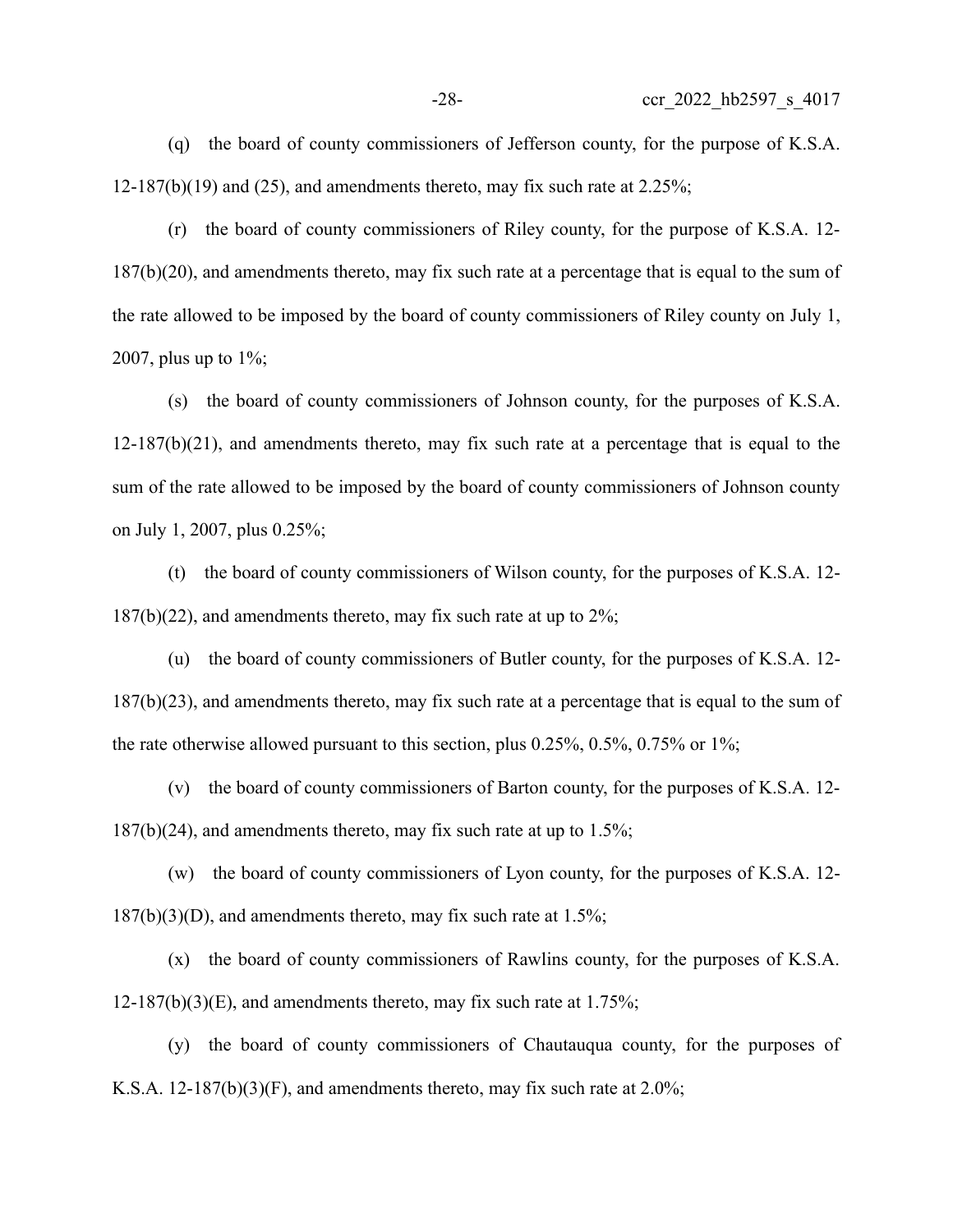(z) the board of county commissioners of Pottawatomie county, for the purposes of K.S.A. 12-187(b)(26), and amendments thereto, may fix such rate at up to 1.5%;

(aa) the board of county commissioners of Kingman county, for the purposes of K.S.A.  $12-187(b)(27)$ , and amendments thereto, may fix such rate at a percentage that is equal to the sum of the rate otherwise allowed pursuant to this section, plus 0.25%, 0.5%, 0.75%, or 1%;

(bb) the board of county commissioners of Edwards county, for the purposes of K.S.A.  $12-187(b)(28)$ , and amendments thereto, may fix such rate at 1.375%;

(cc) the board of county commissioners of Rooks county, for the purposes of K.S.A.  $12-187(b)(29)$ , and amendments thereto, may fix such rate at up to 1.5%;

(dd) the board of county commissioners of Bourbon county, for the purposes of K.S.A.  $12-187(b)(3)(G)$  and (b)(31), and amendments thereto, may fix such rate at up to 2.0%;

(ee) the board of county commissioners of Marion county, for the purposes of K.S.A. 12-187(b)(32), and amendments thereto, may fix such rate at  $2.5\%$ ;

(ff) the board of county commissioners of Finney county, for the purposes of K.S.A. 12- 187(b)(3)(H), and amendments thereto, may fix such rate at a percentage that is equal to the sum of the rate otherwise allowed pursuant to this section, plus 0.3%; and

(gg) the board of county commissioners of Cherokee county, for the purposes of K.S.A.  $12-187(b)(3)(I)$ , and amendments thereto, may fix such rate at a percentage that is equal to the sum of the rate otherwise allowed pursuant to this section, plus 0.5%; and

(hh) the board of county commissioners of Atchison county, for the purposes of K.S.A. 12-187(b)(33), and amendments thereto, may fix such rate at a percentage that is equal to the sum of the rate otherwise allowed pursuant to this section, plus up to 1%.

Any county or city levying a retailers' sales tax is hereby prohibited from administering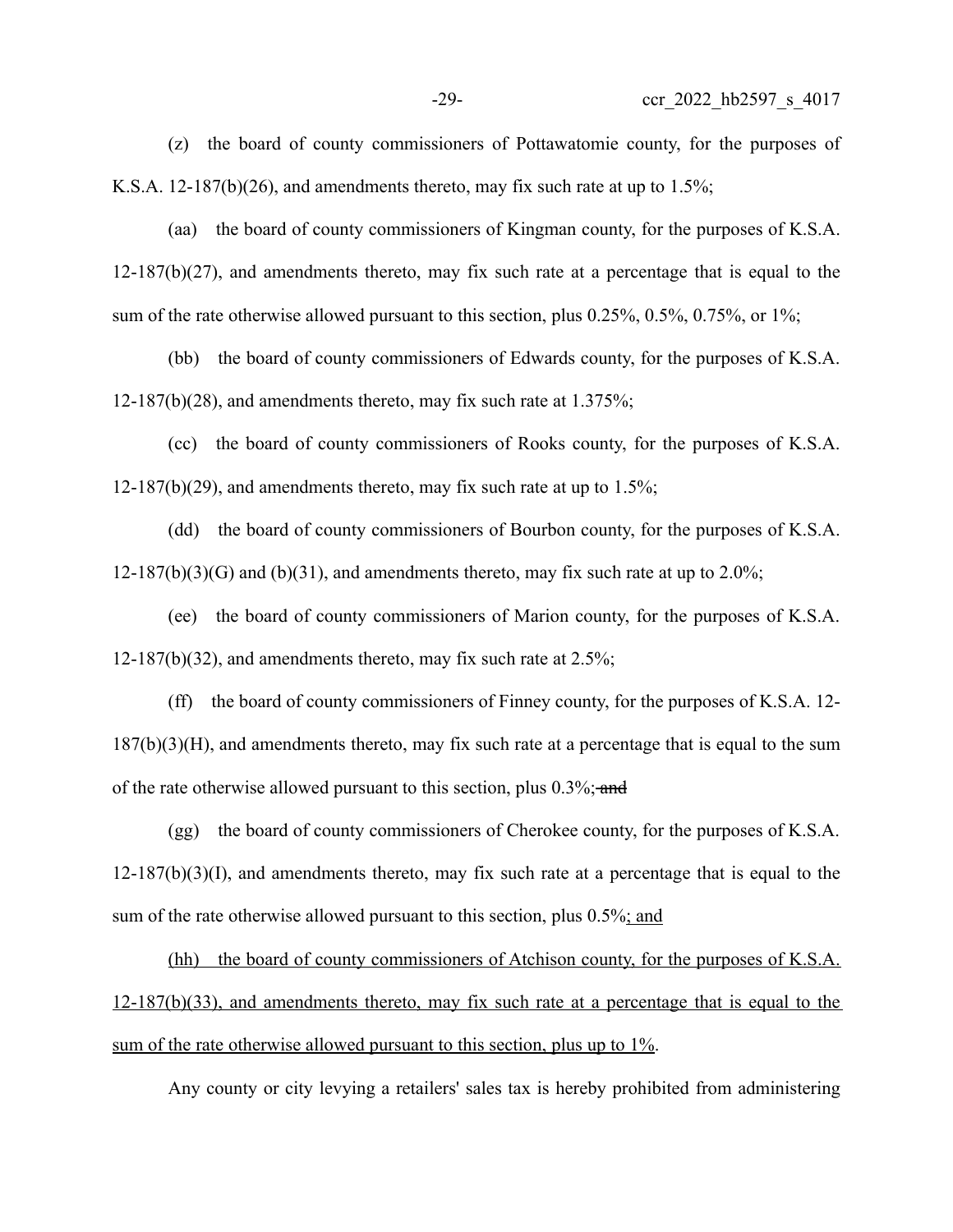or collecting such tax locally, but shall utilize the services of the state department of revenue to administer, enforce and collect such tax. Except as otherwise specifically provided in K.S.A. 12- 189a, and amendments thereto, such tax shall be identical in its application, and exemptions therefrom, to the Kansas retailers' sales tax act and all laws and administrative rules and regulations of the state department of revenue relating to the Kansas retailers' sales tax shall apply to such local sales tax insofar as such laws and rules and regulations may be made applicable. The state director of taxation is hereby authorized to administer, enforce and collect such local sales taxes and to adopt such rules and regulations as may be necessary for the efficient and effective administration and enforcement thereof.

Upon receipt of a certified copy of an ordinance or resolution authorizing the levy of a local retailers' sales tax, the director of taxation shall cause such taxes to be collected within or without the boundaries of such taxing subdivision at the same time and in the same manner provided for the collection of the state retailers' sales tax. Such copy shall be submitted to the director of taxation within 30 days after adoption of any such ordinance or resolution. The director of taxation shall confirm that all provisions of law applicable to the authorization of local sales tax have been followed prior to causing the collection. If the director of taxation discovers that a city or county did not comply with any provision of law applicable to the authorization of a local sales tax after collection has commenced, the director shall immediately notify the city or county and cease collection of such sales tax until such noncompliance is remedied. All moneys collected by the director of taxation under the provisions of this section shall be credited to a county and city retailers' sales tax fund which fund is hereby established in the state treasury, except that all moneys collected by the director of taxation pursuant to the authority granted in K.S.A. 12-187(b)(22), and amendments thereto, shall be credited to the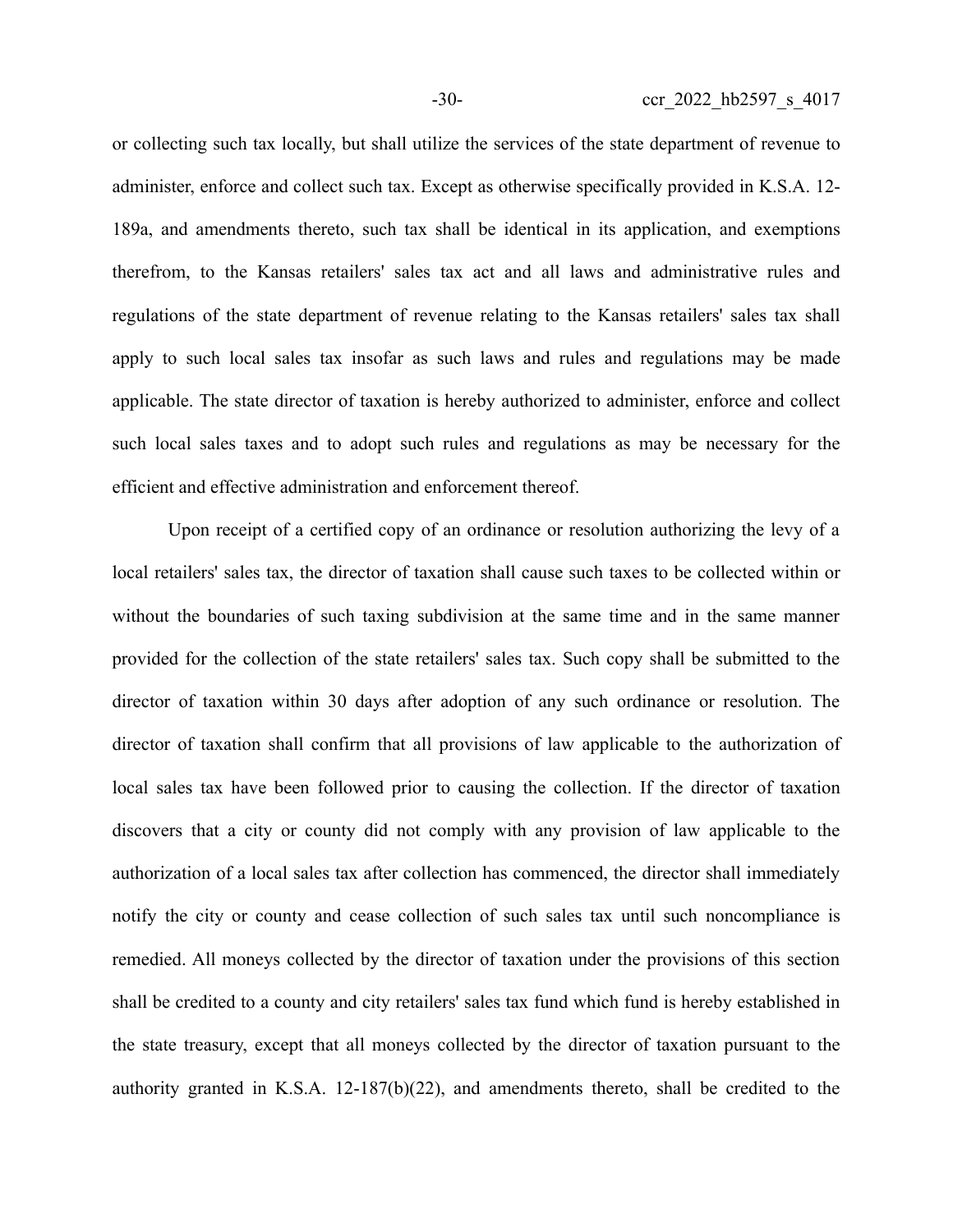Wilson county capital improvements fund. Any refund due on any county or city retailers' sales tax collected pursuant to this act shall be paid out of the sales tax refund fund and reimbursed by the director of taxation from collections of local retailers' sales tax revenue. Except for local retailers' sales tax revenue required to be deposited in the redevelopment bond fund established under K.S.A. 74-8927, and amendments thereto, all local retailers' sales tax revenue collected within any county or city pursuant to this act shall be apportioned and remitted at least quarterly by the state treasurer, on instruction from the director of taxation, to the treasurer of such county or city.

Revenue that is received from the imposition of a local retailers' sales tax that exceeds the amount of revenue required to pay the costs of a special project for which such revenue was pledged shall be credited to the city or county general fund, as the case requires.

The director of taxation shall provide, upon request by a city or county clerk or treasurer or finance officer of any city or county levying a local retailers' sales tax, monthly reports identifying each retailer doing business in such city or county or making taxable sales sourced to such city or county, setting forth the tax liability and the amount of such tax remitted by each retailer during the preceding month and identifying each business location maintained by the retailer and such retailer's sales or use tax registration or account number. Such report shall be made available to the clerk or treasurer or finance officer of such city or county within a reasonable time after it has been requested from the director of taxation. The director of taxation shall be allowed to assess a reasonable fee for the issuance of such report. Information received by any city or county pursuant to this section shall be confidential, and it shall be unlawful for any officer or employee of such city or county to divulge any such information in any manner. Any violation of this paragraph by a city or county officer or employee is a class A misdemeanor,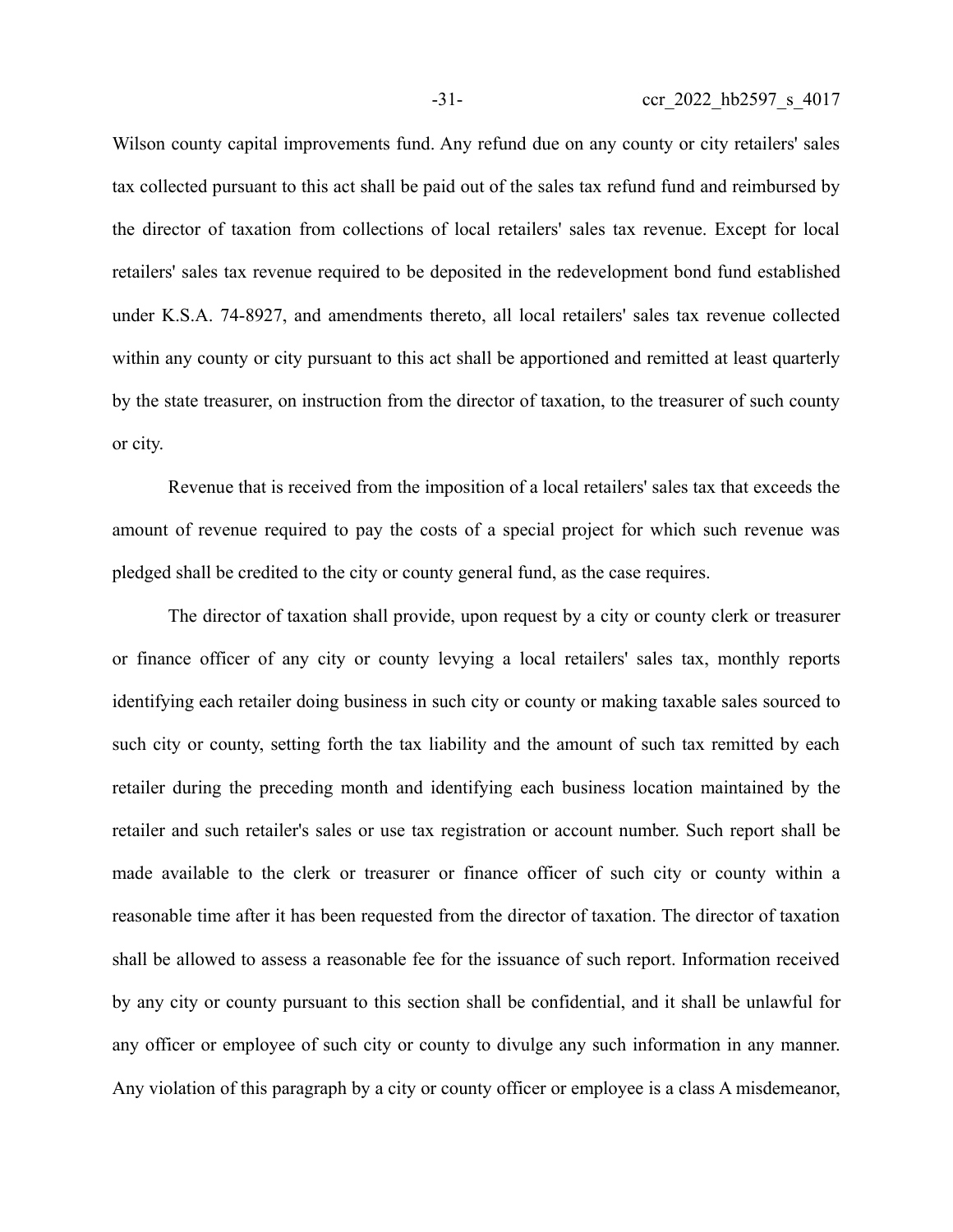and such officer or employee shall be dismissed from office. Reports of violations of this paragraph shall be investigated by the attorney general. The district attorney or county attorney and the attorney general shall have authority to prosecute violations of this paragraph.

Sec. 16. K.S.A. 2021 Supp. 12-189a is hereby amended to read as follows: 12-189a. The following sales shall be subject to the taxes levied and collected by all cities and counties under the provisions of K.S.A. 12-187 et seq., and amendments thereto:

(a) All sales of natural gas, electricity, heat and water delivered through mains, lines or pipes to residential premises for noncommercial use by the occupant of such premises and all sales of natural gas, electricity, heat and water delivered through mains, lines or pipes for agricultural use, except that effective January 1, 2006, the provisions of this subsection shall expire for sales of water pursuant to this subsection. The provisions of this subsection shall expire on June 30, 2023;

(b) all sales of propane gas, LP-gas, coal, wood and other fuel sources for the production of heat or lighting for noncommercial use of an occupant of residential premises; and. The provisions of this subsection shall expire on June 30, 2023;

(c) on and after July 1, 2023, all sales of natural gas, electricity and heat delivered through mains, lines or pipes to any premises for any use by the occupant of such premises and all sales of natural gas, electricity and heat delivered through mains, lines or pipes for agricultural use;

(d) on and after July 1, 2023, all sales of propane gas, LP-gas, coal, wood and other fuel sources for the production of heat or lighting for any use of an occupant of any premises; and

(e) all sales of intrastate telephone and telegraph services for noncommercial use.

Sec. 17. K.S.A. 2021 Supp. 12-192 is hereby amended to read as follows: 12-192. (a)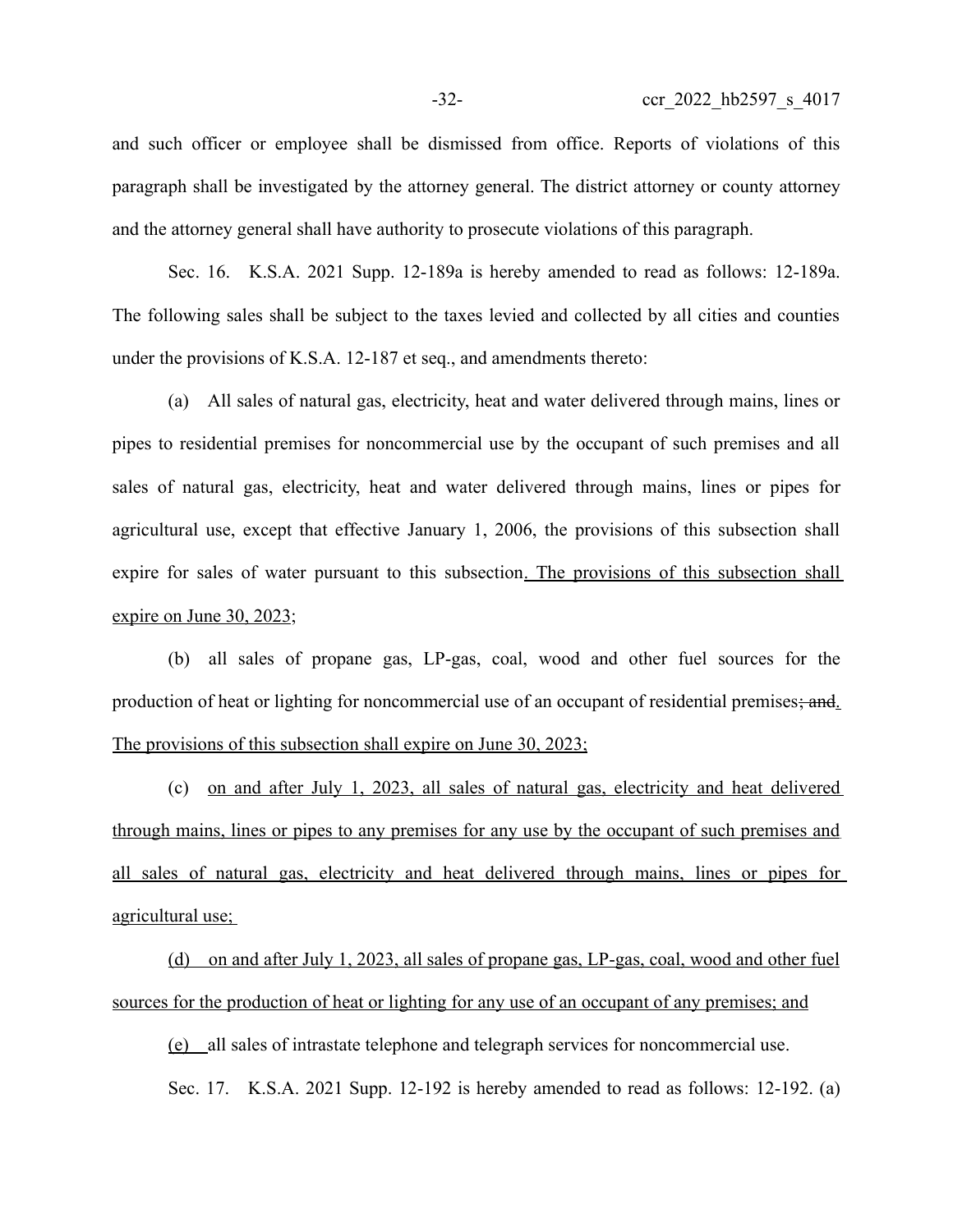Except as otherwise provided by subsection (b), (d) or (h), all revenue received by the director of taxation from a countywide retailers' sales tax shall be apportioned among the county and each city located in such county in the following manner:

 $(1)$   $\frac{1}{2}$  of all revenue received by the director of taxation shall be apportioned among the county and each city located in such county in the proportion that the total tangible property tax levies made in such county in the preceding year for all funds of each such governmental unit bear to the total of all such levies made in the preceding year; and

 $(2)$   $\frac{1}{2}$  of all revenue received by the director of taxation from such countywide retailers' sales tax shall be apportioned among the county and each city located in such county, first to the county that portion of the revenue equal to the proportion that the population of the county residing in the unincorporated area of the county bears to the total population of the county, and second to the cities in the proportion that the population of each city bears to the total population of the county, except that no persons residing within the Fort Riley military reservation shall be included in the determination of the population of any city located within Riley county.

All revenue apportioned to a county shall be paid to its county treasurer and shall be credited to the general fund of the county.

(b) (1) In lieu of the apportionment formula provided in subsection (a), all revenue received by the director of taxation from a countywide retailers' sales tax imposed within Johnson county at the rate of 0.75%, 1% or 1.25% after July 1, 2007, shall be apportioned among the county and each city located in such county in the following manner:

(A) The revenue received from the first 0.5% rate of tax shall be apportioned in the manner prescribed by subsection (a); and

(B) the revenue received from the rate of tax exceeding 0.5% shall be apportioned as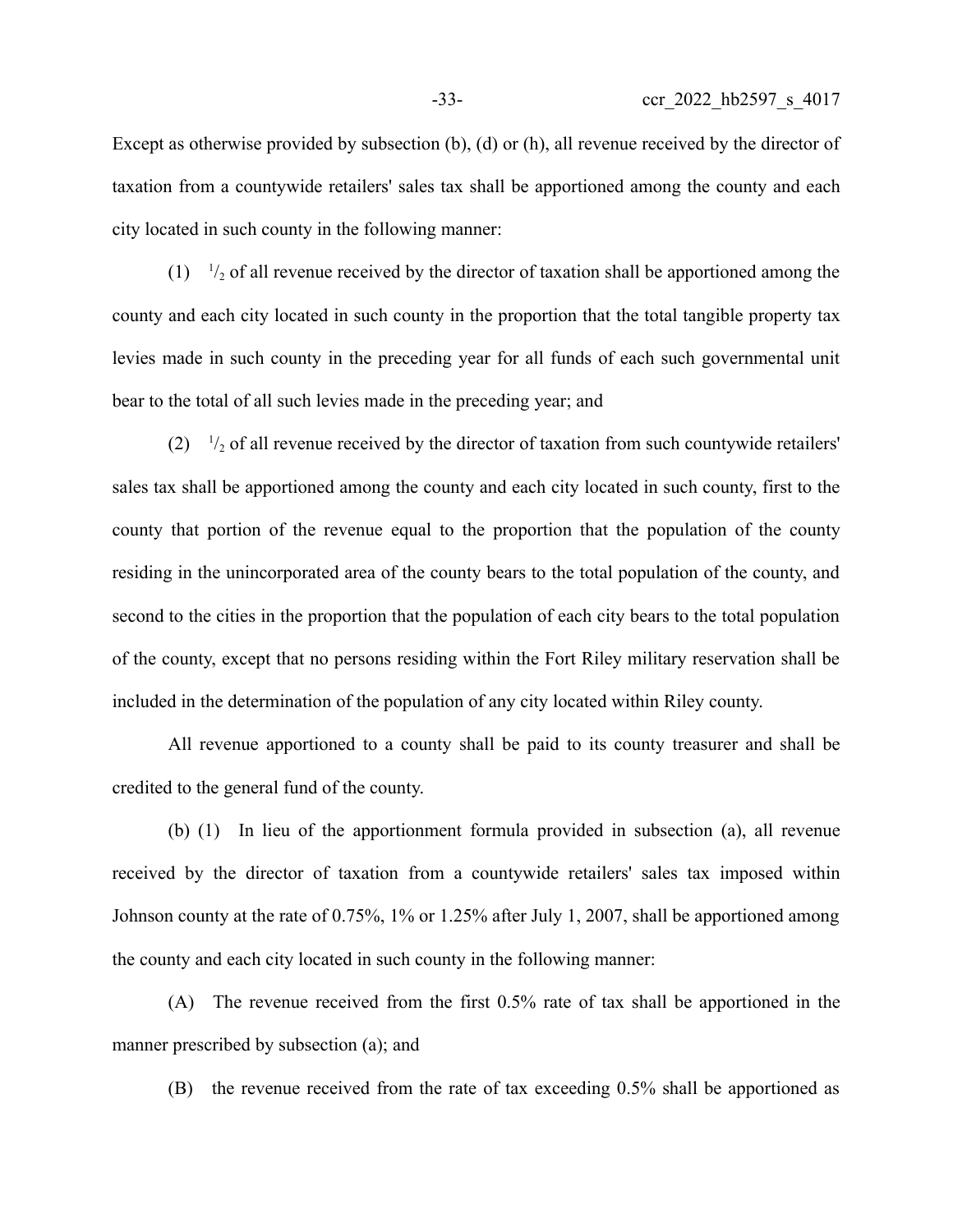follows:

 $(i)$   $\frac{1}{4}$  shall be apportioned among the county and each city located in such county in the proportion that the total tangible property tax levies made in such county in the preceding year for all funds of each such governmental unit bear to the total of all such levies made in the preceding year;

 $(ii)$   $\frac{1}{4}$  shall be apportioned among the county and each city located in such county, first to the county that portion of the revenue equal to the proportion that the population of the county residing in the unincorporated area of the county bears to the total population of the county, and second to the cities in the proportion that the population of each city bears to the total population of the county; and

 $(iii)$  $\frac{1}{2}$  shall be retained by the county for its sole use and benefit.

(2) In lieu of the apportionment formula provided in subsection (a), all money received by the director of taxation from a countywide sales tax imposed within Montgomery county pursuant to the election held on November 8, 1994, shall be remitted to and shall be retained by the county and expended only for the purpose for which the revenue received from the tax was pledged. All revenue apportioned and paid from the imposition of such tax to the treasurer of any city prior to the effective date of this act shall be remitted to the county treasurer and expended only for the purpose for which the revenue received from the tax was pledged.

(3) In lieu of the apportionment formula provided in subsection (a), on and after the effective date of this act, all moneys received by the director of taxation from a countywide retailers' sales tax imposed within Phillips county pursuant to the election held on September 20, 2005, shall be remitted to and shall be retained by the county and expended only for the purpose for which the revenue received from the tax was pledged.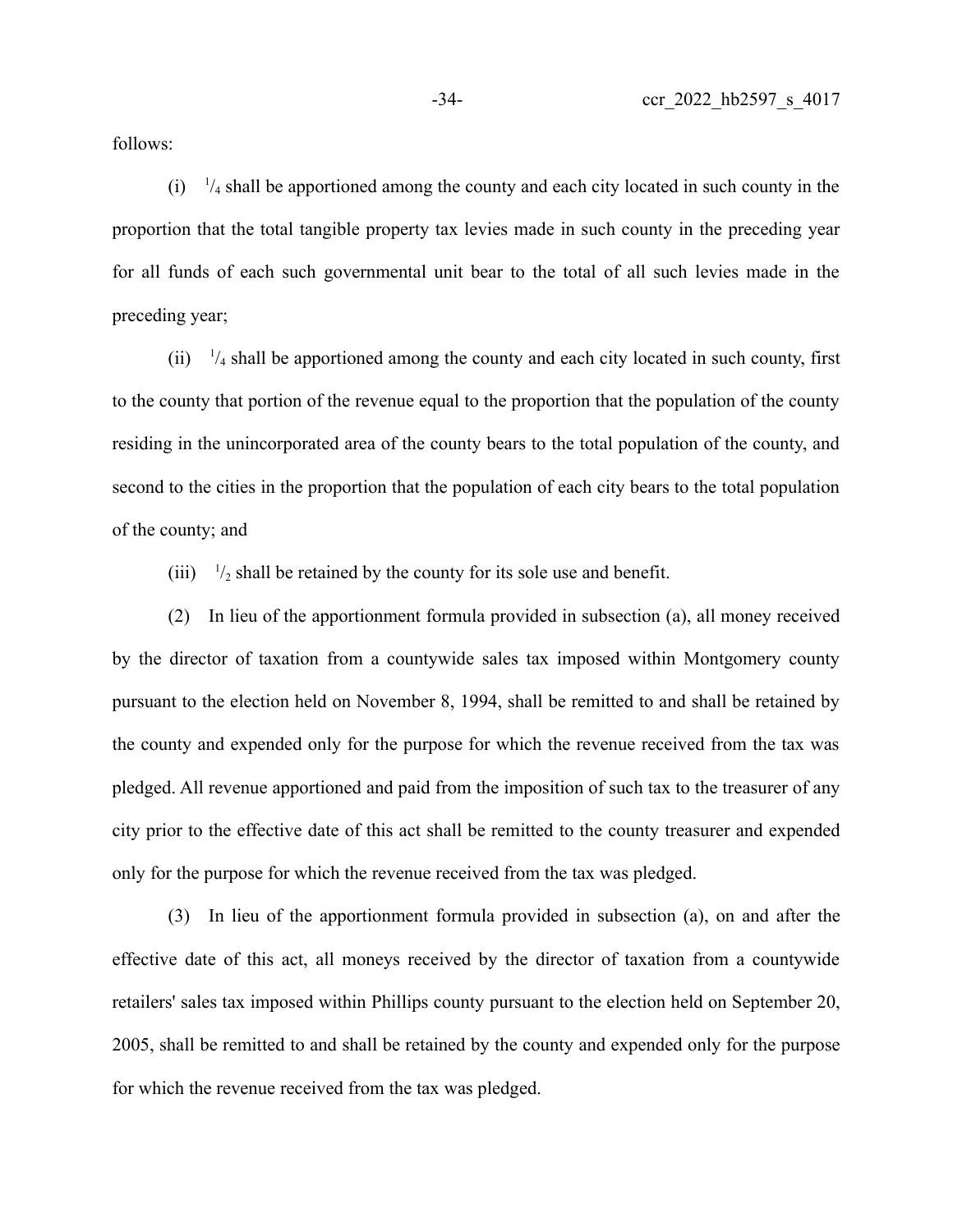(c) (1) Except as otherwise provided by paragraph (2) of this subsection, for purposes of subsections (a) and (b), the term "total tangible property tax levies" means the aggregate dollar amount of tax revenue derived from ad valorem tax levies applicable to all tangible property located within each such city or county. The ad valorem property tax levy of any county or city district entity or subdivision shall be included within this term if the levy of any such district entity or subdivision is applicable to all tangible property located within each such city or county.

(2) For the purposes of subsections (a) and (b), any ad valorem property tax levied on property located in a city in Johnson county for the purpose of providing fire protection service in such city shall be included within the term "total tangible property tax levies" for such city regardless of its applicability to all tangible property located within each such city. If the tax is levied by a district which extends across city boundaries, for purposes of this computation, the amount of such levy shall be apportioned among each city in which such district extends in the proportion that such tax levied within each city bears to the total tax levied by the district.

(d) (1) All revenue received from a countywide retailers' sales tax imposed pursuant to K.S.A. 12-187(b)(2), (3)(C), (3)(F), (3)(G), (3)(I), (6), (7), (8), (9), (12), (14), (15), (16), (17), (18), (19), (20), (22), (23), (25), (27), (28), (29), (30), (31)-and, (32) and (33), and amendments thereto, shall be remitted to and shall be retained by the county and expended only for the purpose for which the revenue received from the tax was pledged.

(2) Except as otherwise provided in K.S.A. 12-187(b)(5), and amendments thereto, all revenues received from a countywide retailers' sales tax imposed pursuant to K.S.A. 12-187(b) (5), and amendments thereto, shall be remitted to and shall be retained by the county and expended only for the purpose for which the revenue received from the tax was pledged.

(3) All revenue received from a countywide retailers' sales tax imposed pursuant to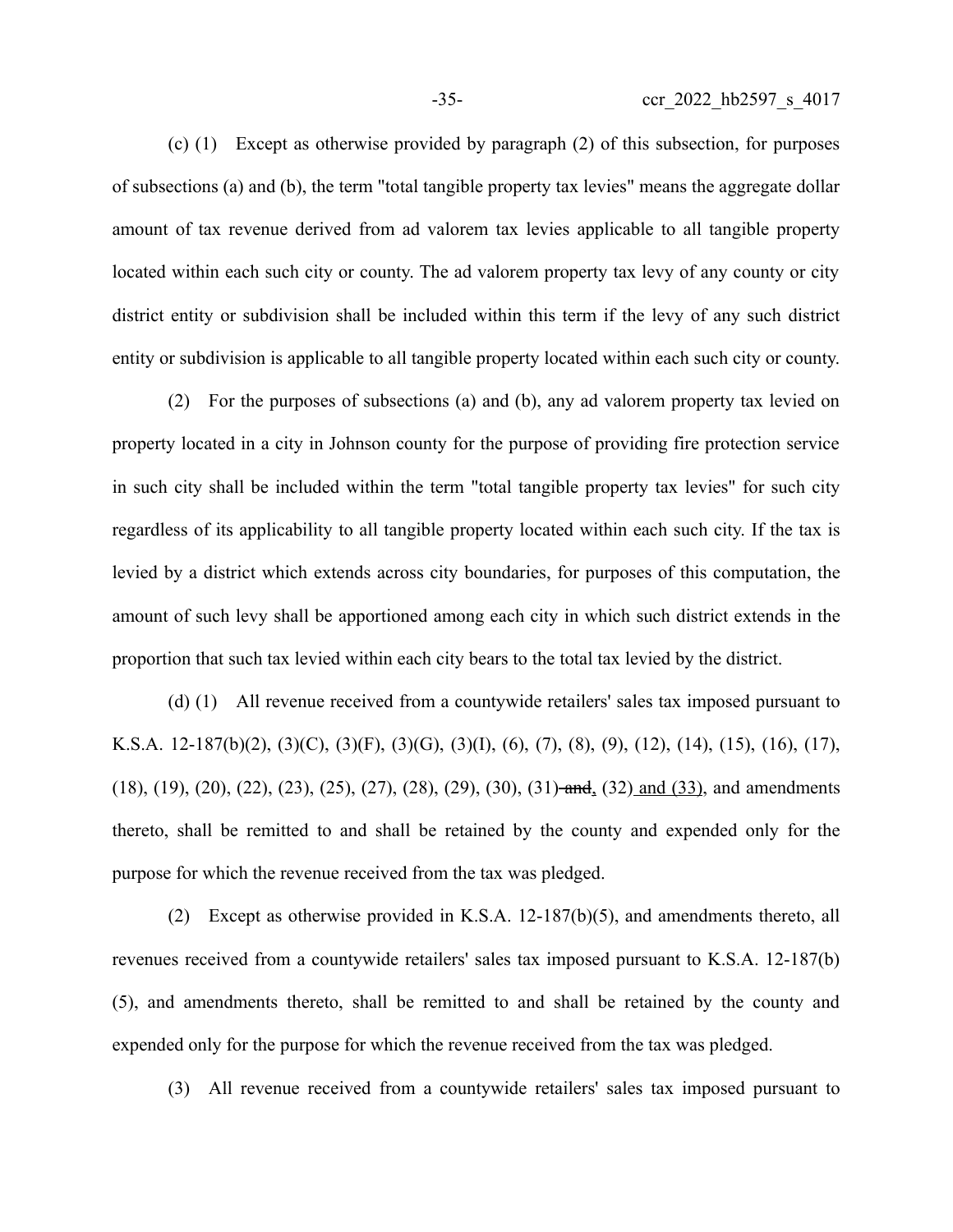K.S.A. 12-187(b)(26), and amendments thereto, shall be remitted to and shall be retained by the county and expended only for the purpose for which the revenue received from the tax was pledged unless the question of imposing a countywide retailers' sales tax authorized by K.S.A. 12-187(b)(26), and amendments thereto, includes the apportionment of revenue prescribed in subsection (a).

(e) All revenue apportioned to the several cities of the county shall be paid to the respective treasurers thereof and deposited in the general fund of the city. Whenever the territory of any city is located in two or more counties and any one or more of such counties do not levy a countywide retailers' sales tax, or whenever such counties do not levy countywide retailers' sales taxes at a uniform rate, the revenue received by such city from the proceeds of the countywide retailers' sales tax, as an alternative to depositing the same in the general fund, may be used for the purpose of reducing the tax levies of such city upon the taxable tangible property located within the county levying such countywide retailers' sales tax.

(f) Prior to March 1 of each year, the secretary of revenue shall advise each county treasurer of the revenue collected in such county from the state retailers' sales tax for the preceding calendar year.

(g) Prior to December 31 of each year, the clerk of every county imposing a countywide retailers' sales tax shall provide such information deemed necessary by the secretary of revenue to apportion and remit revenue to the counties and cities pursuant to this section.

(h) The provisions of subsections (a) and (b) for the apportionment of countywide retailers' sales tax shall not apply to any revenues received pursuant to a county or countywide retailers' sales tax levied or collected under K.S.A. 74-8929, and amendments thereto. All such revenue collected under K.S.A. 74-8929, and amendments thereto, shall be deposited into the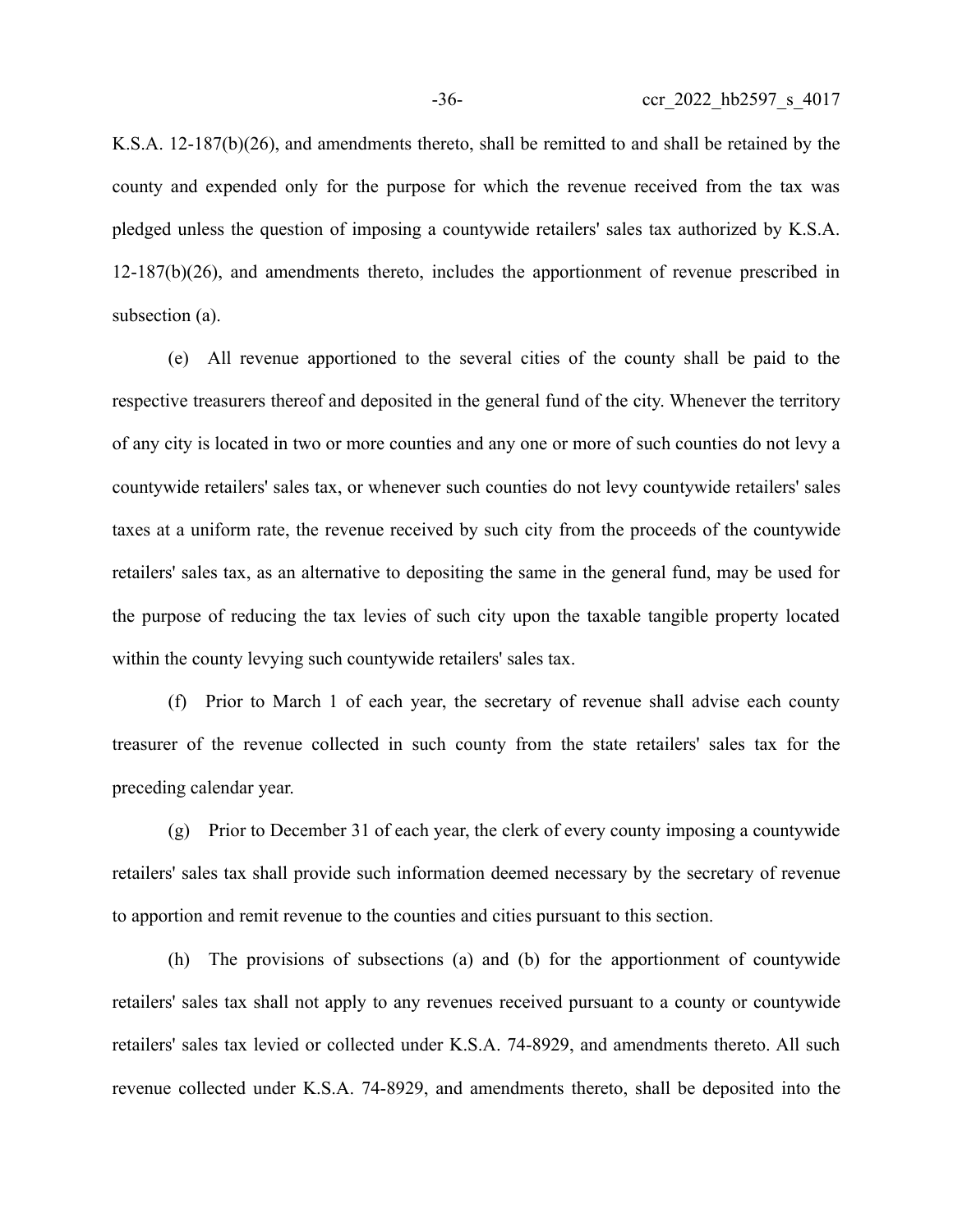redevelopment bond fund established by K.S.A. 74-8927, and amendments thereto, for the period of time set forth in K.S.A. 74-8927, and amendments thereto.

Sec. 18. K.S.A. 13-13a39 is hereby amended to read as follows: 13-13a39. The following Sales subject to the countywide and city retailers' sales tax pursuant to K.S.A. 12- 189a, and amendments thereto, shall also be subject to the taxes levied by Washburn University of Topeka under the provisions of K.S.A. 13-13a38, and amendments thereto:

(a) All sales of natural gas, electricity, heat and water delivered through mains, lines or pipes to residential premises for noncommercial use by the occupant of such premises and all sales of natural gas, electricity, heat and water delivered through mains, lines or pipes foragricultural use;

(b) all sales of propane gas, LP-gas, coal, wood and other fuel sources for the production of heat or lighting for noncommercial use of an occupant of residential premises; and

(c) all sales of intrastate telephone and telegraph services for noncommercial use.

Sec. 19. K.S.A. 2021 Supp. 79-32,117 is hereby amended to read as follows: 79-32,117. (a) The Kansas adjusted gross income of an individual means such individual's federal adjusted gross income for the taxable year, with the modifications specified in this section.

(b) There shall be added to federal adjusted gross income:

(i) Interest income less any related expenses directly incurred in the purchase of state or political subdivision obligations, to the extent that the same is not included in federal adjusted gross income, on obligations of any state or political subdivision thereof, but to the extent that interest income on obligations of this state or a political subdivision thereof issued prior to January 1, 1988, is specifically exempt from income tax under the laws of this state authorizing the issuance of such obligations, it shall be excluded from computation of Kansas adjusted gross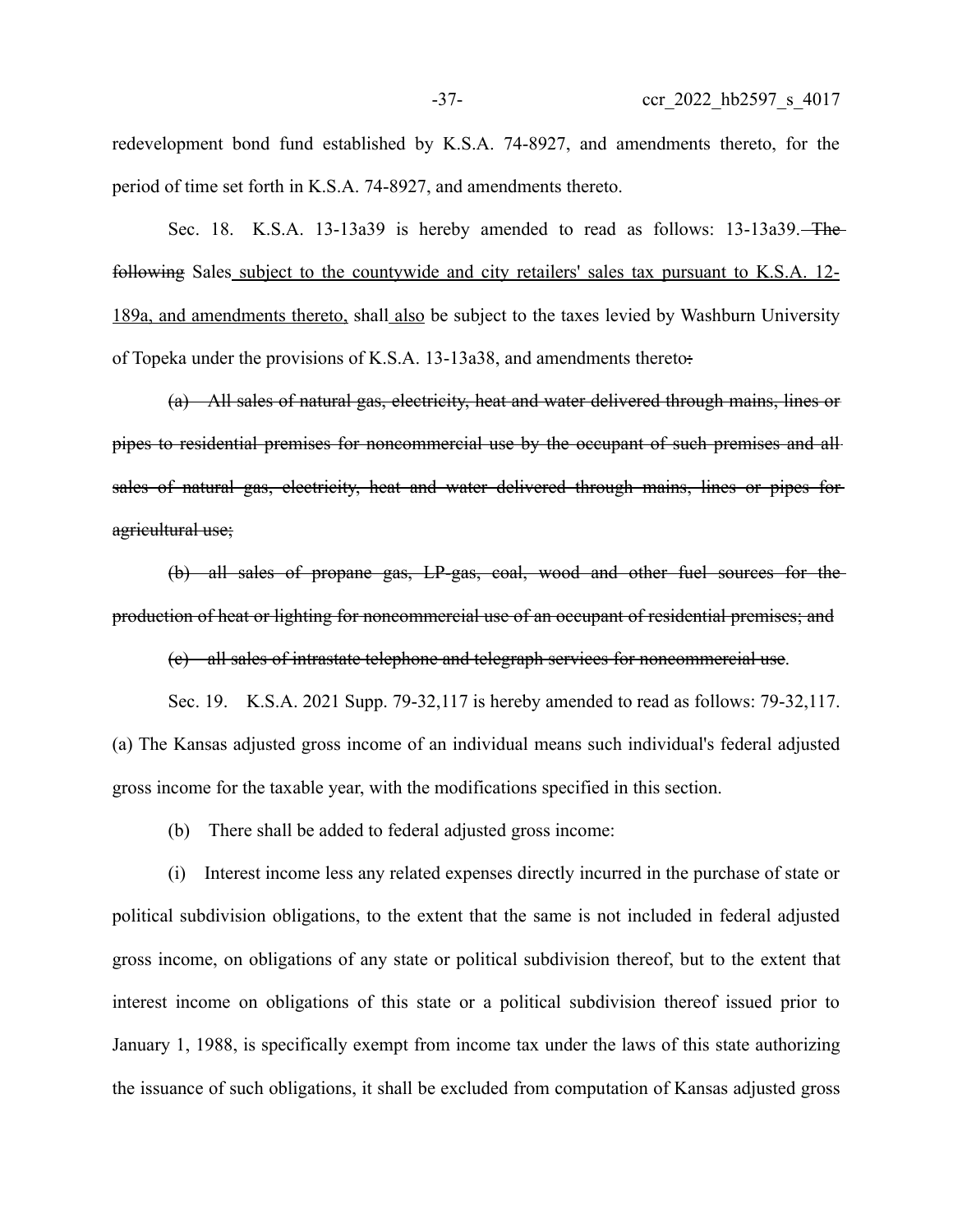income whether or not included in federal adjusted gross income. Interest income on obligations of this state or a political subdivision thereof issued after December 31, 1987, shall be excluded from computation of Kansas adjusted gross income whether or not included in federal adjusted gross income.

(ii) Taxes on or measured by income or fees or payments in lieu of income taxes imposed by this state or any other taxing jurisdiction to the extent deductible in determining federal adjusted gross income and not credited against federal income tax. This paragraph shall not apply to taxes imposed under the provisions of K.S.A. 79-1107 or 79-1108, and amendments thereto, for privilege tax year 1995, and all such years thereafter.

(iii) The federal net operating loss deduction, except that the federal net operating loss deduction shall not be added to an individual's federal adjusted gross income for tax years beginning after December 31, 2016.

(iv) Federal income tax refunds received by the taxpayer if the deduction of the taxes being refunded resulted in a tax benefit for Kansas income tax purposes during a prior taxable year. Such refunds shall be included in income in the year actually received regardless of the method of accounting used by the taxpayer. For purposes hereof, a tax benefit shall be deemed to have resulted if the amount of the tax had been deducted in determining income subject to a Kansas income tax for a prior year regardless of the rate of taxation applied in such prior year to the Kansas taxable income, but only that portion of the refund shall be included as bears the same proportion to the total refund received as the federal taxes deducted in the year to which such refund is attributable bears to the total federal income taxes paid for such year. For purposes of the foregoing sentence, federal taxes shall be considered to have been deducted only to the extent such deduction does not reduce Kansas taxable income below zero.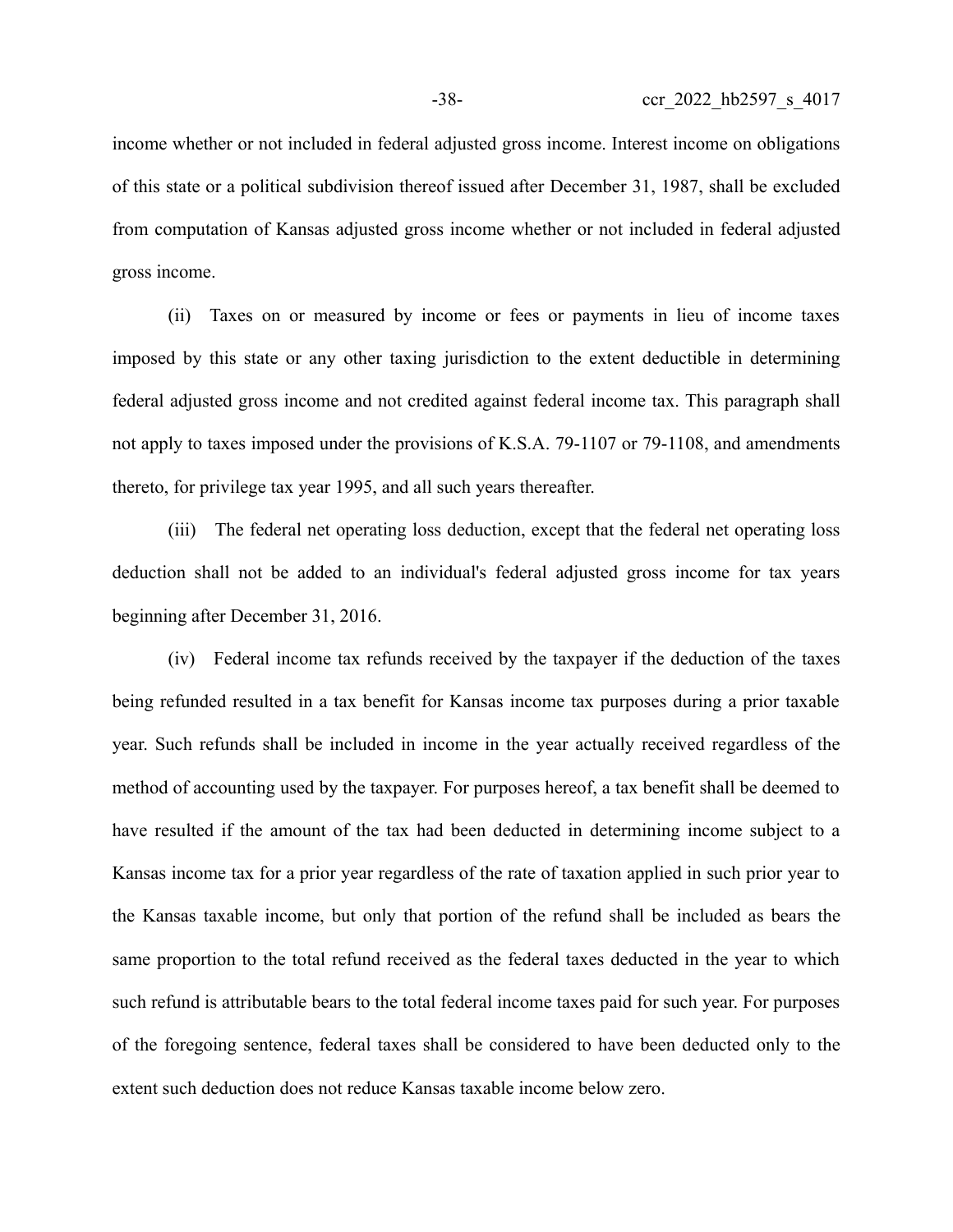(v) The amount of any depreciation deduction or business expense deduction claimed on the taxpayer's federal income tax return for any capital expenditure in making any building or facility accessible to the handicapped, for which expenditure the taxpayer claimed the credit

allowed by K.S.A. 79-32,177, and amendments thereto.

(vi) Any amount of designated employee contributions picked up by an employer pursuant to K.S.A. 12-5005, 20-2603, 74-4919 and 74-4965, and amendments thereto.

(vii) The amount of any charitable contribution made to the extent the same is claimed as the basis for the credit allowed pursuant to K.S.A. 79-32,196, and amendments thereto.

(viii) The amount of any costs incurred for improvements to a swine facility, claimed for deduction in determining federal adjusted gross income, to the extent the same is claimed as the basis for any credit allowed pursuant to K.S.A. 79-32,204, and amendments thereto.

(ix) The amount of any ad valorem taxes and assessments paid and the amount of any costs incurred for habitat management or construction and maintenance of improvements on real property, claimed for deduction in determining federal adjusted gross income, to the extent the same is claimed as the basis for any credit allowed pursuant to K.S.A. 79-32,203, and amendments thereto.

(x) Amounts received as nonqualified withdrawals, as defined by K.S.A. 75-643, and amendments thereto, if, at the time of contribution to a family postsecondary education savings account, such amounts were subtracted from the federal adjusted gross income pursuant to K.S.A. 79-32,117(c)(xv), and amendments thereto, or if such amounts are not already included in the federal adjusted gross income.

(xi) The amount of any contribution made to the same extent the same is claimed as the basis for the credit allowed pursuant to K.S.A. 74-50,154, and amendments thereto.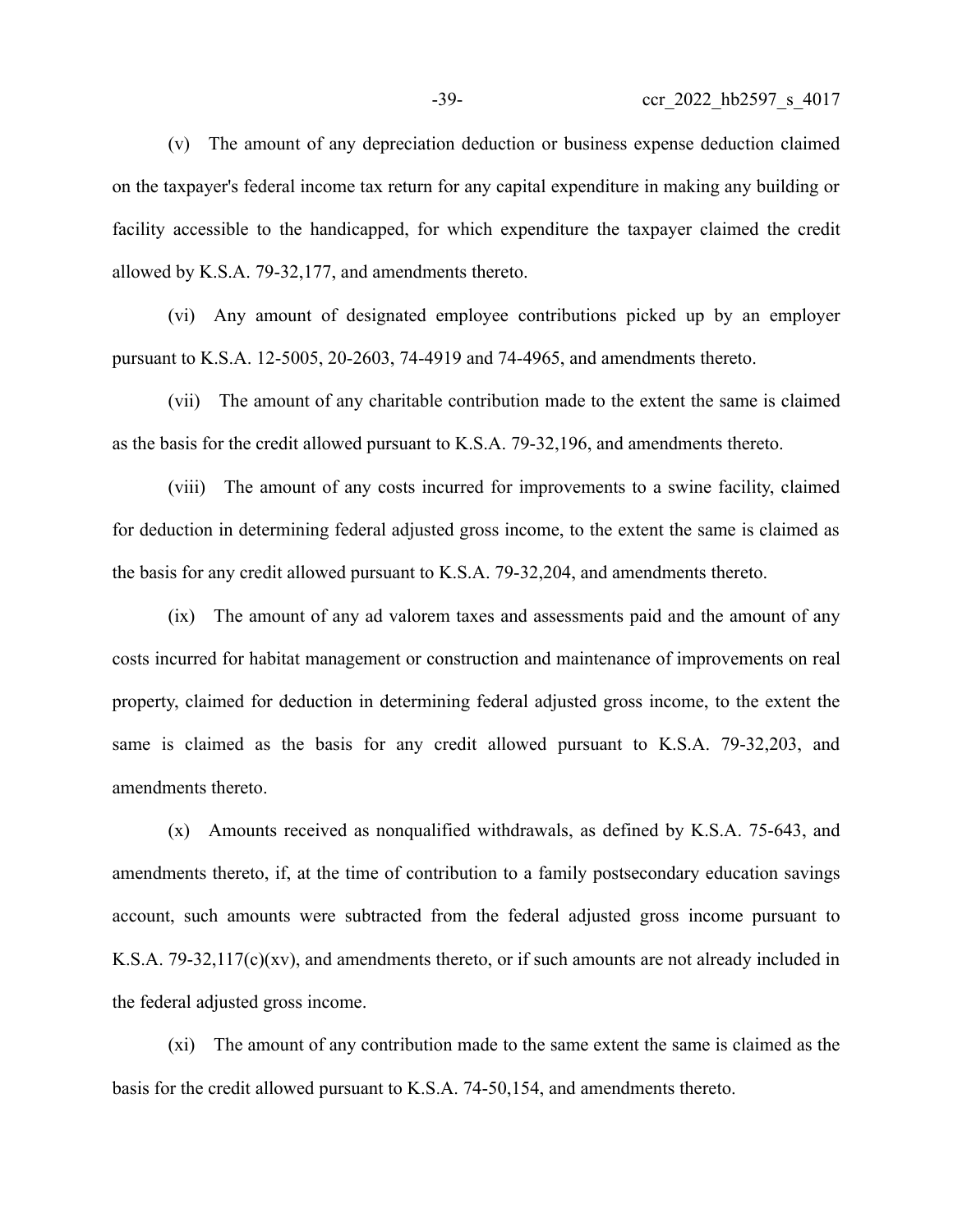(xii) For taxable years commencing after December 31, 2004, amounts received as withdrawals not in accordance with the provisions of K.S.A. 74-50,204, and amendments thereto, if, at the time of contribution to an individual development account, such amounts were subtracted from the federal adjusted gross income pursuant to subsection  $(c)(xiii)$ , or if such amounts are not already included in the federal adjusted gross income.

(xiii) The amount of any expenditures claimed for deduction in determining federal adjusted gross income, to the extent the same is claimed as the basis for any credit allowed pursuant to K.S.A. 79-32,217 through 79-32,220 or 79-32,222, and amendments thereto.

(xiv) The amount of any amortization deduction claimed in determining federal adjusted gross income to the extent the same is claimed for deduction pursuant to K.S.A. 79- 32,221, and amendments thereto.

(xv) The amount of any expenditures claimed for deduction in determining federal adjusted gross income, to the extent the same is claimed as the basis for any credit allowed pursuant to K.S.A. 79-32,223 through 79-32,226, 79-32,228 through 79-32,231, 79-32,233 through 79-32,236, 79-32,238 through 79-32,241, 79-32,245 through 79-32,248 or 79-32,251 through 79-32,254, and amendments thereto.

(xvi) The amount of any amortization deduction claimed in determining federal adjusted gross income to the extent the same is claimed for deduction pursuant to K.S.A. 79- 32,227, 79-32,232, 79-32,237, 79-32,249, 79-32,250 or 79-32,255, and amendments thereto.

(xvii) The amount of any amortization deduction claimed in determining federal adjusted gross income to the extent the same is claimed for deduction pursuant to K.S.A. 79- 32,256, and amendments thereto.

(xviii) For taxable years commencing after December 31, 2006, the amount of any ad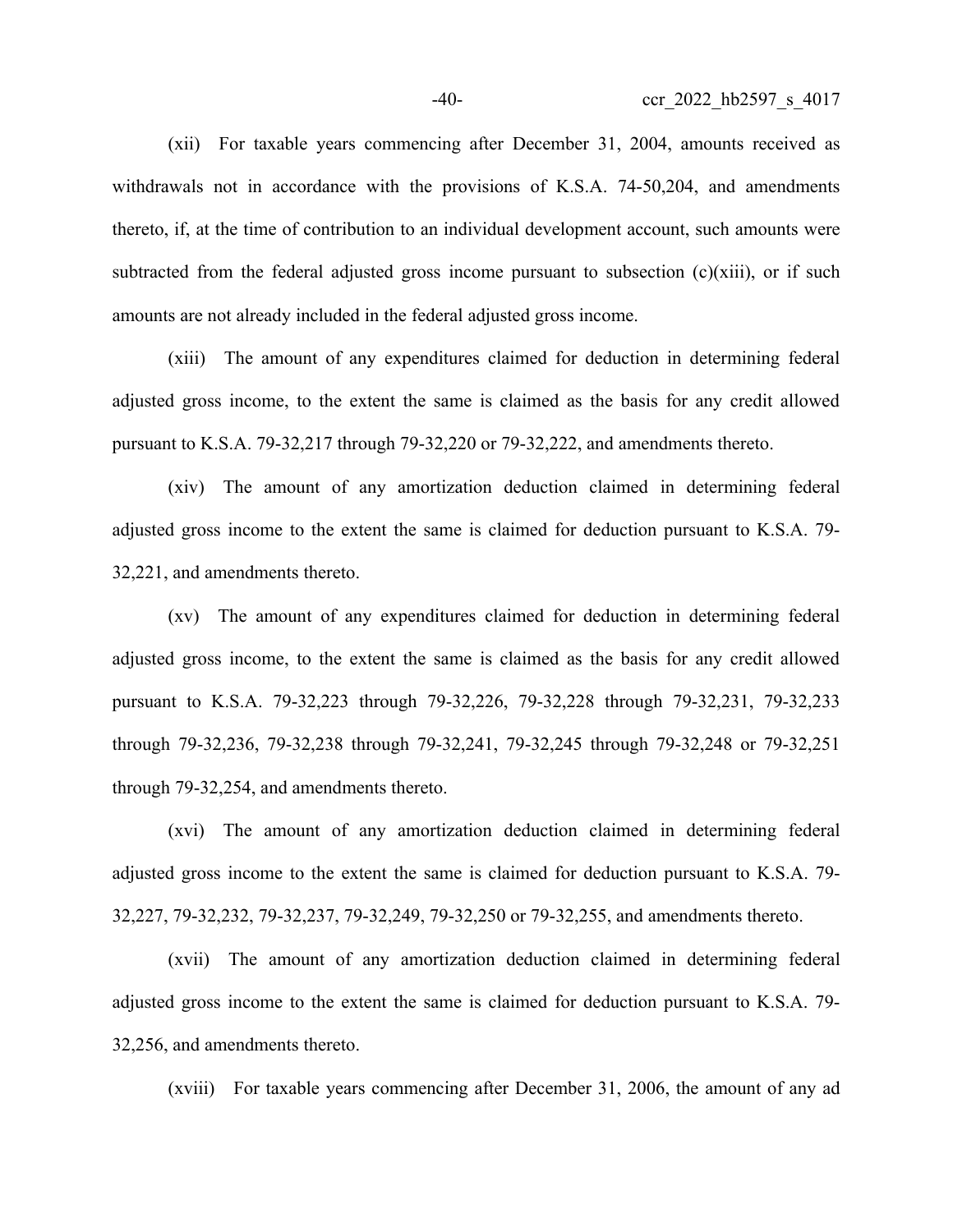valorem or property taxes and assessments paid to a state other than Kansas or local government located in a state other than Kansas by a taxpayer who resides in a state other than Kansas, when the law of such state does not allow a resident of Kansas who earns income in such other state to claim a deduction for ad valorem or property taxes or assessments paid to a political subdivision of the state of Kansas in determining taxable income for income tax purposes in such other state,

to the extent that such taxes and assessments are claimed as an itemized deduction for federal

income tax purposes.

(xix) For taxable years beginning after December 31, 2012, and ending before January 1, 2017, the amount of any: (1) Loss from business as determined under the federal internal revenue code and reported from schedule C and on line 12 of the taxpayer's form 1040 federal individual income tax return; (2) loss from rental real estate, royalties, partnerships, S corporations, except those with wholly owned subsidiaries subject to the Kansas privilege tax, estates, trusts, residual interest in real estate mortgage investment conduits and net farm rental as determined under the federal internal revenue code and reported from schedule E and on line 17 of the taxpayer's form 1040 federal individual income tax return; and (3) farm loss as determined under the federal internal revenue code and reported from schedule F and on line 18 of the taxpayer's form 1040 federal income tax return; all to the extent deducted or subtracted in determining the taxpayer's federal adjusted gross income. For purposes of this subsection, references to the federal form 1040 and federal schedule C, schedule E, and schedule F, shall be to such form and schedules as they existed for tax year 2011, and as revised thereafter by the internal revenue service.

(xx) For taxable years beginning after December 31, 2012, and ending before January 1, 2017, the amount of any deduction for self-employment taxes under section 164(f) of the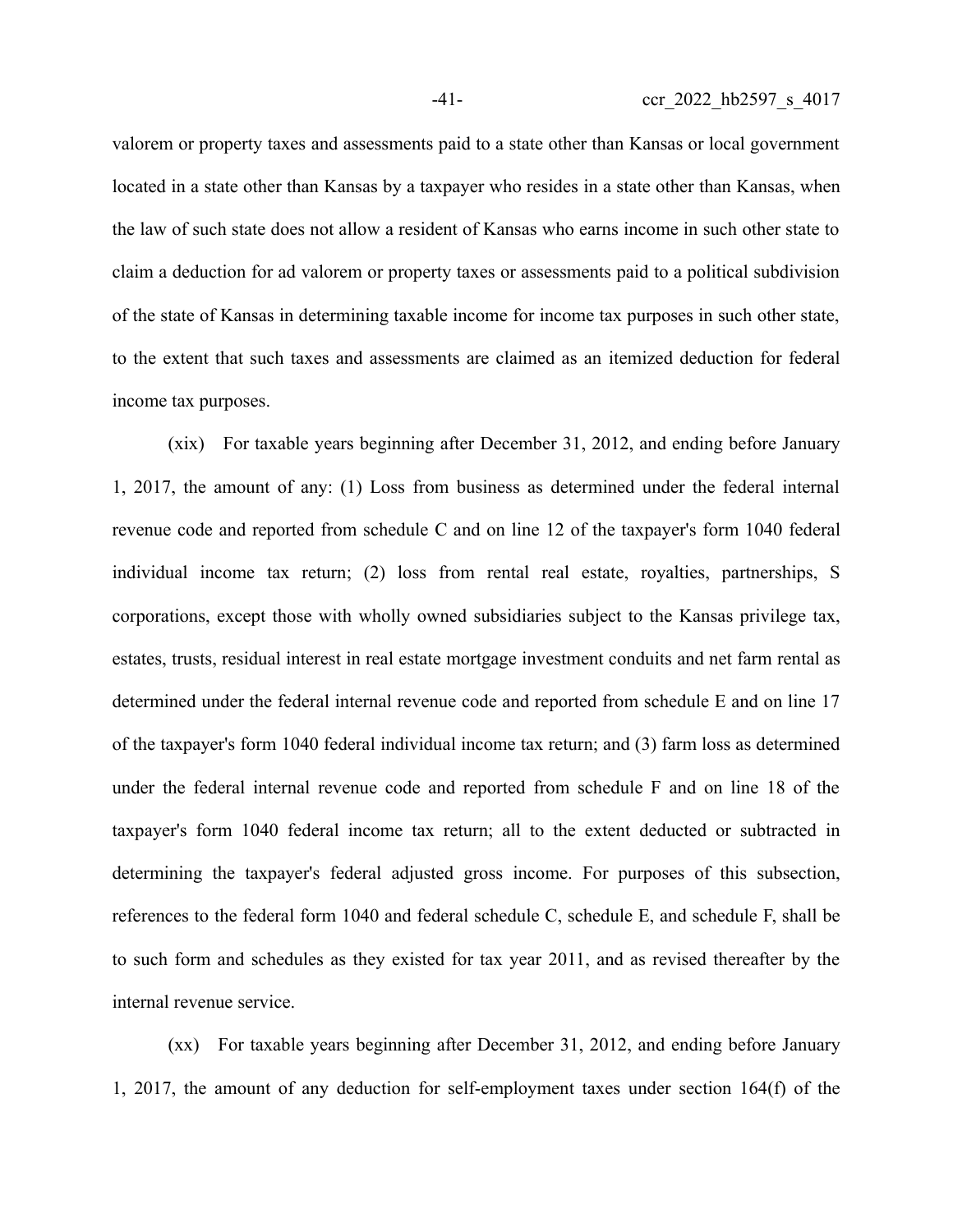federal internal revenue code as in effect on January 1, 2012, and amendments thereto, in determining the federal adjusted gross income of an individual taxpayer, to the extent the deduction is attributable to income reported on schedule C, E or F and on line 12, 17 or 18 of the taxpayer's form 1040 federal income tax return.

(xxi) For taxable years beginning after December 31, 2012, and ending before January 1, 2017, the amount of any deduction for pension, profit sharing, and annuity plans of selfemployed individuals under section 62(a)(6) of the federal internal revenue code as in effect on January 1, 2012, and amendments thereto, in determining the federal adjusted gross income of an individual taxpayer.

(xxii) For taxable years beginning after December 31, 2012, and ending before January 1, 2017, the amount of any deduction for health insurance under section 162(l) of the federal internal revenue code as in effect on January 1, 2012, and amendments thereto, in determining the federal adjusted gross income of an individual taxpayer.

(xxiii) For taxable years beginning after December 31, 2012, and ending before January 1, 2017, the amount of any deduction for domestic production activities under section 199 of the federal internal revenue code as in effect on January 1, 2012, and amendments thereto, in determining the federal adjusted gross income of an individual taxpayer.

(xxiv) For taxable years commencing after December 31, 2013, that portion of the amount of any expenditure deduction claimed in determining federal adjusted gross income for expenses paid for medical care of the taxpayer or the taxpayer's spouse or dependents when such expenses were paid or incurred for an abortion, or for a health benefit plan, as defined in K.S.A. 65-6731, and amendments thereto, for the purchase of an optional rider for coverage of abortion in accordance with K.S.A. 40-2,190, and amendments thereto, to the extent that such taxes and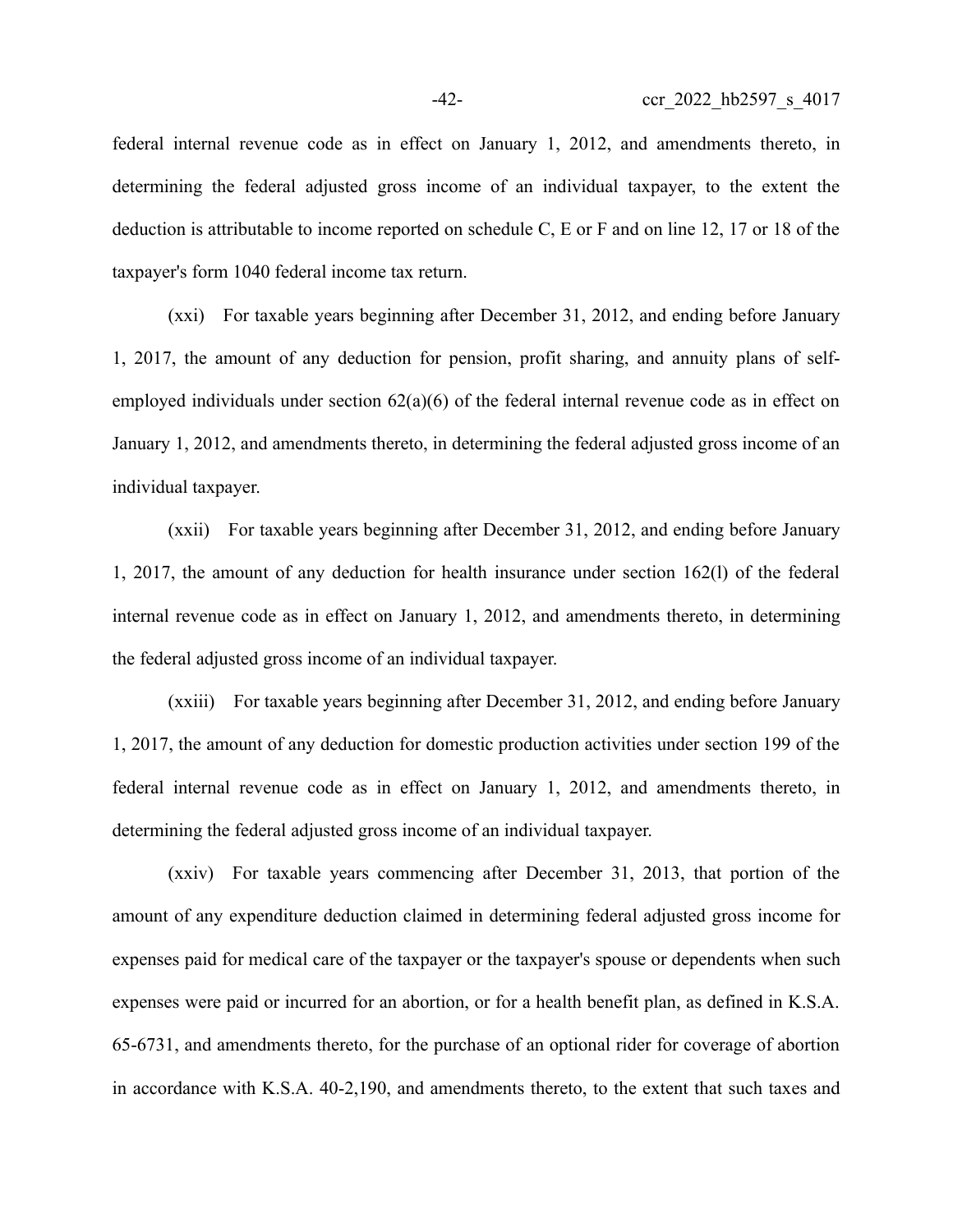assessments are claimed as an itemized deduction for federal income tax purposes.

(xxv) For taxable years commencing after December 31, 2013, that portion of the amount of any expenditure deduction claimed in determining federal adjusted gross income for expenses paid by a taxpayer for health care when such expenses were paid or incurred for abortion coverage, a health benefit plan, as defined in K.S.A. 65-6731, and amendments thereto, when such expenses were paid or incurred for abortion coverage or amounts contributed to health savings accounts for such taxpayer's employees for the purchase of an optional rider for coverage of abortion in accordance with K.S.A. 40-2,190, and amendments thereto, to the extent that such taxes and assessments are claimed as a deduction for federal income tax purposes.

(xxvi) For all taxable years beginning after December 31, 2016, the amount of any charitable contribution made to the extent the same is claimed as the basis for the credit allowed pursuant to K.S.A. 72-4357, and amendments thereto, and is also claimed as an itemized deduction for federal income tax purposes.

(xxvii) For all taxable years commencing after December 31, 2020, the amount deducted by reason of a carryforward of disallowed business interest pursuant to section 163(j) of the federal internal revenue code of 1986, as in effect on January 1, 2018.

(c) There shall be subtracted from federal adjusted gross income:

(i) Interest or dividend income on obligations or securities of any authority, commission or instrumentality of the United States and its possessions less any related expenses directly incurred in the purchase of such obligations or securities, to the extent included in federal adjusted gross income but exempt from state income taxes under the laws of the United States.

(ii) Any amounts received which are included in federal adjusted gross income but which are specifically exempt from Kansas income taxation under the laws of the state of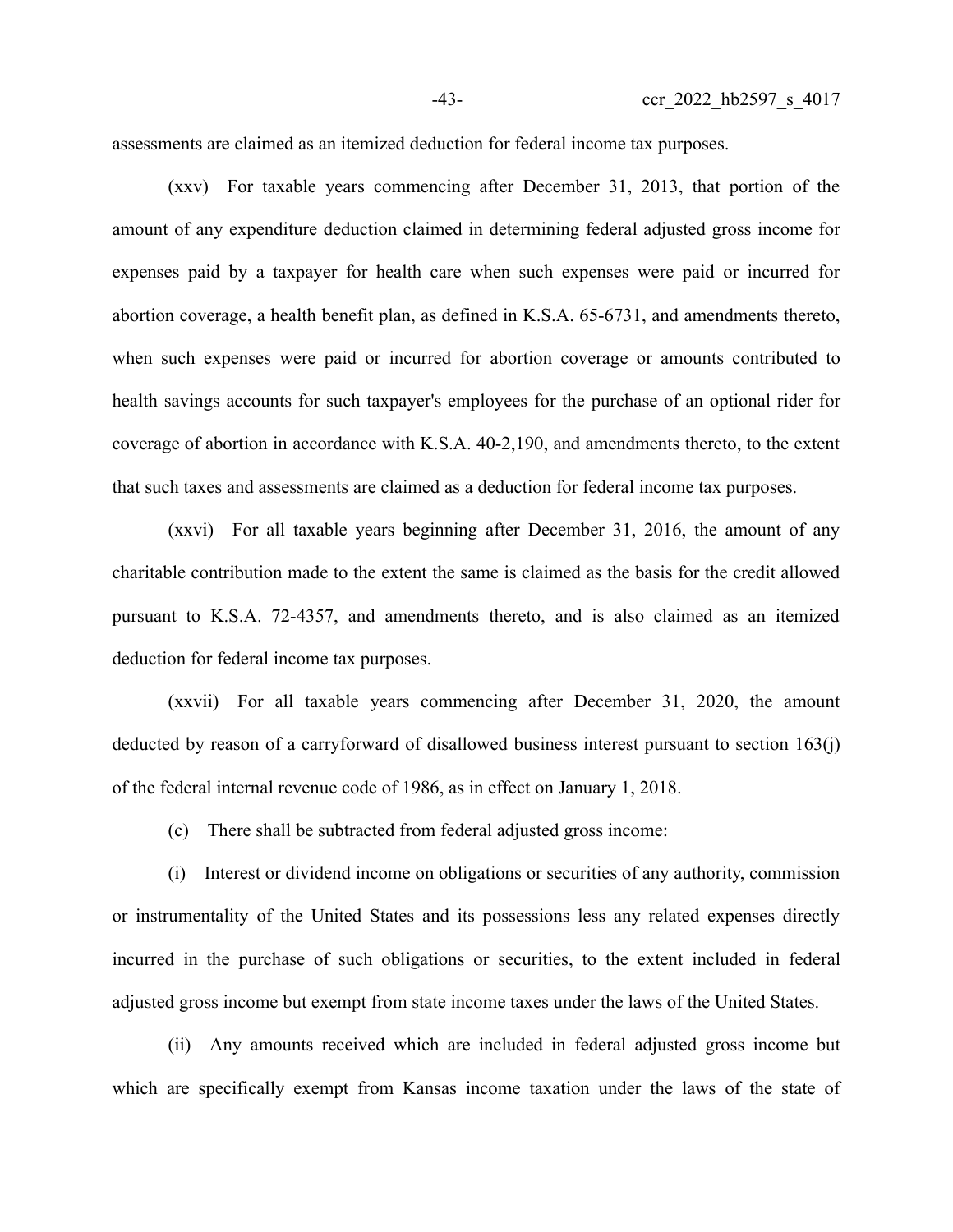Kansas.

(iii) The portion of any gain or loss from the sale or other disposition of property having a higher adjusted basis for Kansas income tax purposes than for federal income tax purposes on the date such property was sold or disposed of in a transaction in which gain or loss was recognized for purposes of federal income tax that does not exceed such difference in basis, but if a gain is considered a long-term capital gain for federal income tax purposes, the modification shall be limited to that portion of such gain which is included in federal adjusted gross income.

(iv) The amount necessary to prevent the taxation under this act of any annuity or other amount of income or gain which was properly included in income or gain and was taxed under the laws of this state for a taxable year prior to the effective date of this act, as amended, to the taxpayer, or to a decedent by reason of whose death the taxpayer acquired the right to receive the income or gain, or to a trust or estate from which the taxpayer received the income or gain.

(v) The amount of any refund or credit for overpayment of taxes on or measured by income or fees or payments in lieu of income taxes imposed by this state, or any taxing jurisdiction, to the extent included in gross income for federal income tax purposes.

(vi) Accumulation distributions received by a taxpayer as a beneficiary of a trust to the extent that the same are included in federal adjusted gross income.

(vii) Amounts received as annuities under the federal civil service retirement system from the civil service retirement and disability fund and other amounts received as retirement benefits in whatever form which were earned for being employed by the federal government or for service in the armed forces of the United States.

(viii) Amounts received by retired railroad employees as a supplemental annuity under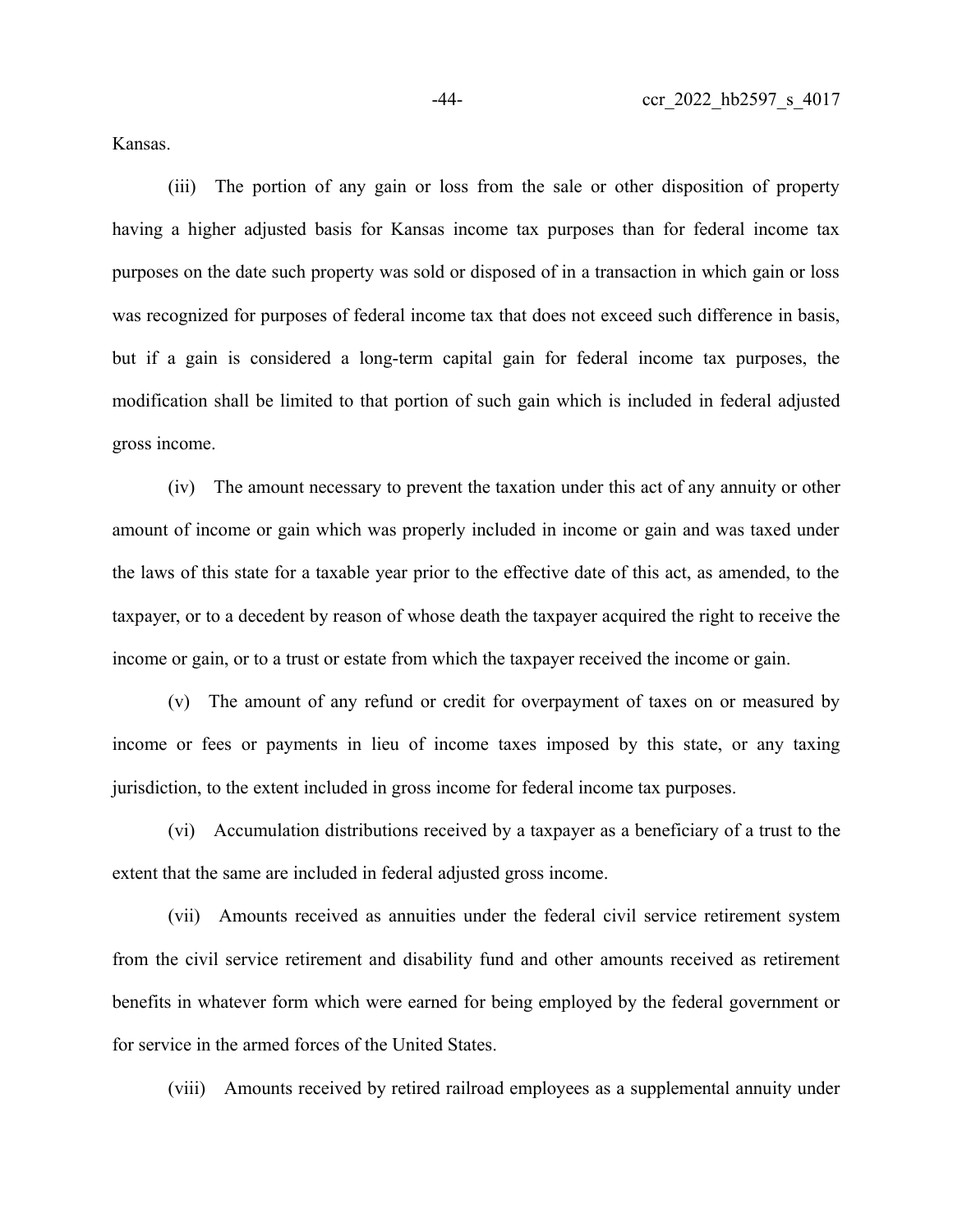the provisions of 45 U.S.C.  $\S\S 228b(a)$  and  $228c(a)(1)$  et seq.

(ix) Amounts received by retired employees of a city and by retired employees of any board of such city as retirement allowances pursuant to K.S.A. 13-14,106, and amendments thereto, or pursuant to any charter ordinance exempting a city from the provisions of K.S.A. 13- 14,106, and amendments thereto.

(x) For taxable years beginning after December 31, 1976, the amount of the federal tentative jobs tax credit disallowance under the provisions of 26 U.S.C. § 280C. For taxable years ending after December 31, 1978, the amount of the targeted jobs tax credit and work incentive credit, work opportunity tax credit and similar disallowances under 26 U.S.C. § 280C. For taxable years beginning after December 31, 2019, the provisions of this paragraph shall also apply to the employee retention credit. The subtraction modifications provided by this paragraph for the work opportunity tax credit and the employee retention credit shall be limited to 25% of the amount of such disallowances.

(xi) For taxable years beginning after December 31, 1986, dividend income on stock issued by Kansas venture capital, inc.

(xii) For taxable years beginning after December 31, 1989, amounts received by retired employees of a board of public utilities as pension and retirement benefits pursuant to K.S.A. 13- 1246, 13-1246a and 13-1249, and amendments thereto.

(xiii) For taxable years beginning after December 31, 2004, amounts contributed to and the amount of income earned on contributions deposited to an individual development account under K.S.A. 74-50,201 et seq., and amendments thereto.

(xiv) For all taxable years commencing after December 31, 1996, that portion of any income of a bank organized under the laws of this state or any other state, a national banking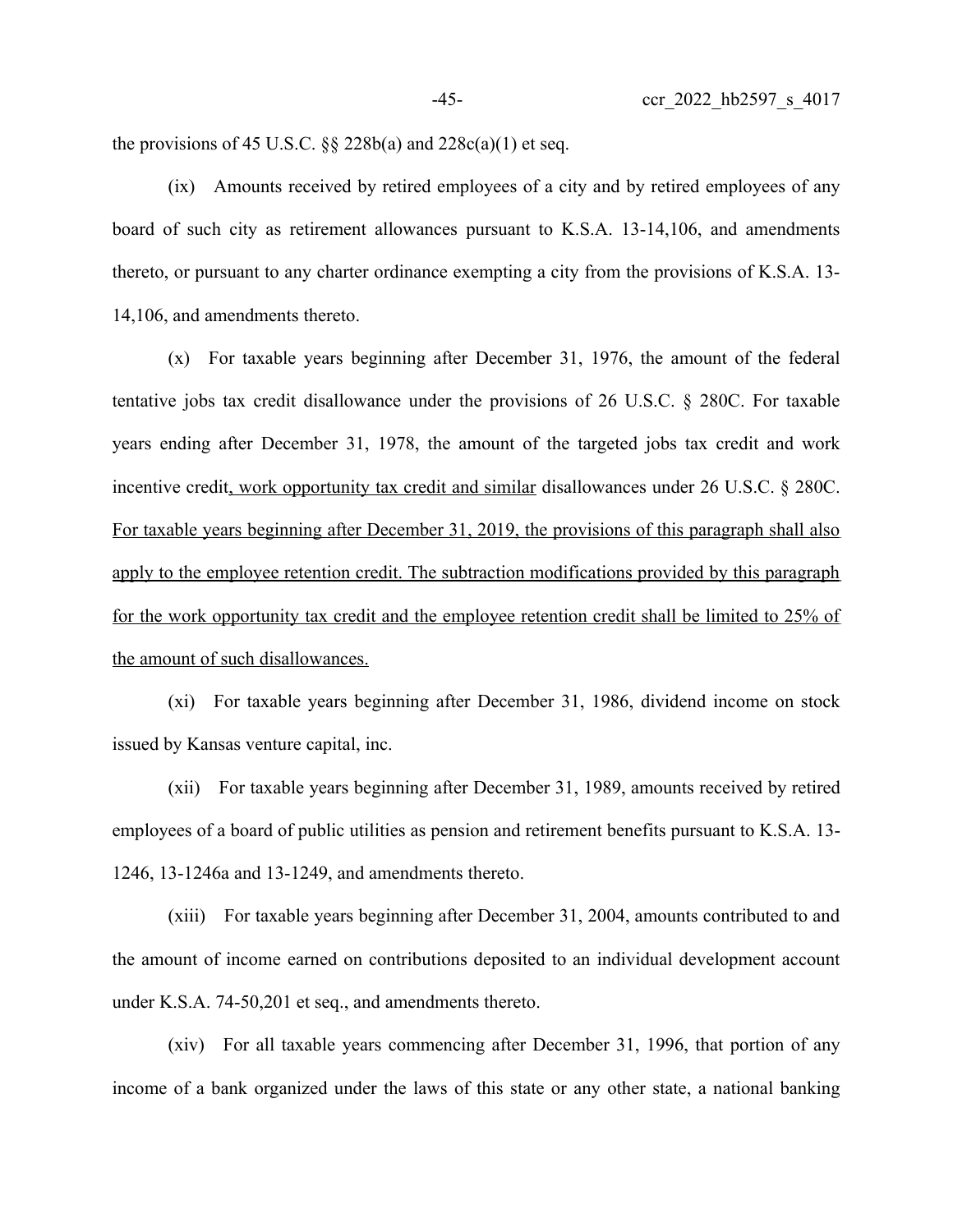association organized under the laws of the United States, an association organized under the savings and loan code of this state or any other state, or a federal savings association organized under the laws of the United States, for which an election as an S corporation under subchapter S of the federal internal revenue code is in effect, which accrues to the taxpayer who is a stockholder of such corporation and which is not distributed to the stockholders as dividends of the corporation. For taxable years beginning after December 31, 2012, and ending before January 1, 2017, the amount of modification under this subsection shall exclude the portion of income or loss reported on schedule E and included on line 17 of the taxpayer's form 1040 federal individual income tax return.

(xv) For all taxable years beginning after December 31, 2017, the cumulative amounts not exceeding \$3,000, or \$6,000 for a married couple filing a joint return, for each designated beneficiary that are contributed to: (1) A family postsecondary education savings account established under the Kansas postsecondary education savings program or a qualified tuition program established and maintained by another state or agency or instrumentality thereof pursuant to section 529 of the internal revenue code of 1986, as amended, for the purpose of paying the qualified higher education expenses of a designated beneficiary; or (2) an achieving a better life experience (ABLE) account established under the Kansas ABLE savings program or a qualified ABLE program established and maintained by another state or agency or instrumentality thereof pursuant to section 529A of the internal revenue code of 1986, as amended, for the purpose of saving private funds to support an individual with a disability. The terms and phrases used in this paragraph shall have the meaning respectively ascribed thereto by the provisions of K.S.A. 75-643 and 75-652, and amendments thereto, and the provisions of such sections are hereby incorporated by reference for all purposes thereof.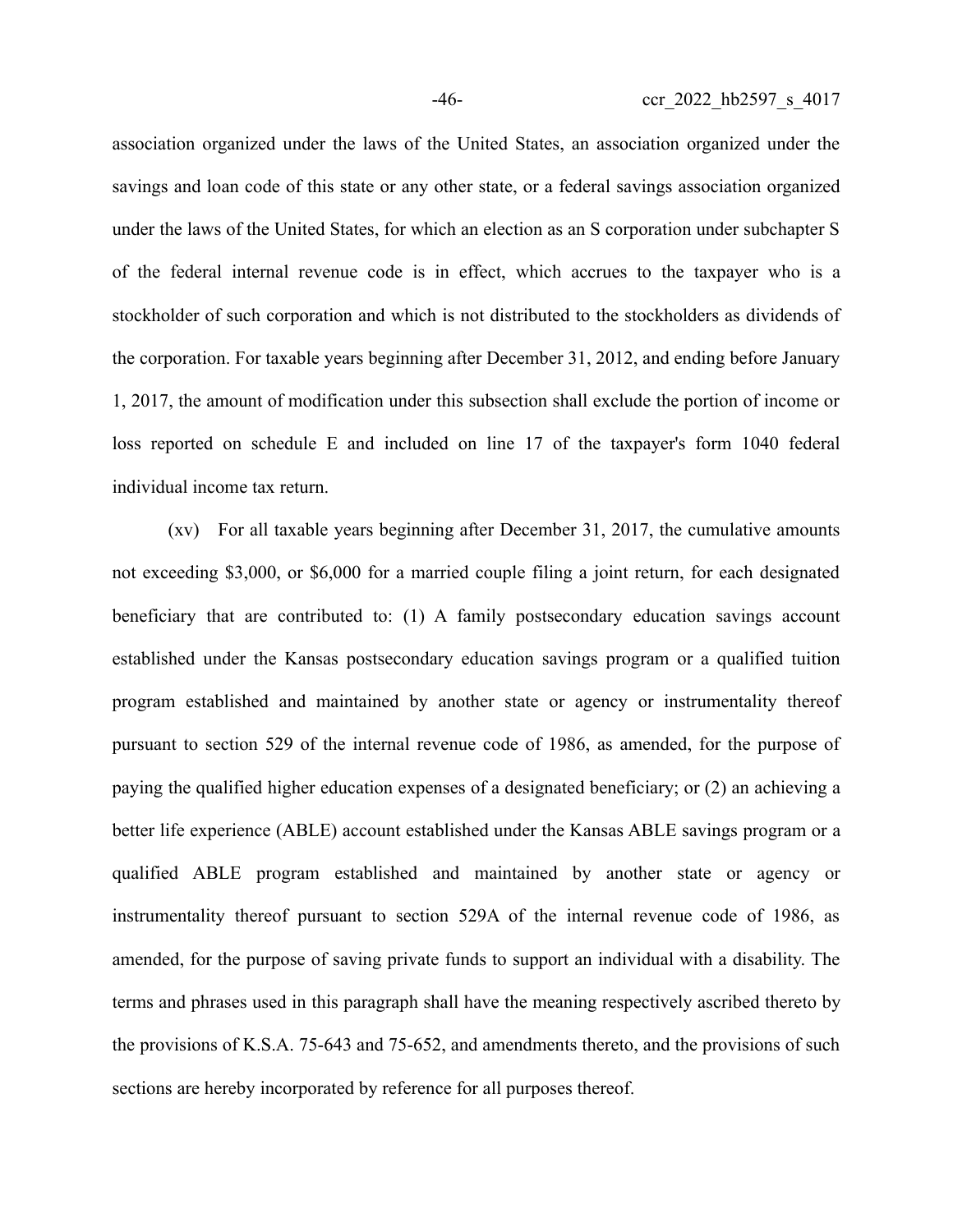(xvi) For all taxable years beginning after December 31, 2004, amounts received by taxpayers who are or were members of the armed forces of the United States, including service in the Kansas army and air national guard, as a recruitment, sign up or retention bonus received by such taxpayer as an incentive to join, enlist or remain in the armed services of the United States, including service in the Kansas army and air national guard, and amounts received for repayment of educational or student loans incurred by or obligated to such taxpayer and received by such taxpayer as a result of such taxpayer's service in the armed forces of the United States, including service in the Kansas army and air national guard.

(xvii) For all taxable years beginning after December 31, 2004, amounts received by taxpayers who are eligible members of the Kansas army and air national guard as a reimbursement pursuant to K.S.A. 48-281, and amendments thereto, and amounts received for death benefits pursuant to K.S.A. 48-282, and amendments thereto, to the extent that such death benefits are included in federal adjusted gross income of the taxpayer.

(xviii) For the taxable year beginning after December 31, 2006, amounts received as benefits under the federal social security act which are included in federal adjusted gross income of a taxpayer with federal adjusted gross income of \$50,000 or less, whether such taxpayer's filing status is single, head of household, married filing separate or married filing jointly; and (A) For all taxable years beginning after December 31, 2007, and ending before January 1, 2023, amounts received as benefits under the federal social security act which are included in federal adjusted gross income of a taxpayer with federal adjusted gross income of \$75,000 or less, whether such taxpayer's filing status is single, head of household, married filing separate or married filing jointly.

(B) For all taxable years beginning after December 31, 2022, amounts received as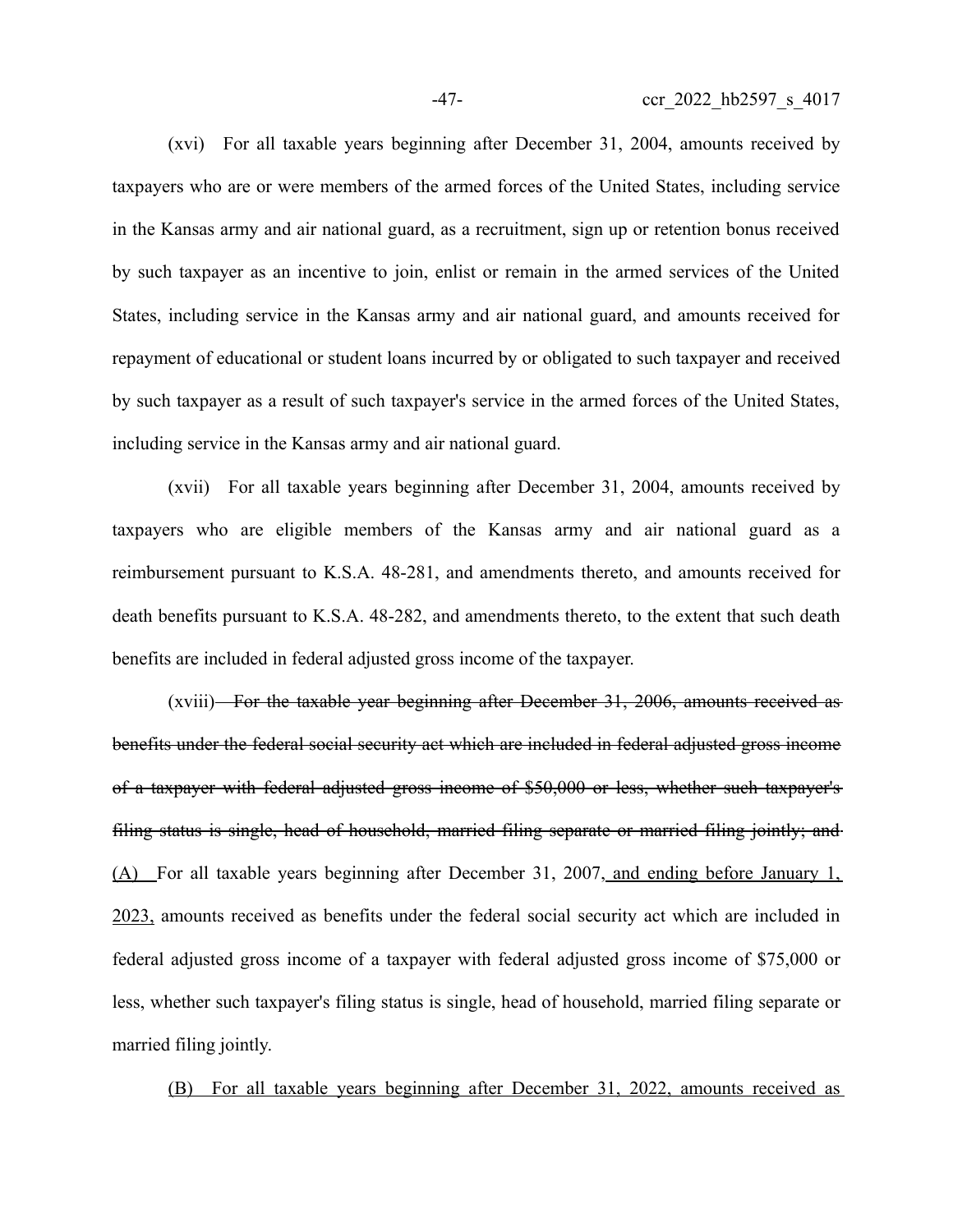benefits under the federal social security act that are included in federal adjusted gross income of a taxpayer whether a taxpayer's filing status is single, head of household, married filing separate or married filing jointly, and the amount of the subtraction modification provided by this paragraph shall be calculated as follows:

Subtraction modification = social security income x social security taxable rate.

For purposes of this subparagraph:

(1) Social security income is the amount of benefits received under the social security act; and

(2) social security taxable rate shall be determined as follows:

(a) For taxpayers with federal adjusted gross income of \$75,000 or less, then the social security taxable rate is 1;

(b) for taxpayers with federal adjusted gross income greater than \$75,000 and less than the threshold, then the social security taxable rate shall be calculated as:  $1 - ((federal adjusted)$ gross income - 75,000) / denominator ); and

 (c) for taxpayers with federal adjusted gross income equal to or greater than the threshold, then the social security taxable rate is  $0$ .

(d) (i) "Denominator" is equal to 10,000 for tax year 2023 and increases by 5,000 for each tax year thereafter.

(ii) "Threshold" is equal to \$85,000 for tax year 2023 and increases by \$5,000 for each tax year thereafter.

(xix) Amounts received by retired employees of Washburn university as retirement and pension benefits under the university's retirement plan.

(xx) For taxable years beginning after December 31, 2012, and ending before January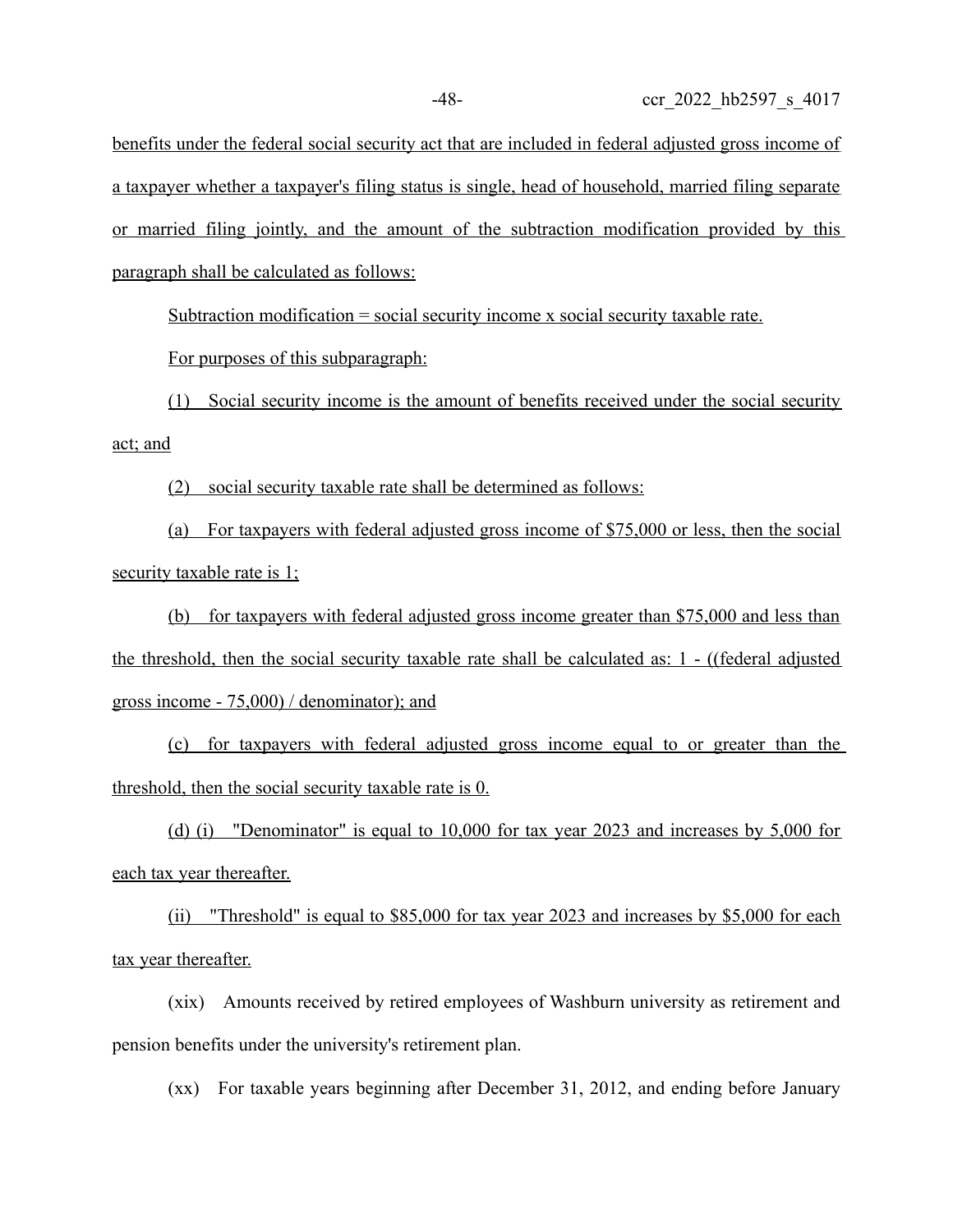1, 2017, the amount of any: (1) Net profit from business as determined under the federal internal revenue code and reported from schedule C and on line 12 of the taxpayer's form 1040 federal individual income tax return; (2) net income, not including guaranteed payments as defined in section 707(c) of the federal internal revenue code and as reported to the taxpayer from federal schedule K-1, (form 1065-B), in box 9, code F or as reported to the taxpayer from federal schedule K-1, (form 1065) in box 4, from rental real estate, royalties, partnerships, S corporations, estates, trusts, residual interest in real estate mortgage investment conduits and net farm rental as determined under the federal internal revenue code and reported from schedule E and on line 17 of the taxpayer's form 1040 federal individual income tax return; and (3) net farm profit as determined under the federal internal revenue code and reported from schedule F and on line 18 of the taxpayer's form 1040 federal income tax return; all to the extent included in the taxpayer's federal adjusted gross income. For purposes of this subsection, references to the federal form 1040 and federal schedule C, schedule E, and schedule F, shall be to such form and schedules as they existed for tax year 2011 and as revised thereafter by the internal revenue service.

(xxi) For all taxable years beginning after December 31, 2013, amounts equal to the unreimbursed travel, lodging and medical expenditures directly incurred by a taxpayer while living, or a dependent of the taxpayer while living, for the donation of one or more human organs of the taxpayer, or a dependent of the taxpayer, to another person for human organ transplantation. The expenses may be claimed as a subtraction modification provided for in this section to the extent the expenses are not already subtracted from the taxpayer's federal adjusted gross income. In no circumstances shall the subtraction modification provided for in this section for any individual, or a dependent, exceed \$5,000. As used in this section, "human organ" means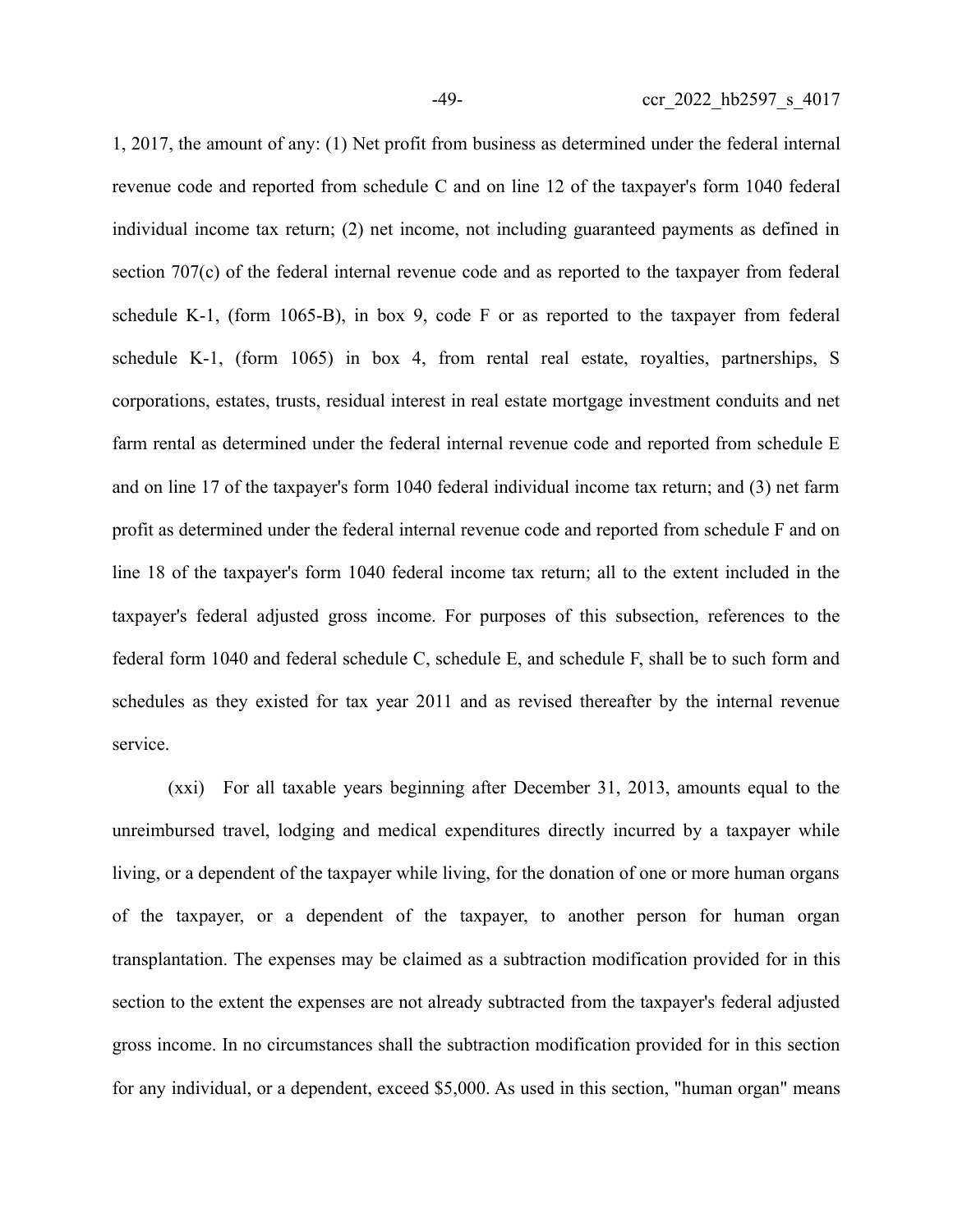all or part of a liver, pancreas, kidney, intestine, lung or bone marrow. The provisions of this paragraph shall take effect on the day the secretary of revenue certifies to the director of the budget that the cost for the department of revenue of modifications to the automated tax system for the purpose of implementing this paragraph will not exceed \$20,000.

(xxii) For taxable years beginning after December 31, 2012, and ending before January 1, 2017, the amount of net gain from the sale of: (1) Cattle and horses, regardless of age, held by the taxpayer for draft, breeding, dairy or sporting purposes, and held by such taxpayer for 24 months or more from the date of acquisition; and (2) other livestock, regardless of age, held by the taxpayer for draft, breeding, dairy or sporting purposes, and held by such taxpayer for 12 months or more from the date of acquisition. The subtraction from federal adjusted gross income shall be limited to the amount of the additions recognized under the provisions of subsection (b) (xix) attributable to the business in which the livestock sold had been used. As used in this paragraph, the term "livestock" shall not include poultry.

(xxiii) For all taxable years beginning after December 31, 2012, amounts received under either the Overland Park, Kansas police department retirement plan or the Overland Park, Kansas fire department retirement plan, both as established by the city of Overland Park, pursuant to the city's home rule authority.

(xxiv) For taxable years beginning after December 31, 2013, and ending before January 1, 2017, the net gain from the sale from Christmas trees grown in Kansas and held by the taxpayer for six years or more.

(xxv) For all taxable years commencing after December 31, 2020, 100% of global intangible low-taxed income under section 951A of the federal internal revenue code of 1986, before any deductions allowed under section 250(a)(1)(B) of such code.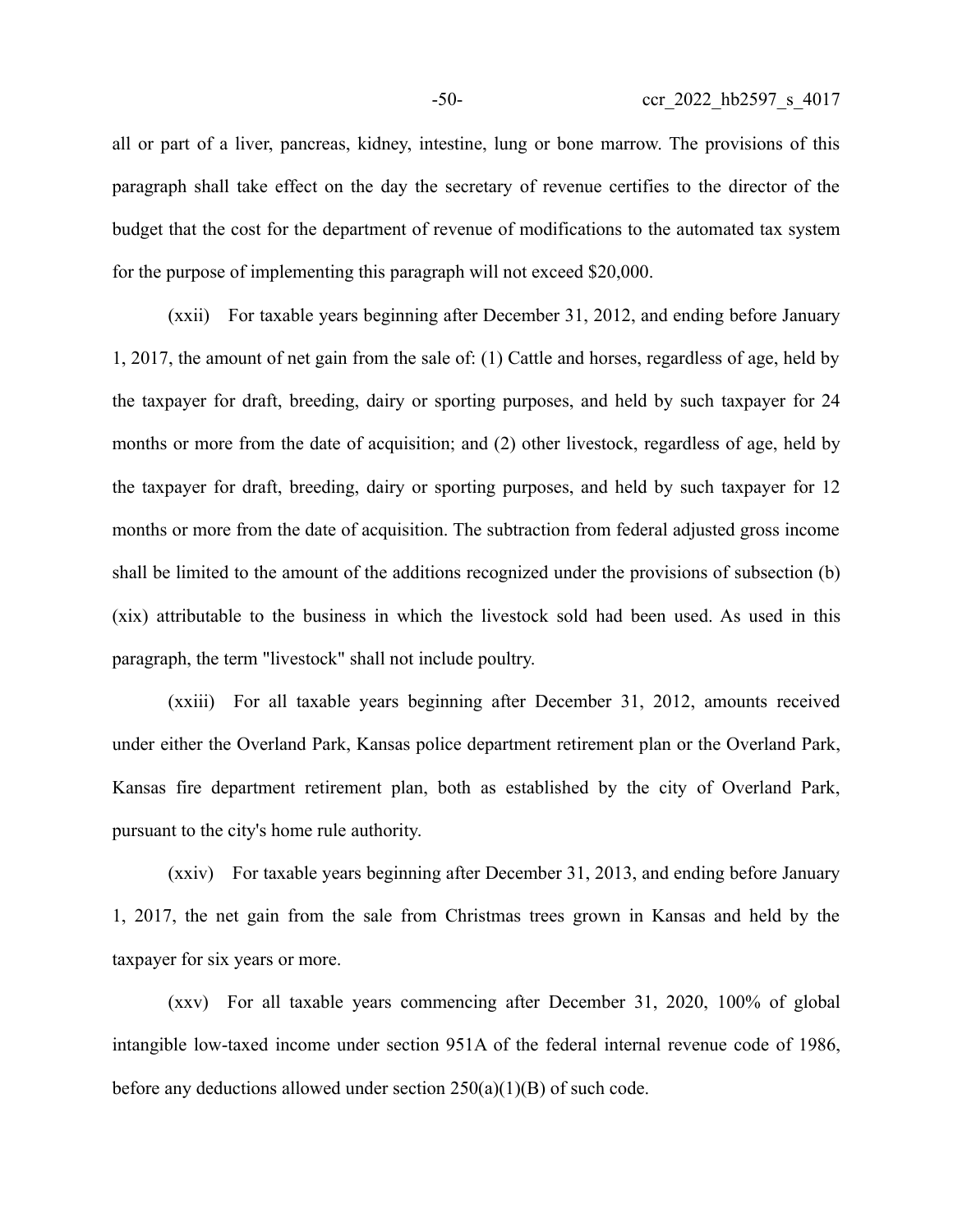(xxvi) For all taxable years commencing after December 31, 2020, the amount disallowed as a deduction pursuant to section 163(j) of the federal internal revenue code of 1986, as in effect on January 1, 2018.

(xxvii) For taxable years commencing after December 31, 2020, the amount disallowed as a deduction pursuant to section 274 of the federal internal revenue code of 1986 for meal expenditures shall be allowed to the extent such expense was deductible for determining federal income tax and was allowed and in effect on December 31, 2017.

(xxviii) (A) For all taxable years beginning after December 31, 2022, the amounts received by retired individuals under all retirement plans to the extent included in federal adjusted gross income not to exceed \$2,000, or \$4,000 for a married couple filing a joint return.

(B) In the case of all tax years commencing after December 31, 2023, the amounts prescribed in this paragraph shall be increased by an amount equal to such amount multiplied by the cost-of-living adjustment determined under section  $1(f)(3)$  of the federal internal revenue code for the calendar year in which the taxable year commences.

(xxix) For taxable years beginning after December 31, 2017, for an individual taxpayer who carried back federal net operating losses arising in a taxable year beginning after December 31, 2017, and before January 1, 2021, pursuant to section 172(b)(1) of the federal internal revenue code as amended by the coronavirus aid, relief, and economic security act (CARES act), the amount of such federal net operating loss carryback for each applicable year. If the amount of such federal net operating loss carryback exceeds the taxpayer's Kansas adjusted gross income for such taxable year, the amount thereof that exceeds such Kansas adjusted gross income may be carried forward as a subtraction modification in the following taxable year or years until the total amount of such federal net operating loss carryback has been deducted, except that no such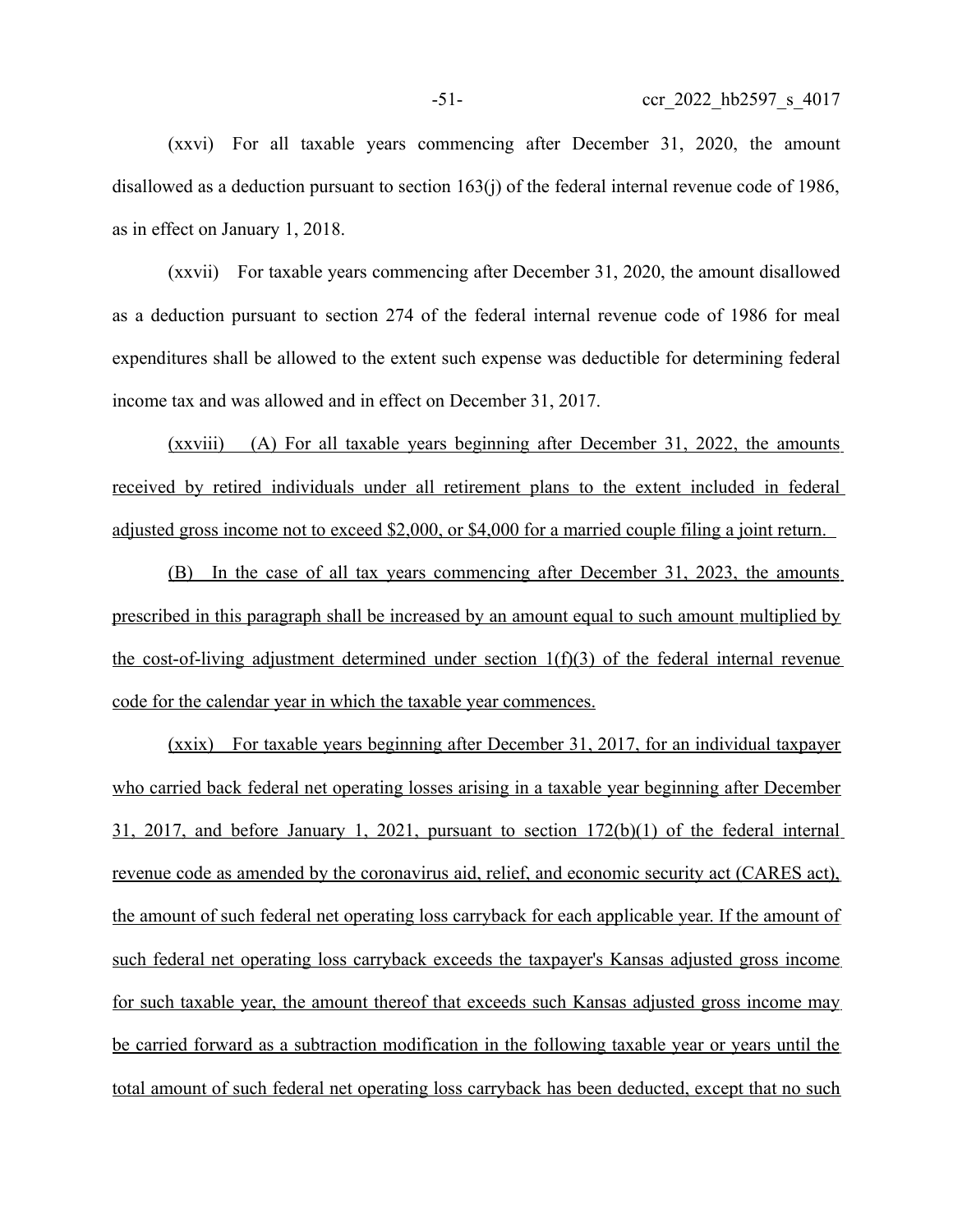unused amount shall be carried forward for deduction as a subtraction modification after the  $20<sup>th</sup>$ taxable year following the taxable year of the net operating loss.

(d) There shall be added to or subtracted from federal adjusted gross income the taxpayer's share, as beneficiary of an estate or trust, of the Kansas fiduciary adjustment determined under K.S.A. 79-32,135, and amendments thereto.

(e) The amount of modifications required to be made under this section by a partner which relates to items of income, gain, loss, deduction or credit of a partnership shall be determined under K.S.A. 79-32,131, and amendments thereto, to the extent that such items affect federal adjusted gross income of the partner.

(f) No taxpayer shall be assessed penalties and interest from the underpayment of taxes due to changes to this section that became law on July 1, 2017, so long as such underpayment is rectified on or before April 17, 2018.

Sec. 20. K.S.A. 2021 Supp. 79-32,119 is hereby amended to read as follows: 79-32,119. (a) The Kansas standard deduction of an individual, including a husband and wife who are either both residents or who file a joint return as if both were residents, shall be equal to the sum of the standard deduction amount allowed pursuant to this section, and the additional standard deduction amount allowed pursuant to this section for each such deduction allowable to such individual or to such husband and wife under the federal internal revenue code.

(b) For tax year 1998, and all tax years thereafter, the additional standard deduction amount shall be as follows: Single individual and head of household filing status, \$850; and married filing status, \$700.

(c) (1) For tax year 2013 through tax year 2020, the standard deduction amount of an individual, including husband and wife who are either both residents or who file a joint return as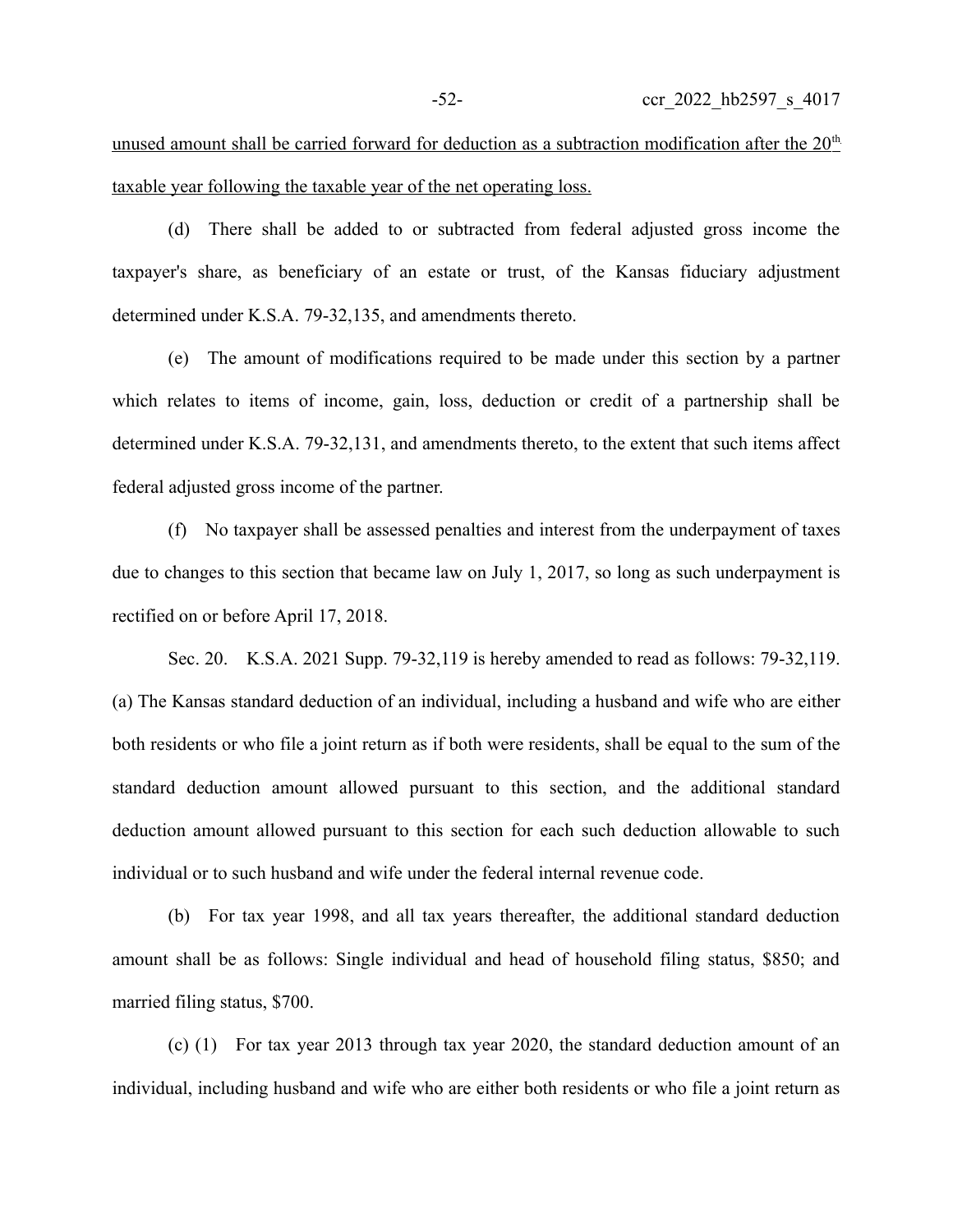if both were residents, shall be as follows: Single individual filing status, \$3,000; married filing status, \$7,500; and head of household filing status, \$5,500.

(2) (A) For tax year 2021, and all tax years thereafter, the standard deduction amount of an individual, including husband and wife who are either both residents or who file a joint return as if both were residents, shall be as follows: Single individual filing status, \$3,500; married filing status, \$8,000; and head of household filing status, \$6,000.

(B) In the case of all tax years commencing after December 31, 2022, the amounts prescribed in this paragraph shall be increased by an amount equal to such amount multiplied by the cost-of-living adjustment determined under section  $1(f)(3)$  of the federal internal revenue code for the calendar year in which the taxable year commences.

(d) For purposes of this section, the federal standard deduction allowable to a husband and wife filing separate Kansas income tax returns shall be determined on the basis that separate federal returns were filed, and the federal standard deduction of a husband and wife filing a joint Kansas income tax return shall be determined on the basis that a joint federal income tax return was filed.

Sec. 21. K.S.A. 79-32,190 is hereby amended to read as follows: 79-32,190. (a) Any taxpayer that pays for or provides child day care services, including the provision of the service of locating such services, to its employees or that provides facilities and necessary equipment for child day care services shall be allowed a credit against the privilege or income tax imposed by articles 11 and 32 of chapter 79 of the Kansas Statutes Annotated, and amendments thereto, as follows:

(1) Thirty percent  $(A)$  For the taxable years commencing before January 1, 2022, 30% of the total amount expended in the state during the taxable year by a taxpayer for child day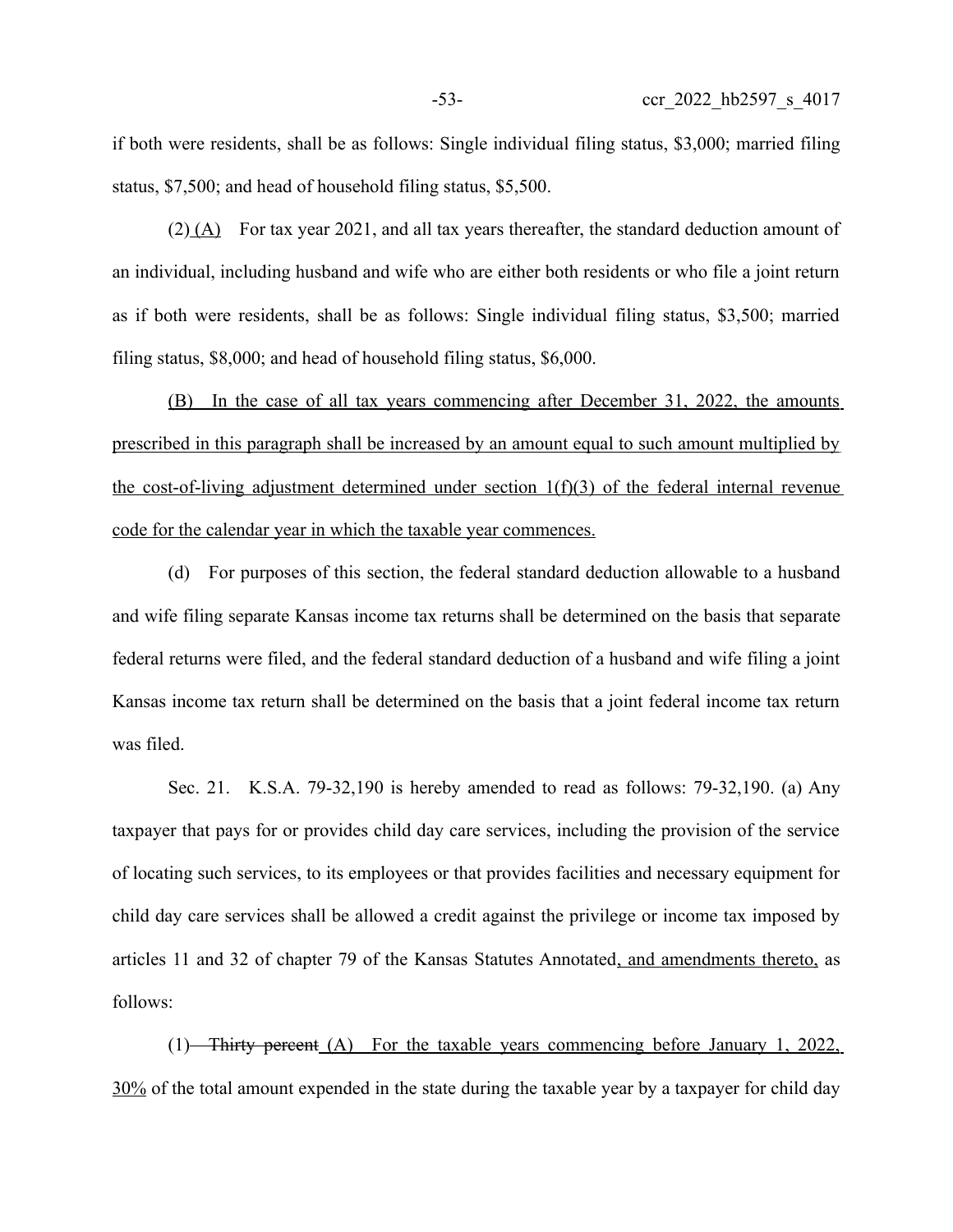care services purchased to provide care for the dependent children of the taxpayer's employees or for the provision of the service of locating such services for such children;

(B) for all taxable years commencing after December 31, 2021, 50% of the total amount expended in the state during the taxable year by a taxpayer for child day care services purchased to provide care for the dependent children of the taxpayer's employees or for the provision of the service of locating such services for such children;

(2) (A) in the taxable year in which a facility providing child day care services in the state for use primarily by the dependent children of the taxpayer's employees is established, 50% of the total amount expended during such year by a taxpayer in the establishment and operation of such facility;

(B) (i) for the taxable years commencing before January 1, 2022, in the taxable years other than the taxable year to which paragraph (2)(A) applies, 30% of the amount equal to the total amount expended during the taxable year by a taxpayer for the operation of a facility described in paragraph (2)(A) less the amount of moneys received by the taxpayer for use of such facility for child day care services; and

(ii) for all taxable years commencing after December 31, 2021, in the taxable years other than the taxable year to which paragraph  $(2)(A)$  applies, 50% of the amount equal to the total amount expended during the taxable year by a taxpayer for the operation of a facility described in paragraph (2)(A) less the amount of moneys received by the taxpayer for use of such facility for child day care services;

(3) (A) in the taxable year in which a facility providing child day care services in the state for use primarily by the dependent children of the taxpayers' employees is established in conjunction with one or more other taxpayers, 50% of the total amount expended during such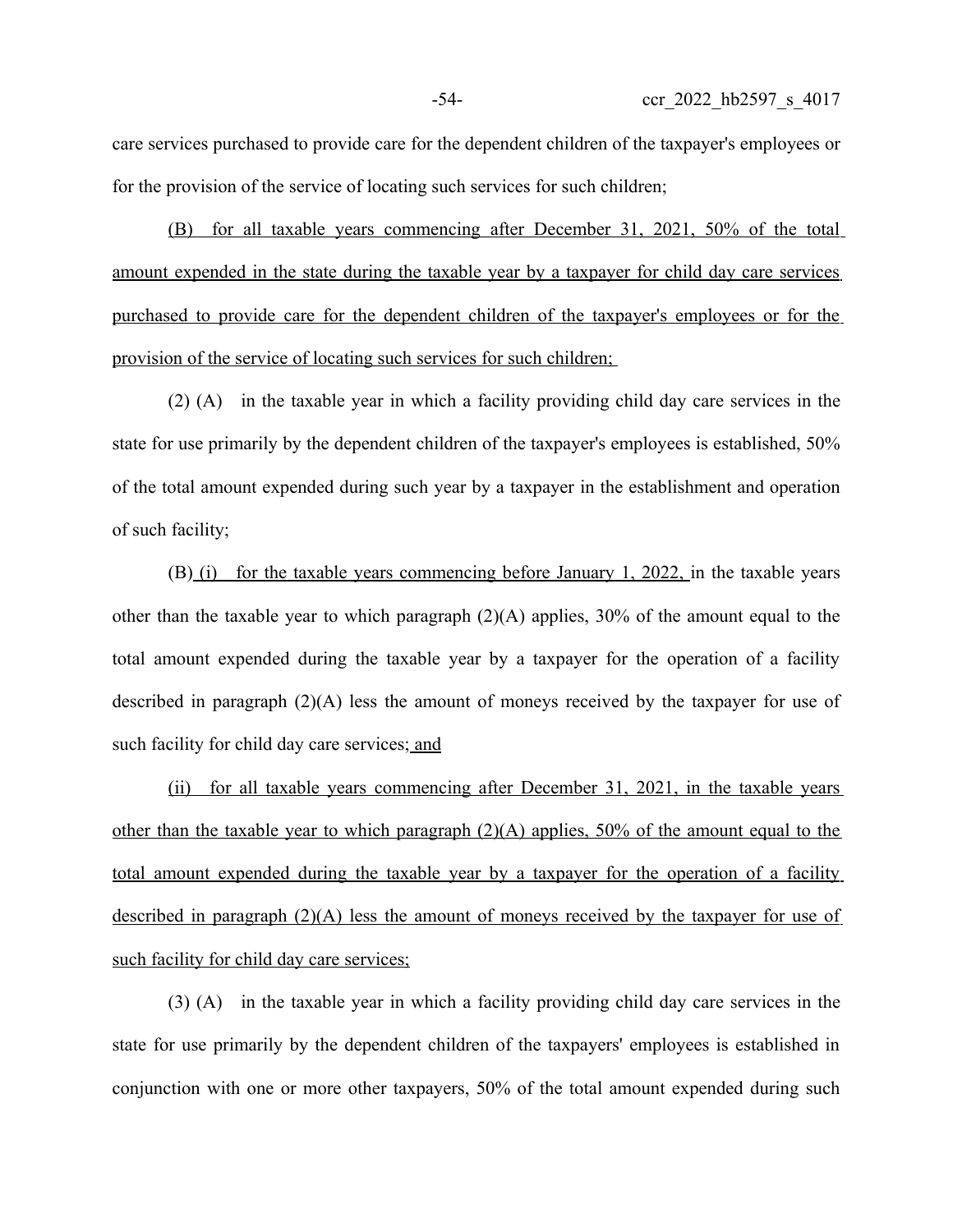year by a taxpayer in the establishment and operation of such facility;

(B) (i) for the taxable years commencing before January 1, 2022, in the taxable years other than the taxable year to which paragraph  $(3)(A)$  applies, 30% of the amount equal to the total amount expended during the taxable year by a taxpayer for the operation of a facility described in paragraph (3)(A) less the amount of moneys received by the taxpayer for use of such facility for child day care services; and

(ii) for all taxable years commencing after December 31, 2021, in the taxable years other than the taxable year to which paragraph  $(3)(A)$  applies, 50% of the amount equal to the total amount expended during the taxable year by a taxpayer for the operation of a facility described in paragraph (3)(A) less the amount of moneys received by the taxpayer for use of such facility for child day care services; and

(4) for all taxable years commencing after December 31, 2021, 50% of the amount equal to the total amount expended during the taxable year by a taxpayer as payments to an organization providing access to available child day care services for the taxpayer's employees.

(b) No credit shall be allowed under this section unless the child day care facility or provider is licensed or registered pursuant to Kansas law.

(c) The credit allowed by paragraphs  $(1)$ ,  $(2)(B)$  and  $(3)(B)$  of subsection  $(a)(1)$ ,  $(2)(B)$ and (3)(B) shall not exceed \$30,000 for any taxpayer during any taxable year. The credit allowed by paragraphs  $(2)(A)$  and  $(3)(A)$  of subsection (a)(2)(A), (3)(A) and (4) shall not exceed \$45,000 for any taxpayer during any taxable year. The amount of the credit which exceeds the tax liability for a taxable year shall be refunded to the taxpayer. If the taxpayer is a corporation having an election in effect under subchapter S of the federal internal revenue code or a partnership, the credit provided by this section shall be claimed by the shareholders of such corporation or the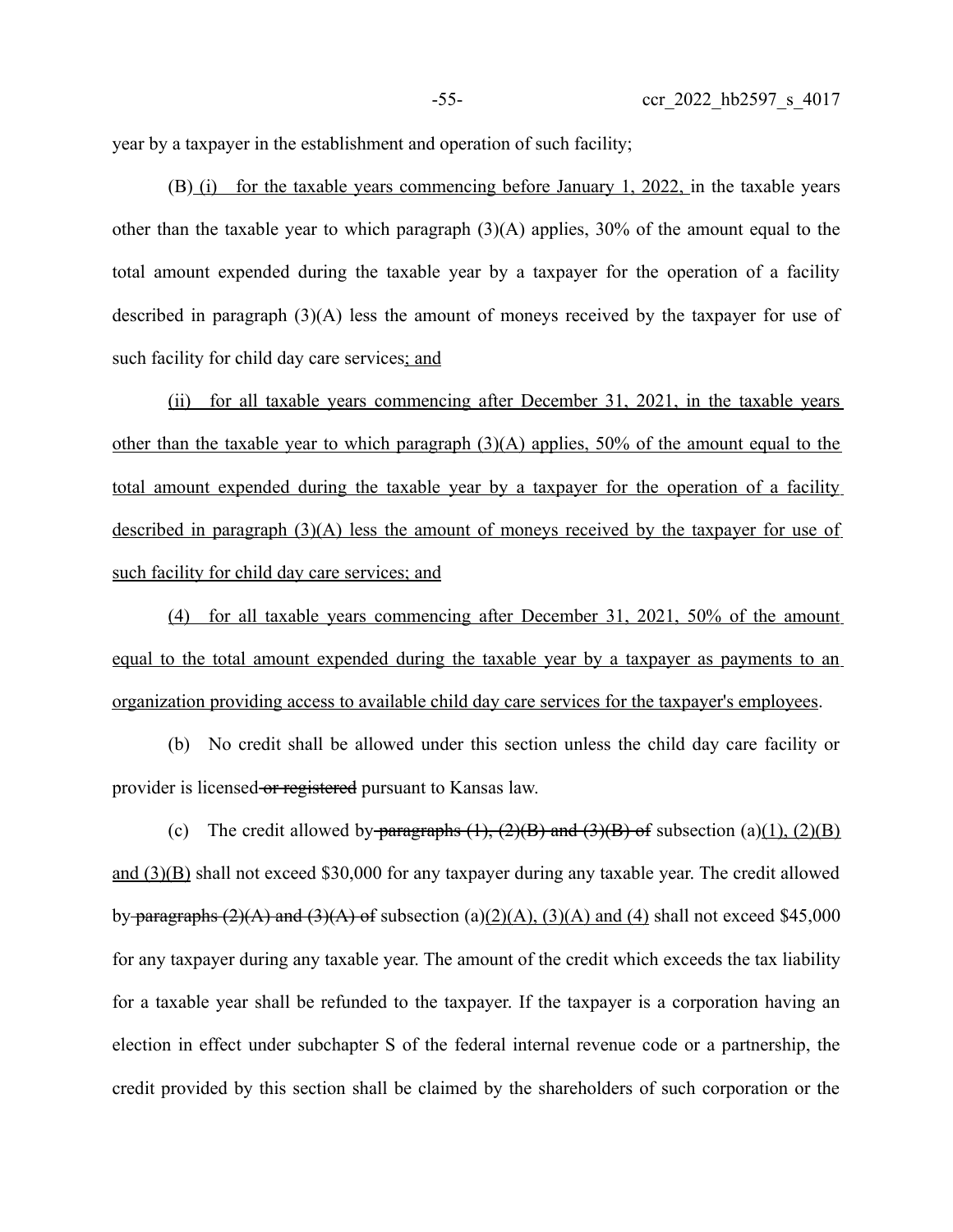partners of such partnership in the same manner as such shareholders or partners account for their proportionate shares of the income or loss of the corporation or partnership.

(d) The aggregate amount of credits claimed under this act for any fiscal year shall not exceed \$3,000,000.

(e) For tax-year years 2013 and all tax years thereafter through 2021, the income tax credit provided by this section shall only be available to taxpayers subject to the income tax on corporations imposed pursuant to subsection  $(e)$  of K.S.A. 79-32,110(c), and amendments thereto, and shall be applied only against such taxpayer's corporate income tax liability.

Sec. 22. K.S.A. 2021 Supp. 79-3603 is hereby amended to read as follows: 79-3603. For the privilege of engaging in the business of selling tangible personal property at retail in this state or rendering or furnishing any of the services taxable under this act, there is hereby levied and there shall be collected and paid a tax at the rate of 6.5%. On and after July 1, 2021, 16.154% of the 6.5% rate imposed shall be levied for the state highway fund, the state highway fund purposes and those purposes specified in K.S.A. 68-416, and amendments thereto, and all revenue collected and received from such tax levy shall be deposited in the state highway fund. Within a redevelopment district established pursuant to K.S.A. 74-8921, and amendments thereto, there is hereby levied and there shall be collected and paid an additional tax at the rate of 2% until the earlier of the date the bonds issued to finance or refinance the redevelopment project have been paid in full or the final scheduled maturity of the first series of bonds issued to finance any part of the project. Such tax shall be imposed upon:

(a) The gross receipts received from the sale of tangible personal property at retail within this state;

(b) the gross receipts from intrastate, interstate or international telecommunications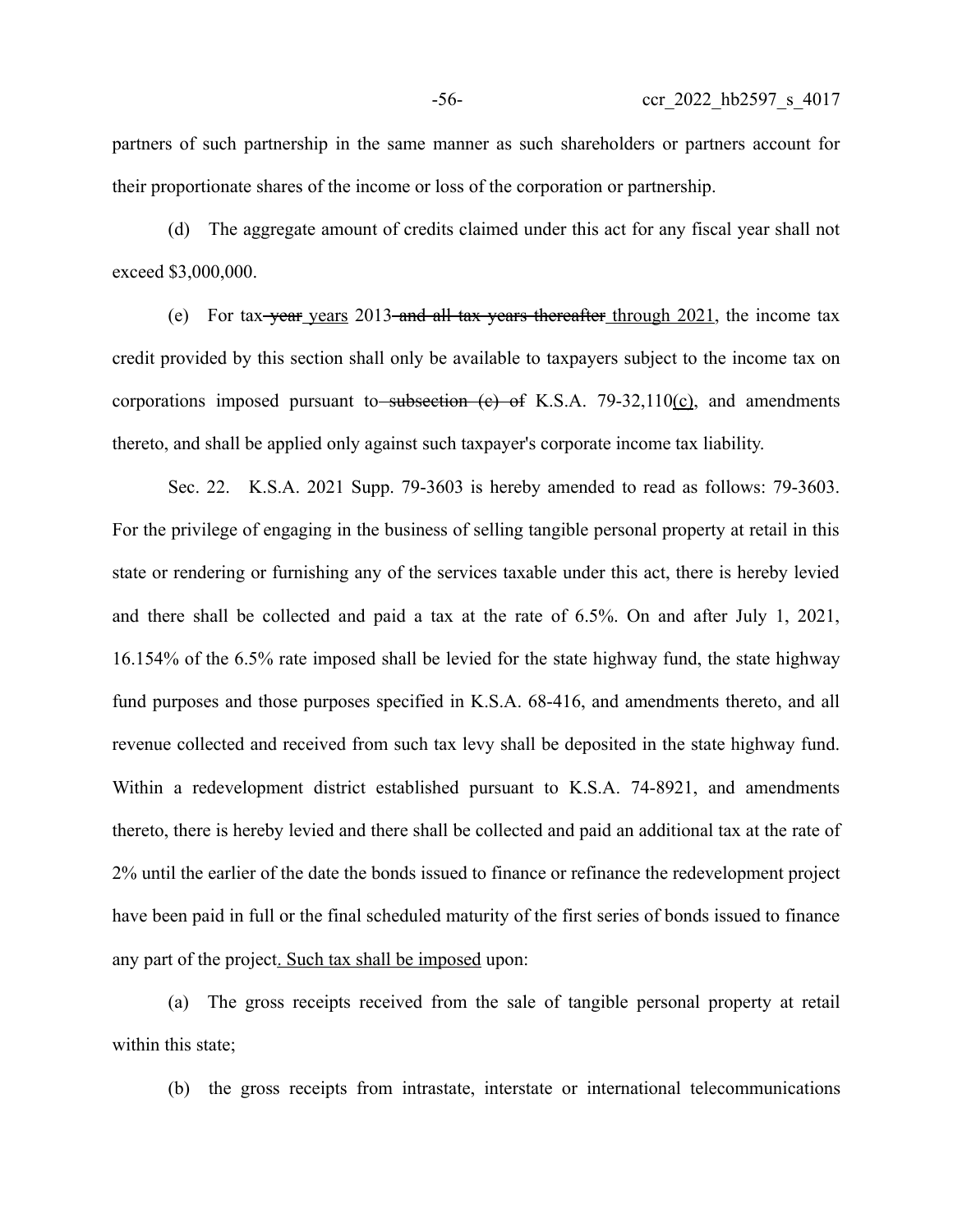services and any ancillary services sourced to this state in accordance with K.S.A. 79-3673, and amendments thereto, except that telecommunications service does not include: (1) Any interstate or international 800 or 900 service; (2) any interstate or international private communications service as defined in K.S.A. 79-3673, and amendments thereto; (3) any value-added nonvoice data service; (4) any telecommunication service to a provider of telecommunication services which will be used to render telecommunications services, including carrier access services; or (5) any service or transaction defined in this section among entities classified as members of an affiliated group as provided by section 1504 of the federal internal revenue code of 1986, as in effect on January 1, 2001;

 $(c)$  (1) the gross receipts from the sale or furnishing of gas, water, electricity and heat, which sale is not otherwise exempt from taxation under the provisions of this act, and whether furnished by municipally or privately owned utilities, except that, on and after January 1, 2006, for sales of gas, electricity and heat delivered through mains, lines or pipes to residential premises for noncommercial use by the occupant of such premises, and for agricultural use and also, for such use, all sales of propane gas, the state rate shall be 0%; and for all sales of propane gas, LP gas, coal, wood and other fuel sources for the production of heat or lighting for noncommercial use of an occupant of residential premises, the state rate shall be 0%, but such tax shall not be levied and collected upon the gross receipts from:  $(1)$  (A) The sale of a rural water district benefit unit;  $(2)$  (B) a water system impact fee, system enhancement fee or similar fee collected by a water supplier as a condition for establishing service; or  $(3)$  (C) connection or reconnection fees collected by a water supplier. The provisions of this paragraph shall expire on June 30, 2023; and

(2) on and after July 1, 2023, the gross receipts from the sale or furnishing of gas,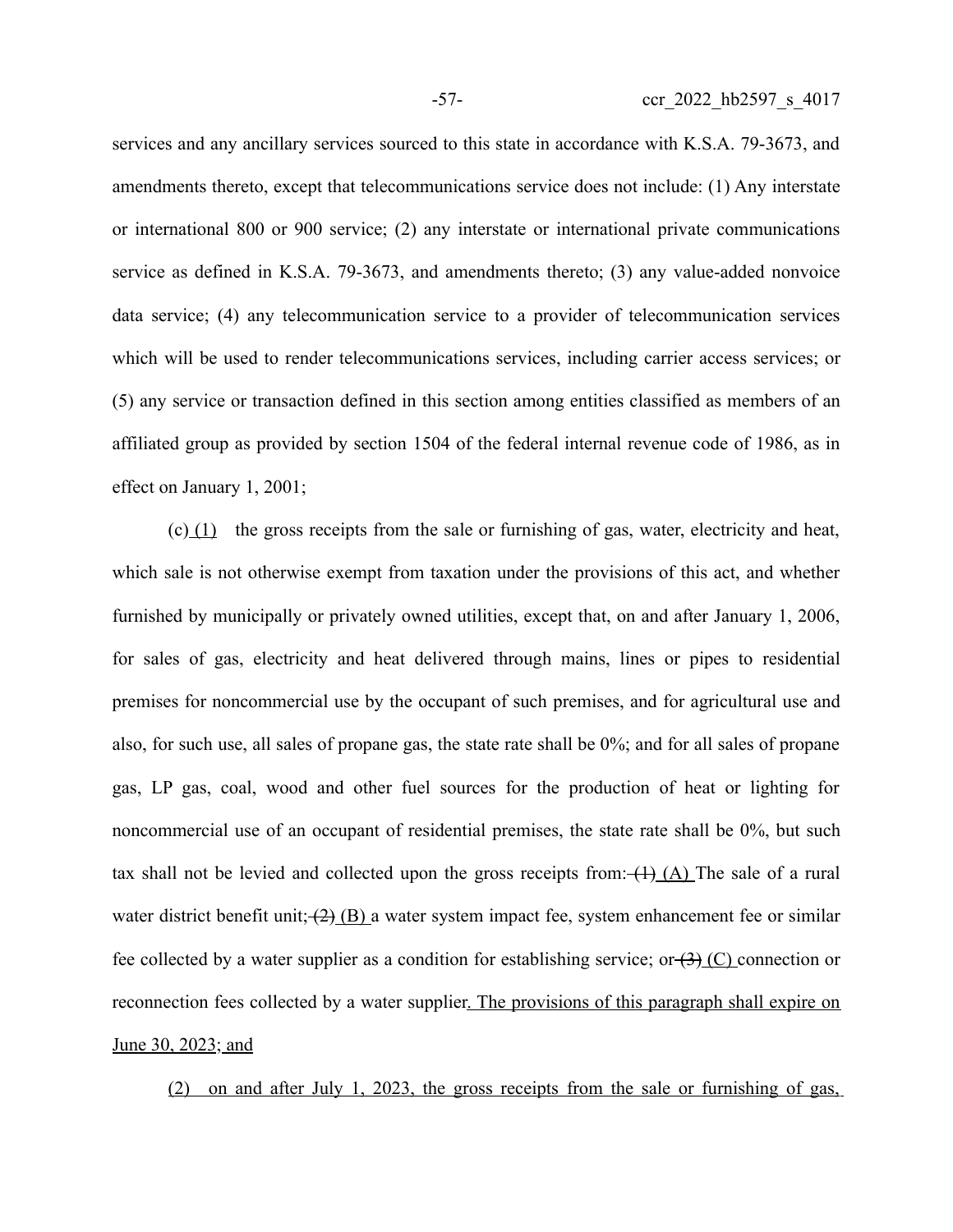water, electricity and heat, which sale is not otherwise exempt from taxation under the provisions of this act, and whether furnished by municipally or privately owned utilities, except that for sales of gas, electricity and heat delivered through mains, lines or pipes to any premises for any use by the occupant of such premises, and for agricultural use and also, for such use, all sales of propane gas, the state rate shall be 0%; and for all sales of propane gas, LP gas, coal, wood and other fuel sources for the production of heat or lighting for any use of an occupant of any premises, the state rate shall be 0%, but such tax shall not be levied and collected upon the gross receipts from: (A) The sale of a rural water district benefit unit; (B) a water system impact fee, system enhancement fee or similar fee collected by a water supplier as a condition for establishing service; or (C) connection or reconnection fees collected by a water supplier;

(d) the gross receipts from the sale of meals or drinks furnished at any private club, drinking establishment, catered event, restaurant, eating house, dining car, hotel, drugstore or other place where meals or drinks are regularly sold to the public;

(e) the gross receipts from the sale of admissions to any place providing amusement, entertainment or recreation services including admissions to state, county, district and local fairs, but such tax shall not be levied and collected upon the gross receipts received from sales of admissions to any cultural and historical event which occurs triennially;

(f) the gross receipts from the operation of any coin-operated device dispensing or providing tangible personal property, amusement or other services except laundry services, whether automatic or manually operated;

(g) the gross receipts from the service of renting of rooms by hotels, as defined by K.S.A. 36-501, and amendments thereto, or by accommodation brokers, as defined by K.S.A. 12- 1692, and amendments thereto, but such tax shall not be levied and collected upon the gross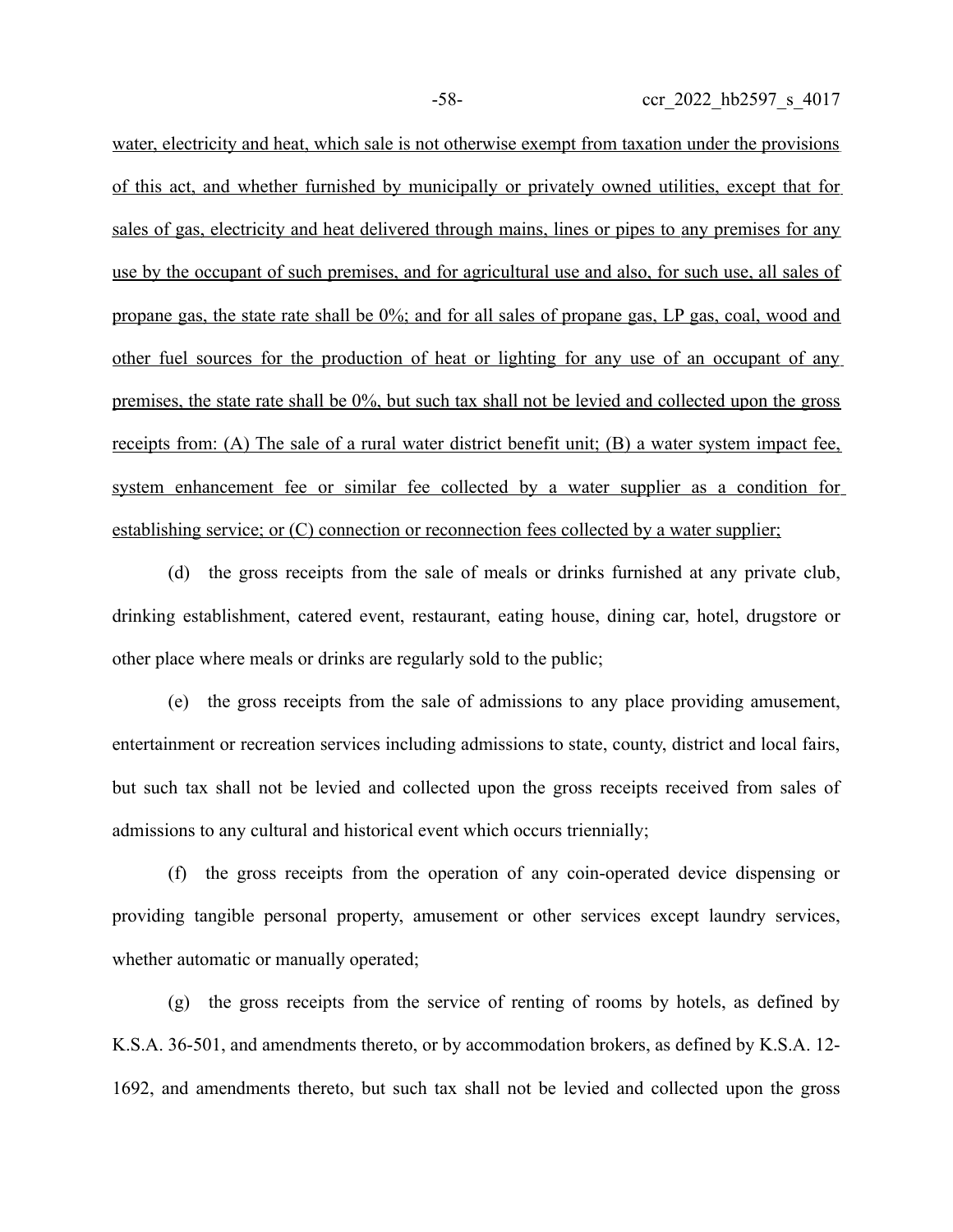receipts received from sales of such service to the federal government and any agency, officer or employee thereof in association with the performance of official government duties;

(h) the gross receipts from the service of renting or leasing of tangible personal property except such tax shall not apply to the renting or leasing of machinery, equipment or other personal property owned by a city and purchased from the proceeds of industrial revenue bonds issued prior to July 1, 1973, in accordance with the provisions of K.S.A. 12-1740 through 12-1749, and amendments thereto, and any city or lessee renting or leasing such machinery, equipment or other personal property purchased with the proceeds of such bonds who shall have paid a tax under the provisions of this section upon sales made prior to July 1, 1973, shall be entitled to a refund from the sales tax refund fund of all taxes paid thereon;

(i) the gross receipts from the rendering of dry cleaning, pressing, dyeing and laundry services except laundry services rendered through a coin-operated device whether automatic or manually operated;

(j) the gross receipts from the rendering of the services of washing and washing and waxing of vehicles;

(k) the gross receipts from cable, community antennae and other subscriber radio and television services;

(l) (1) except as otherwise provided by paragraph (2), the gross receipts received from the sales of tangible personal property to all contractors, subcontractors or repairmen for use by them in erecting structures, or building on, or otherwise improving, altering, or repairing real or personal property.

(2) Any such contractor, subcontractor or repairman who maintains an inventory of such property both for sale at retail and for use by them for the purposes described by paragraph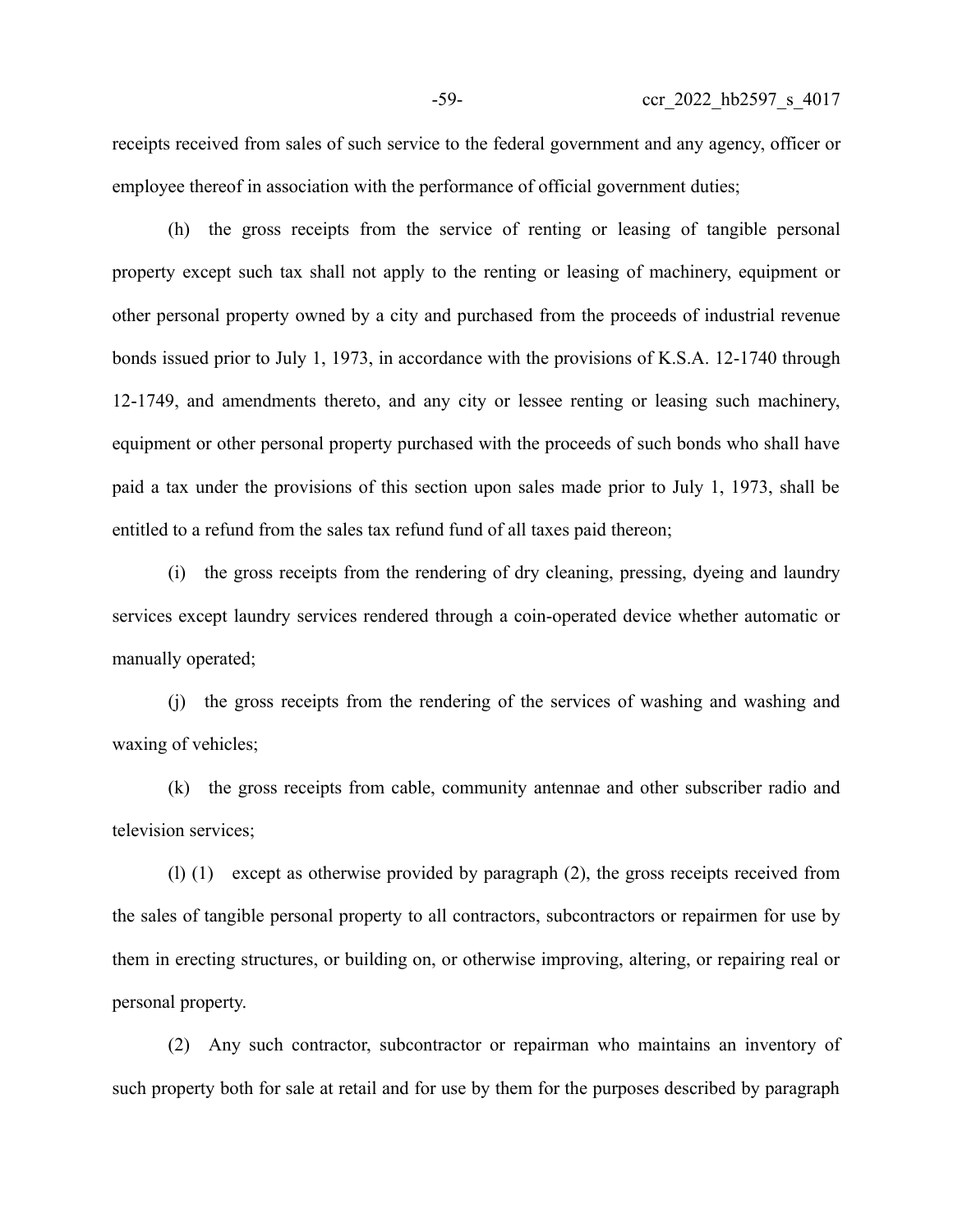(1) shall be deemed a retailer with respect to purchases for and sales from such inventory, except that the gross receipts received from any such sale, other than a sale at retail, shall be equal to the total purchase price paid for such property and the tax imposed thereon shall be paid by the deemed retailer;

(m) the gross receipts received from fees and charges by public and private clubs, drinking establishments, organizations and businesses for participation in sports, games and other recreational activities, but such tax shall not be levied and collected upon the gross receipts received from: (1) Fees and charges by any political subdivision, by any organization exempt from property taxation pursuant to K.S.A. 79-201 *Ninth*, and amendments thereto, or by any youth recreation organization exclusively providing services to persons 18 years of age or younger which is exempt from federal income taxation pursuant to section  $501(c)(3)$  of the federal internal revenue code of 1986, for participation in sports, games and other recreational activities; and (2) entry fees and charges for participation in a special event or tournament sanctioned by a national sporting association to which spectators are charged an admission which is taxable pursuant to subsection (e);

(n) the gross receipts received from dues charged by public and private clubs, drinking establishments, organizations and businesses, payment of which entitles a member to the use of facilities for recreation or entertainment, but such tax shall not be levied and collected upon the gross receipts received from: (1) Dues charged by any organization exempt from property taxation pursuant to K.S.A. 79-201 *Eighth* and *Ninth*, and amendments thereto; and (2) sales of memberships in a nonprofit organization which is exempt from federal income taxation pursuant to section  $501(c)(3)$  of the federal internal revenue code of 1986, and whose purpose is to support the operation of a nonprofit zoo;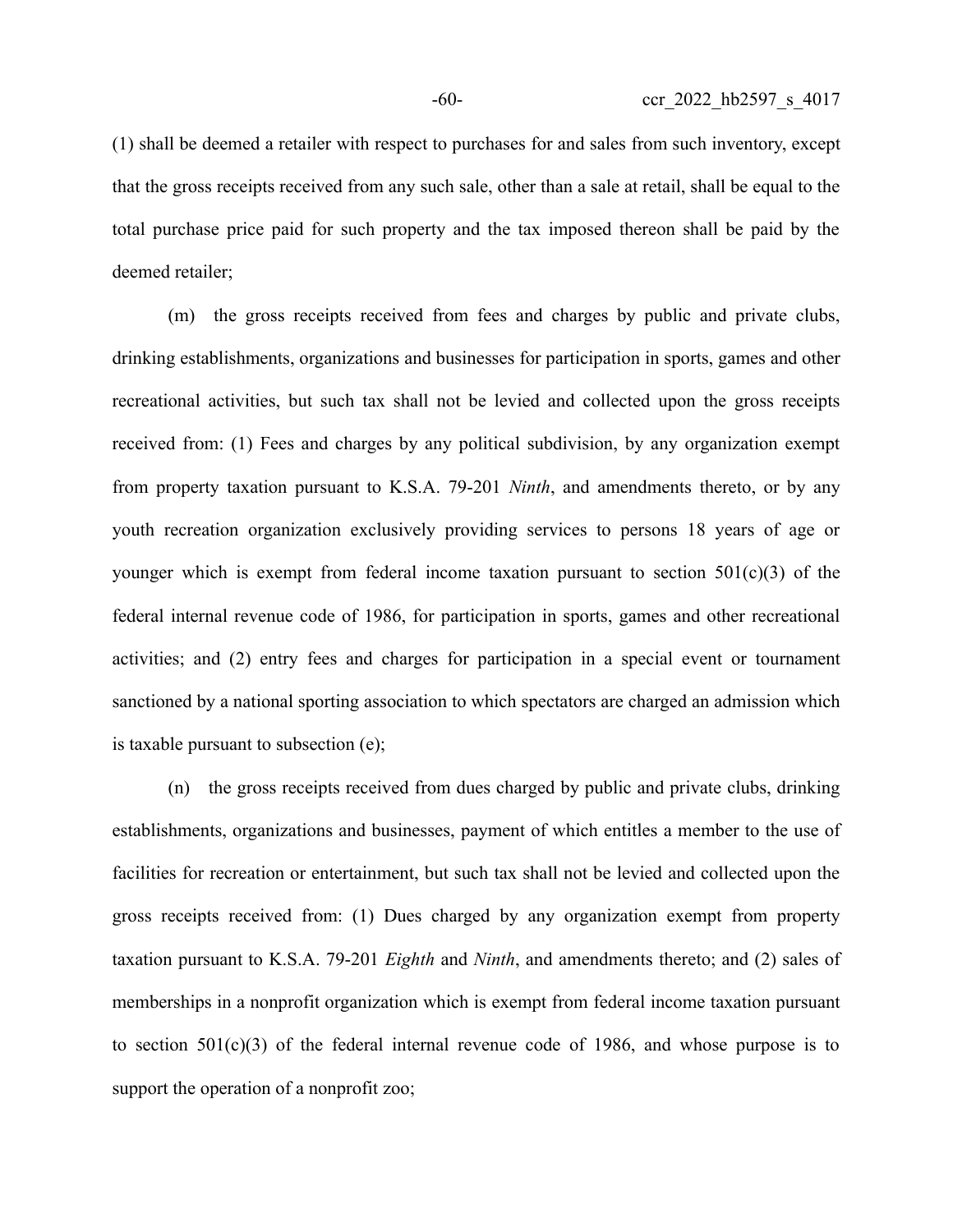(o) the gross receipts received from the isolated or occasional sale of motor vehicles or trailers but not including: (1) The transfer of motor vehicles or trailers by a person to a corporation or limited liability company solely in exchange for stock securities or membership interest in such corporation or limited liability company; (2) the transfer of motor vehicles or trailers by one corporation or limited liability company to another when all of the assets of such corporation or limited liability company are transferred to such other corporation or limited liability company; or (3) the sale of motor vehicles or trailers which are subject to taxation pursuant to the provisions of K.S.A. 79-5101 et seq., and amendments thereto, by an immediate family member to another immediate family member. For the purposes of paragraph (3), immediate family member means lineal ascendants or descendants, and their spouses. Any amount of sales tax paid pursuant to the Kansas retailers sales tax act on the isolated or occasional sale of motor vehicles or trailers on and after July 1, 2004, which the base for computing the tax was the value pursuant to K.S.A. 79-5105(a),  $(b)(1)$  and  $(b)(2)$ , and amendments thereto, when such amount was higher than the amount of sales tax which would have been paid under the law as it existed on June 30, 2004, shall be refunded to the taxpayer pursuant to the procedure prescribed by this section. Such refund shall be in an amount equal to the difference between the amount of sales tax paid by the taxpayer and the amount of sales tax which would have been paid by the taxpayer under the law as it existed on June 30, 2004. Each claim for a sales tax refund shall be verified and submitted not later than six months from the effective date of this act to the director of taxation upon forms furnished by the director and shall be accompanied by any additional documentation required by the director. The director shall review each claim and shall refund that amount of tax paid as provided by this act. All such refunds shall be paid from the sales tax refund fund, upon warrants of the director of accounts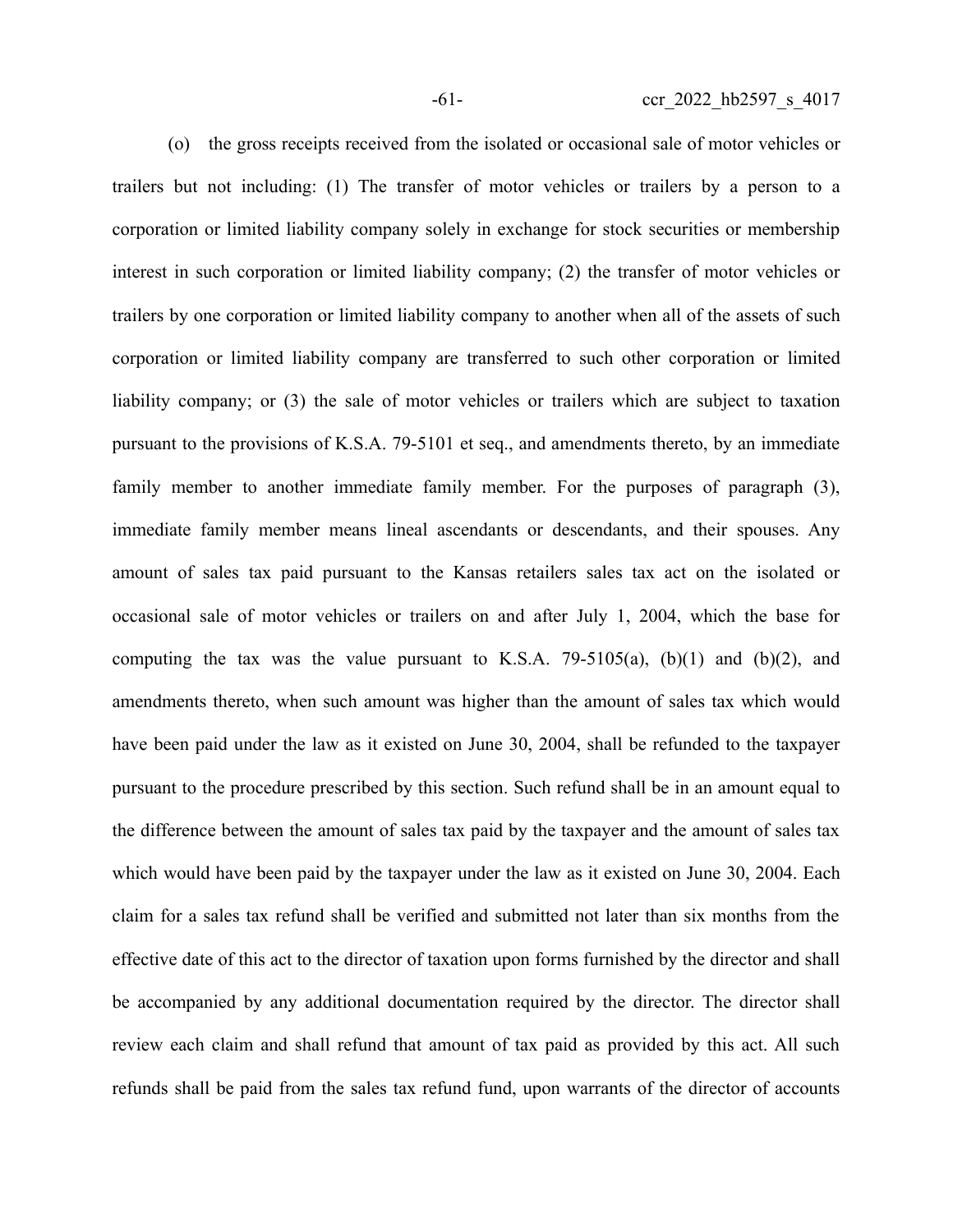and reports pursuant to vouchers approved by the director of taxation or the director's designee. No refund for an amount less than \$10 shall be paid pursuant to this act. In determining the base for computing the tax on such isolated or occasional sale, the fair market value of any motor vehicle or trailer traded in by the purchaser to the seller may be deducted from the selling price;

(p) the gross receipts received for the service of installing or applying tangible personal property which when installed or applied is not being held for sale in the regular course of business, and whether or not such tangible personal property when installed or applied remains tangible personal property or becomes a part of real estate, except that no tax shall be imposed upon the service of installing or applying tangible personal property in connection with the original construction of a building or facility, the original construction, reconstruction, restoration, remodeling, renovation, repair or replacement of a residence or the construction, reconstruction, restoration, replacement or repair of a bridge or highway.

For the purposes of this subsection:

(1) "Original construction" shall mean the first or initial construction of a new building or facility. The term "original construction" shall include the addition of an entire room or floor to any existing building or facility, the completion of any unfinished portion of any existing building or facility and the restoration, reconstruction or replacement of a building, facility or utility structure damaged or destroyed by fire, flood, tornado, lightning, explosion, windstorm, ice loading and attendant winds, terrorism or earthquake, but such term, except with regard to a residence, shall not include replacement, remodeling, restoration, renovation or reconstruction under any other circumstances;

(2) "building" shall mean only those enclosures within which individuals customarily are employed, or which are customarily used to house machinery, equipment or other property,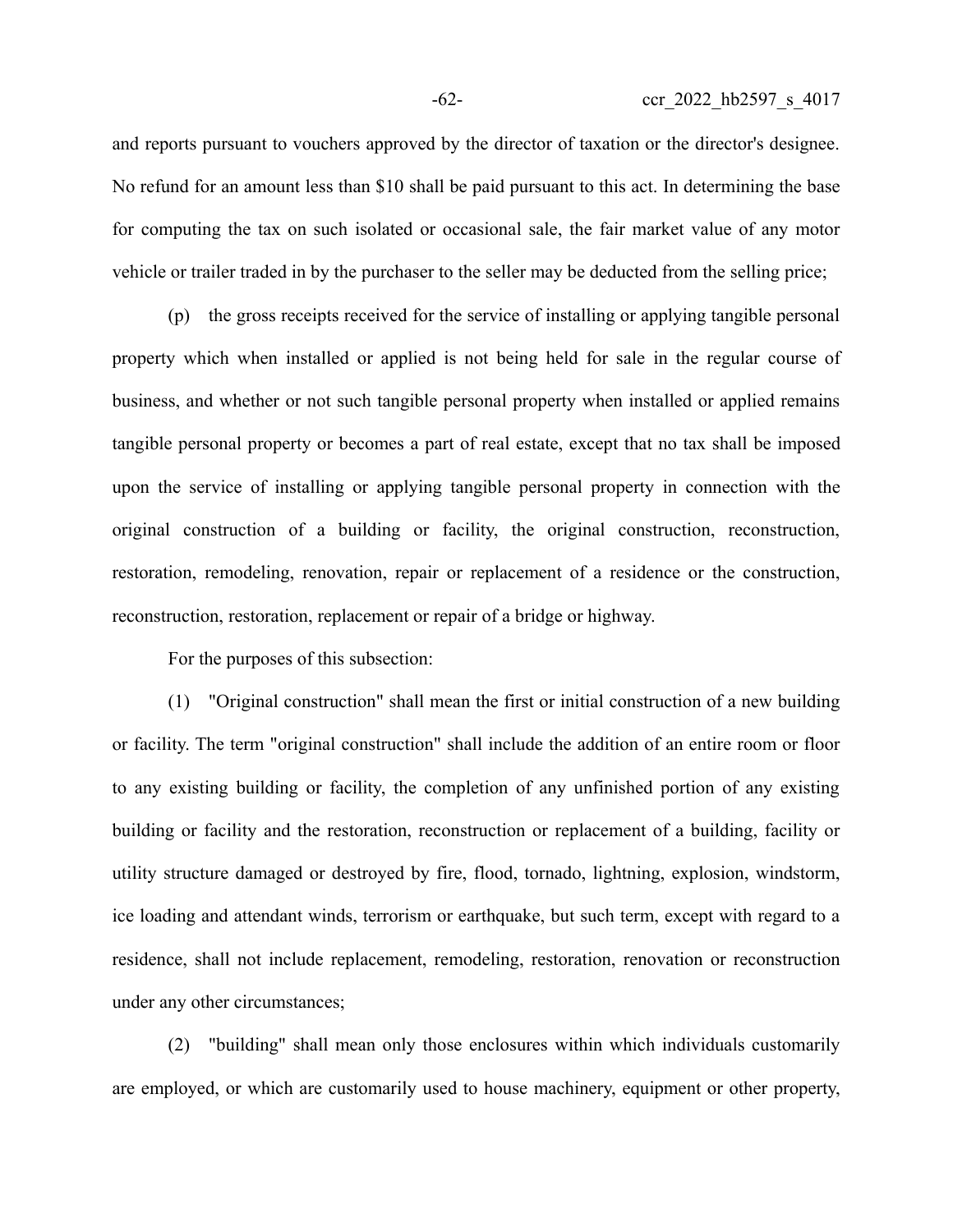and including the land improvements immediately surrounding such building;

(3) "facility" shall mean a mill, plant, refinery, oil or gas well, water well, feedlot or any conveyance, transmission or distribution line of any cooperative, nonprofit, membership corporation organized under or subject to the provisions of K.S.A. 17-4601 et seq., and amendments thereto, or municipal or quasi-municipal corporation, including the land improvements immediately surrounding such facility;

(4) "residence" shall mean only those enclosures within which individuals customarily live;

(5) "utility structure" shall mean transmission and distribution lines owned by an independent transmission company or cooperative, the Kansas electric transmission authority or natural gas or electric public utility; and

(6) "windstorm" shall mean straight line winds of at least 80 miles per hour as determined by a recognized meteorological reporting agency or organization;

(q) the gross receipts received for the service of repairing, servicing, altering or maintaining tangible personal property which when such services are rendered is not being held for sale in the regular course of business, and whether or not any tangible personal property is transferred in connection therewith. The tax imposed by this subsection shall be applicable to the services of repairing, servicing, altering or maintaining an item of tangible personal property which has been and is fastened to, connected with or built into real property;

(r) the gross receipts from fees or charges made under service or maintenance agreement contracts for services, charges for the providing of which are taxable under the provisions of subsection (p) or (q);

(s) on and after January 1, 2005, the gross receipts received from the sale of prewritten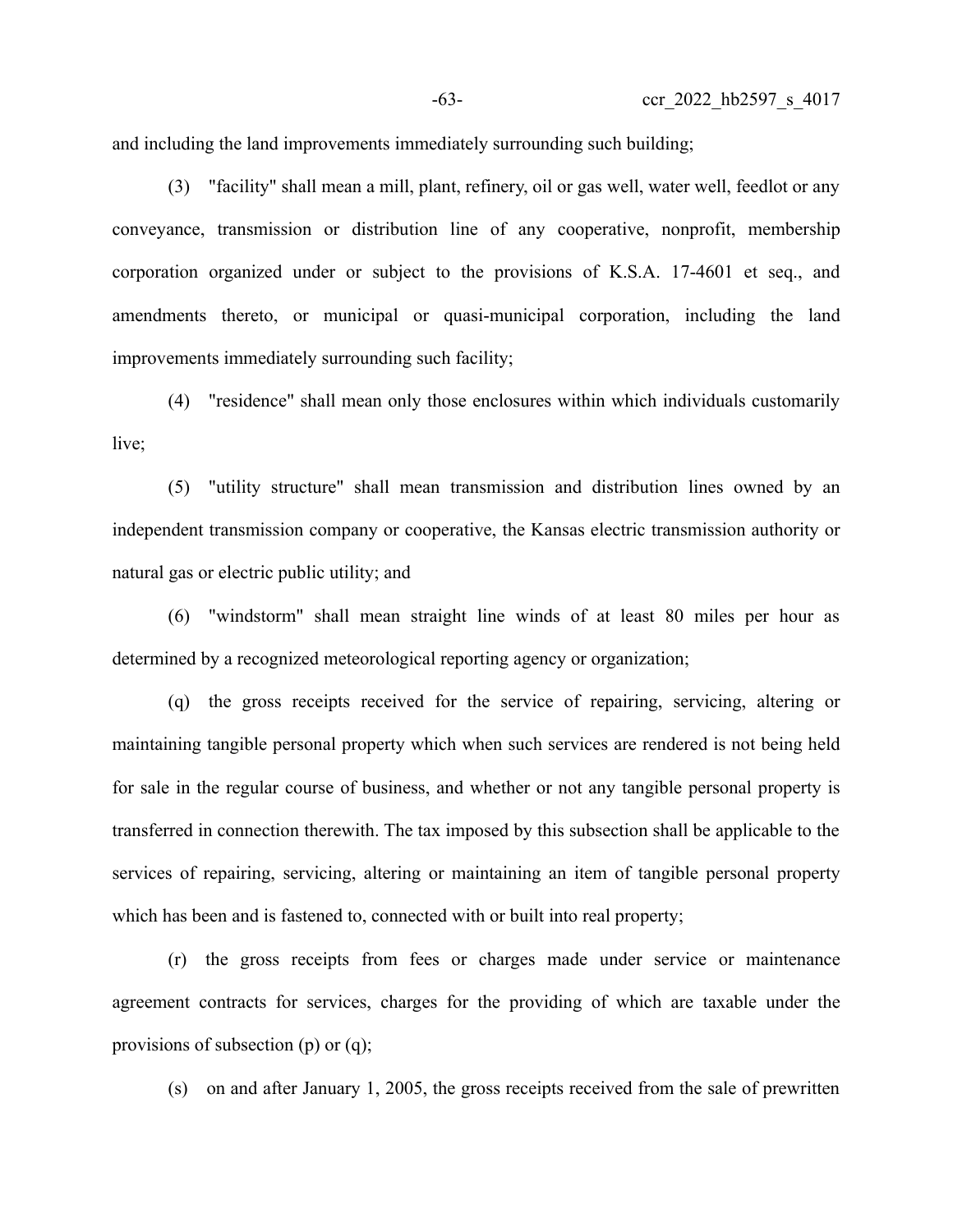computer software and the sale of the services of modifying, altering, updating or maintaining prewritten computer software, whether the prewritten computer software is installed or delivered electronically by tangible storage media physically transferred to the purchaser or by load and leave;

(t) the gross receipts received for telephone answering services;

(u) the gross receipts received from the sale of prepaid calling service and prepaid wireless calling service as defined in K.S.A. 79-3673, and amendments thereto;

(v) all sales of bingo cards, bingo faces and instant bingo tickets by licensees under K.S.A. 75-5171 et seq., and amendments thereto, shall be exempt from taxes imposed pursuant to this section; and

(w) all sales of charitable raffle tickets in accordance with K.S.A. 75-5171 et seq., and amendments thereto, shall be exempt from taxes imposed pursuant to this section.

Sec. 23. K.S.A. 79-3607 is hereby amended to read as follows: 79-3607. (a) Retailers shall make returns to the director at the times prescribed by this section in the manner prescribed by the director, including electronic filing, upon forms or format prescribed by the director stating: (1) The name and address of the retailer; (2) the total amount of gross sales of all tangible personal property and taxable services rendered by the retailer during the period for which the return is made; (3) the total amount received during the period for which the return is made on charge and time sales of tangible personal property made and taxable services rendered prior to the period for which the return is made; (4) deductions allowed by law from such total amount of gross sales and from total amount received during the period for which the return is made on such charge and time sales; (5) receipts during the period for which the return is made from the total amount of sales of tangible personal property and taxable services rendered during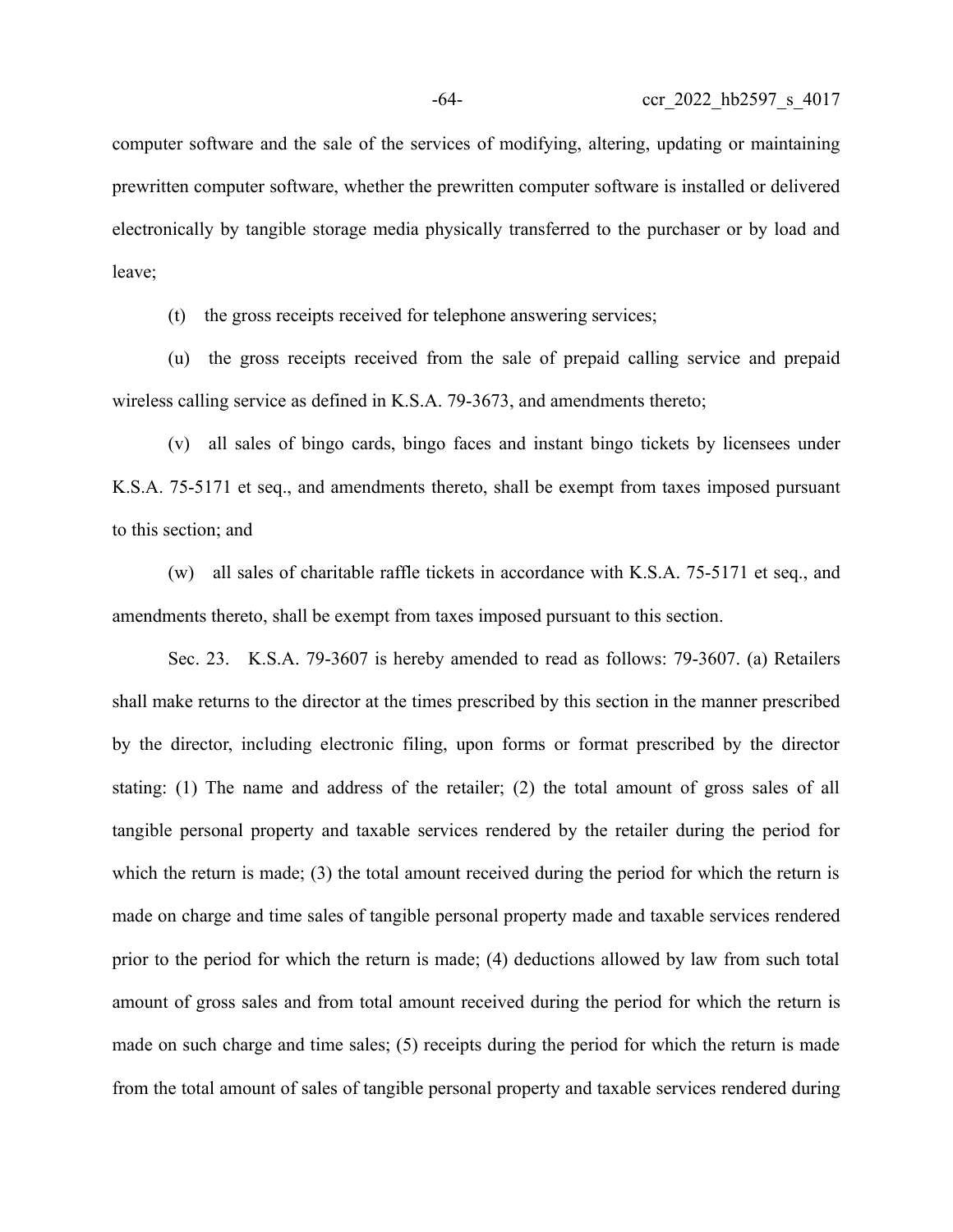such period in the course of such business, after deductions allowed by law have been made; (6) receipts during the period for which the return is made from charge and time sales of tangible personal property made and taxable services rendered prior to such period in the course of such business, after deductions allowed by law have been made; (7) gross receipts during the period for which the return is made from sales of tangible personal property and taxable services rendered in the course of such business upon the basis of which the tax is imposed. The return shall include such other pertinent information as the director may require. In making such return, the retailer shall determine the market value of any consideration, other than money, received in connection with the sale of any tangible personal property in the course of the business and shall include such value in the return. Such value shall be subject to review and revision by the director as hereinafter provided. Refunds made by the retailer during the period for which the return is made on account of tangible personal property returned to the retailer shall be allowed as a deduction under paragraph (4)-of this section in case the retailer has theretofore included the receipts from such sale in a return made by such retailer and paid taxes therein imposed by this act. The retailer shall, at the time of making such return, pay to the director the amount of tax herein imposed, except as otherwise provided in this section. The director may extend the time for making returns and paying the tax required by this act for any period not to exceed 60 days under such rules and regulations as the secretary of revenue may prescribe.

(b) (1) When the total tax for which any retailer is liable under this act, does not exceed the sum of \$400 in any calendar year, the retailer shall file an annual return on or before January 25 of the following year. When the total tax liability does not exceed \$4,000 in any calendar year, the retailer shall file returns quarterly on or before the  $25<sup>th</sup>$  day of the month following the end of each calendar quarter. When the total tax liability exceeds \$4,000 in any calendar year, the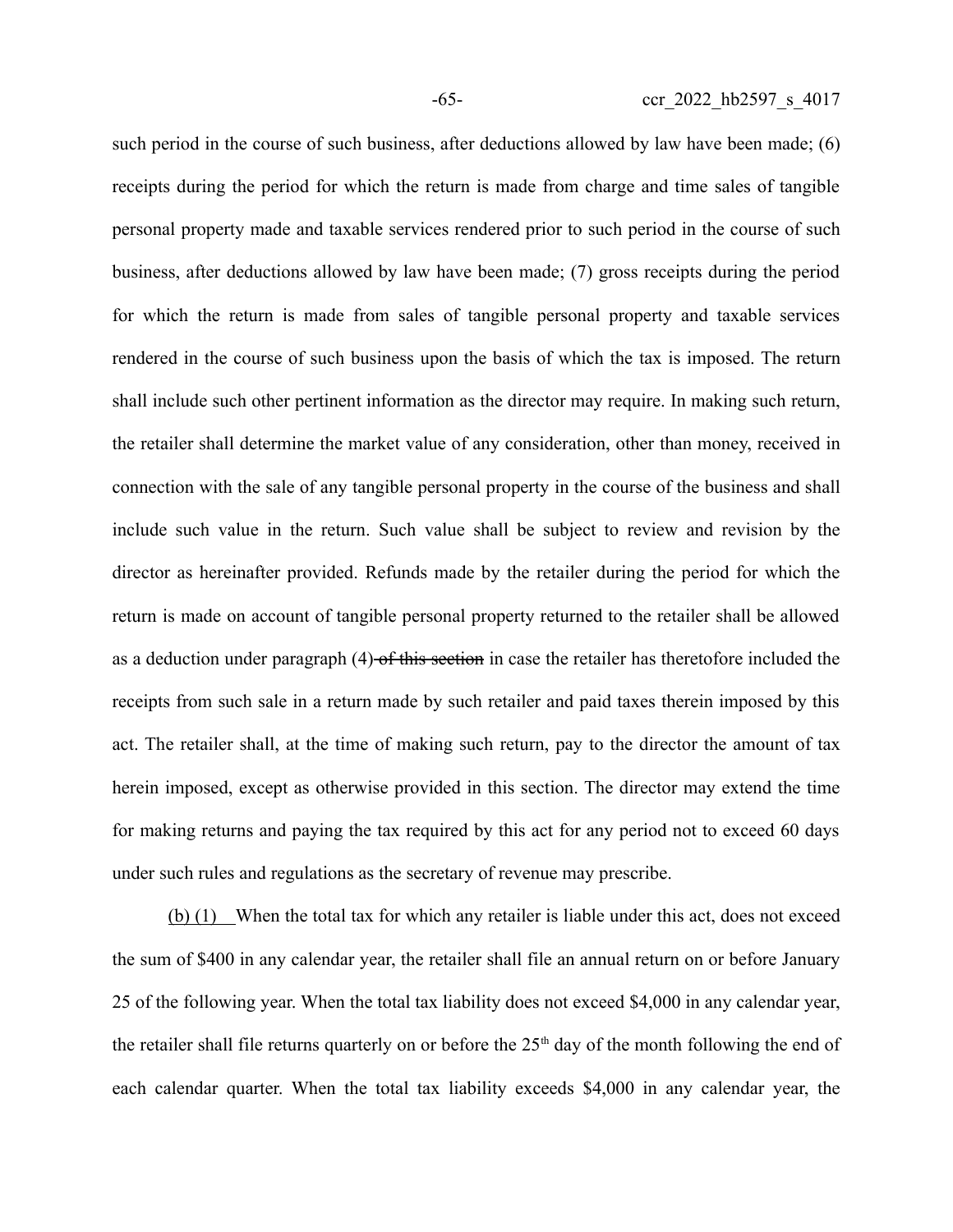retailer shall file a return for each month on or before the 25<sup>th</sup> day of the following month. When the total tax liability exceeds \$40,000 in any calendar year, the retailer shall be required to pay the sales tax liability for the first 15 days of each month to the director on or before the 25<sup>th</sup> day of that month. Any such payment shall accompany the return filed for the preceding month. A retailer will be considered to have complied with the requirements to pay the first 15 days' liability for any month if, on or before the  $25<sup>th</sup>$  day of that month, the retailer paid 90% of the liability for that fifteen-day period, or 50% of such retailer's liability in the immediate preceding calendar year for the same month as the month in which the fifteen-day period occurs computed at the rate applicable in the month in which the fifteen-day period occurs, and, in either case, paid any underpayment with the payment required on or before the  $25<sup>th</sup>$  day of the following month. Such retailers shall pay their sales tax liabilities for the remainder of each such month at the time of filing the return for such month. The provisions of this paragraph shall expire on December 31, 2023.

(2) On and after January 1, 2024, the retailer shall file:

(A) An annual return on or before January 25 of the following year when the total tax for which any retailer is liable under this act does not exceed the sum of \$1,000 in any calendar year;

(B) returns quarterly on or before the  $25<sup>th</sup>$  day of the month following the end of each calendar quarter when the total tax liability does not exceed \$5,000 in any calendar year; or

(C) a return for each month on or before the  $25<sup>th</sup>$  day of the following month when the total tax liability exceeds \$5,000 in any calendar year.

(3) Determinations of amounts of liability in a calendar year for purposes of determining filing requirements shall be made by the director upon the basis of amounts of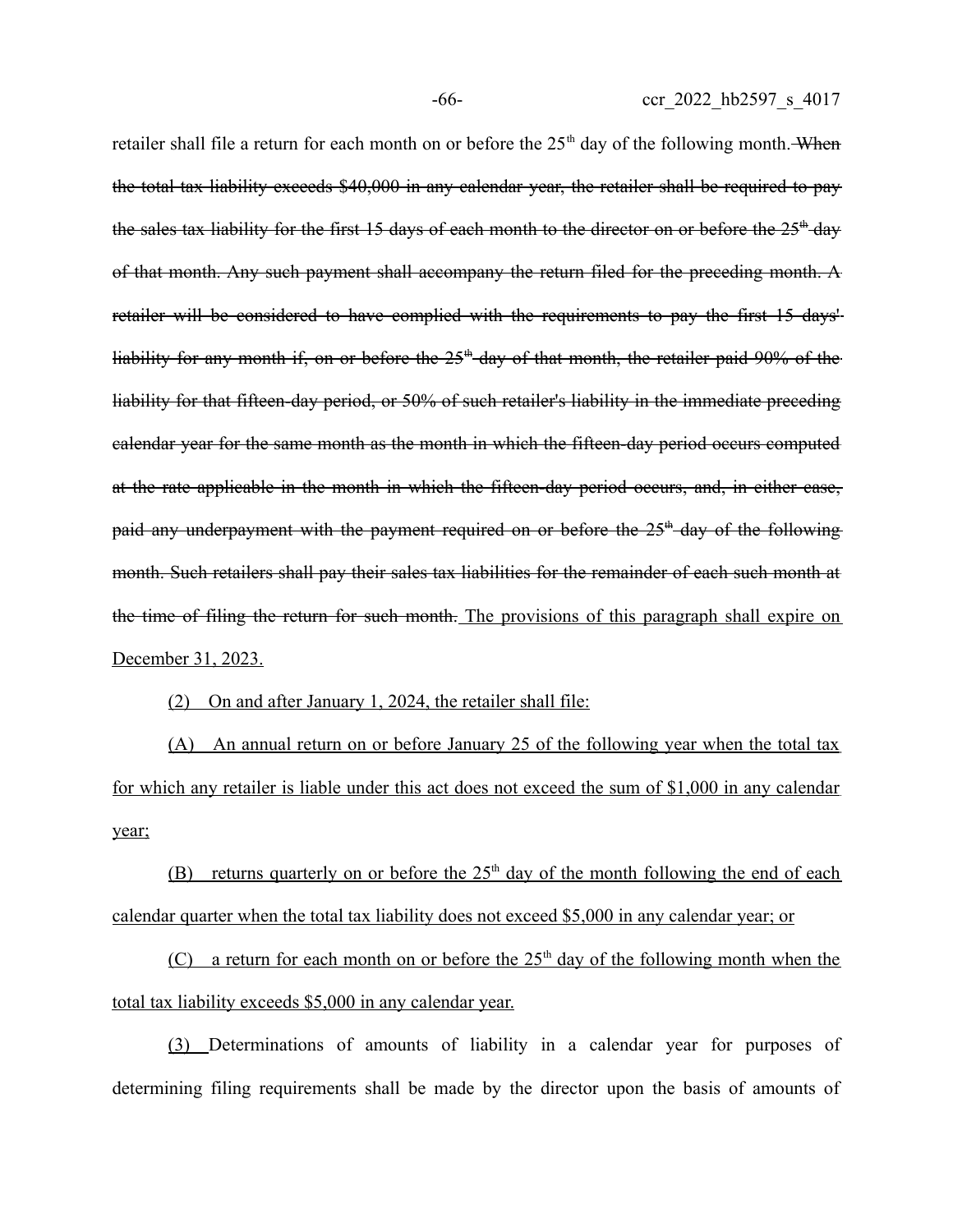liability by those retailers during the preceding calendar year or by estimates in cases of retailers having no previous sales tax histories. The director is hereby authorized to modify the filing schedule for any retailer when it is apparent that the original determination was inaccurate.

 $(\frac{b}{c})$  All model 1, model 2 and model 3 sellers are required to file returns electronically. Any model 1, model 2 or model 3 seller may submit its sales and use tax returns in a simplified format approved by the director. Any seller that is registered under the agreement, which does not have a legal requirement to register in this state, and is not a model 1, model 2 or model 3 seller, may submit its sales and use tax returns as follows:

(1) Upon registration, the director shall provide to the seller the returns required;

(2) seller shall file a return anytime within one year of the month of initial registration, and future returns are required on an annual basis in succeeding years; and

(3) in addition to the returns required in subsection  $(b)(2)$  (c)(2), sellers are required to submit returns in the month following any month in which they have accumulated state and local sales tax funds for this state in the amount of \$1,600 or more.

Sec. 24. K.S.A. 13-13a39, 79-32,190, 79-3607 and 79-3607, as amended by section 3 of chapter 83 of the 2021 Session Laws of Kansas, and K.S.A. 2021 Supp. 12-187, 12-189, 12- 189a, 12-192, 79-32,117, 79-32,119 and 79-3603 are hereby repealed.";

And by renumbering sections accordingly;

On page 1, in the title, in line 1, by striking all after "concerning"; by striking lines 2 through 13; in line 14, by striking all before the period and inserting "taxation; relating to income taxation; increasing the income limit to qualify for the subtraction modification for social security income; providing subtraction modifications for certain amounts received from retirement plans, for certain amounts of the federal work opportunity tax credit and the employee